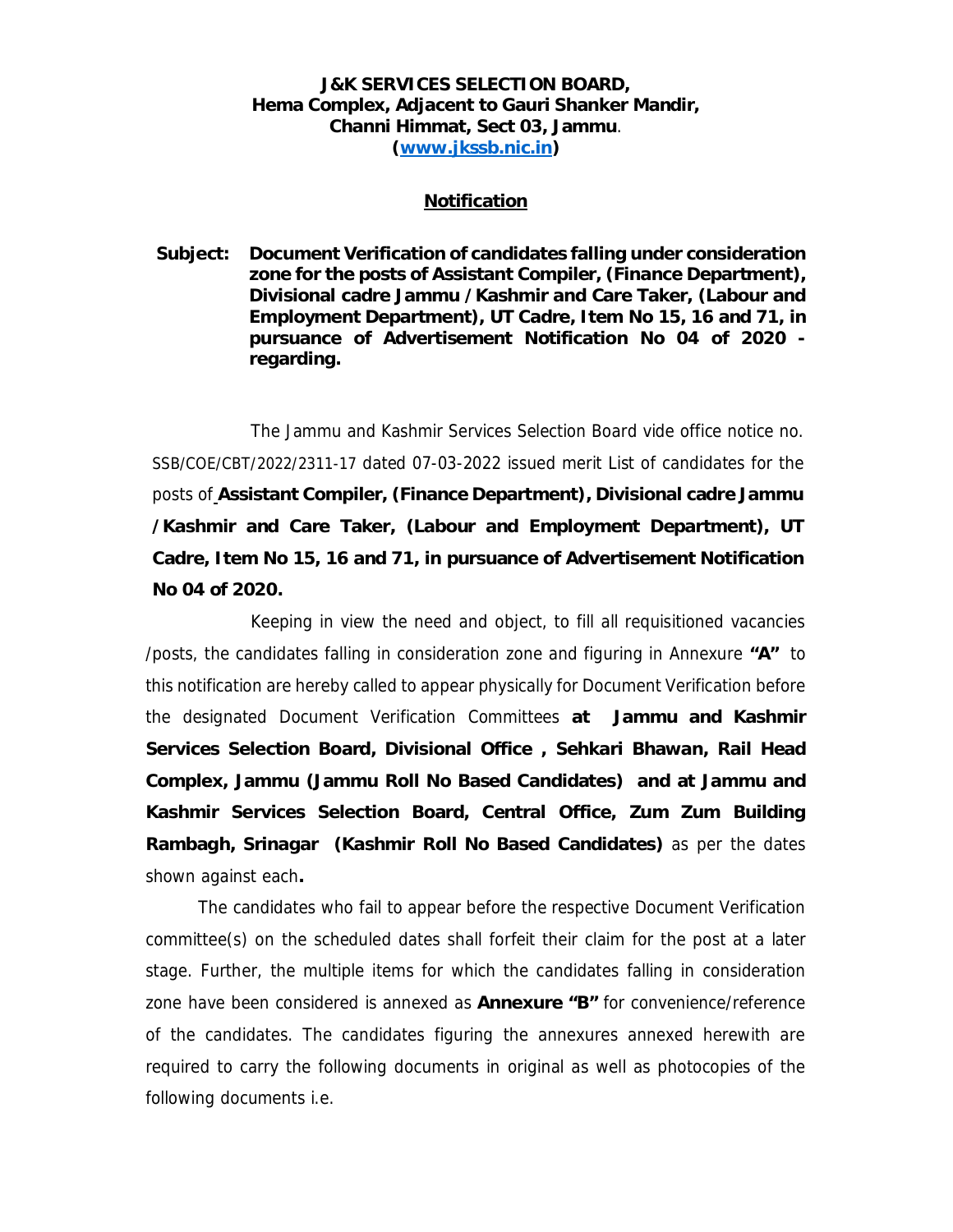- **(i) Copy of Online Application form.**
- **(ii) D.O.B Certificate (10th Diploma /Marks card).**
- **(iii)10+2 Marksheet and Diploma.**
- **(iv)Reservation category certificate, if applicable.**
- **(v) Domicile certificate.**
- **(vi) Bonafide certificate on the format prescribed by the Board duly issued by the Controller /Registrar of the concerned University in respect of candidates, who have obtained degrees from the Universities/ Colleges/Institutes outside the State of J&K, other than Central Universities**
- **(vii) Other documents as per prescribe qualification shown in the advertisement.**
- (i) Some candidates are figuring in reserved categories, based on the details they have incorporated in their data i.e**., online application form.** Their respective claims on this account are further subject to production of valid Reserve Category Certificate

**By Order.** 

**(Ashok Kumar) JKAS Controller of Examination No.SSB/COE/2022/3636-43 Dated:-01-04.2022** 

Copy to the:-

- 1. Principal Secretary to Government, General Administration Department.
- 2. Director Information, J&K Government, Jammu with the request to get the result notification published in at least three leading local newspapers of Jammu/Srinagar. The result score shall be available on the website of the J&K Services Selection Board.
- 3. Member\_\_\_\_\_\_\_\_\_\_\_\_\_\_, J&K SSB.
- 4. Secretary, J&K SSB for information.
- 5. Administrative Officer, JKSSB, Kashmir/Jammu.
- 6. Private Secretary to Chief Secretary for information of the Chief Secretary, J&K.
- 7. Private Secretary to Chairman, JKSSB for information of the Chairman.
- 8. I/c Website.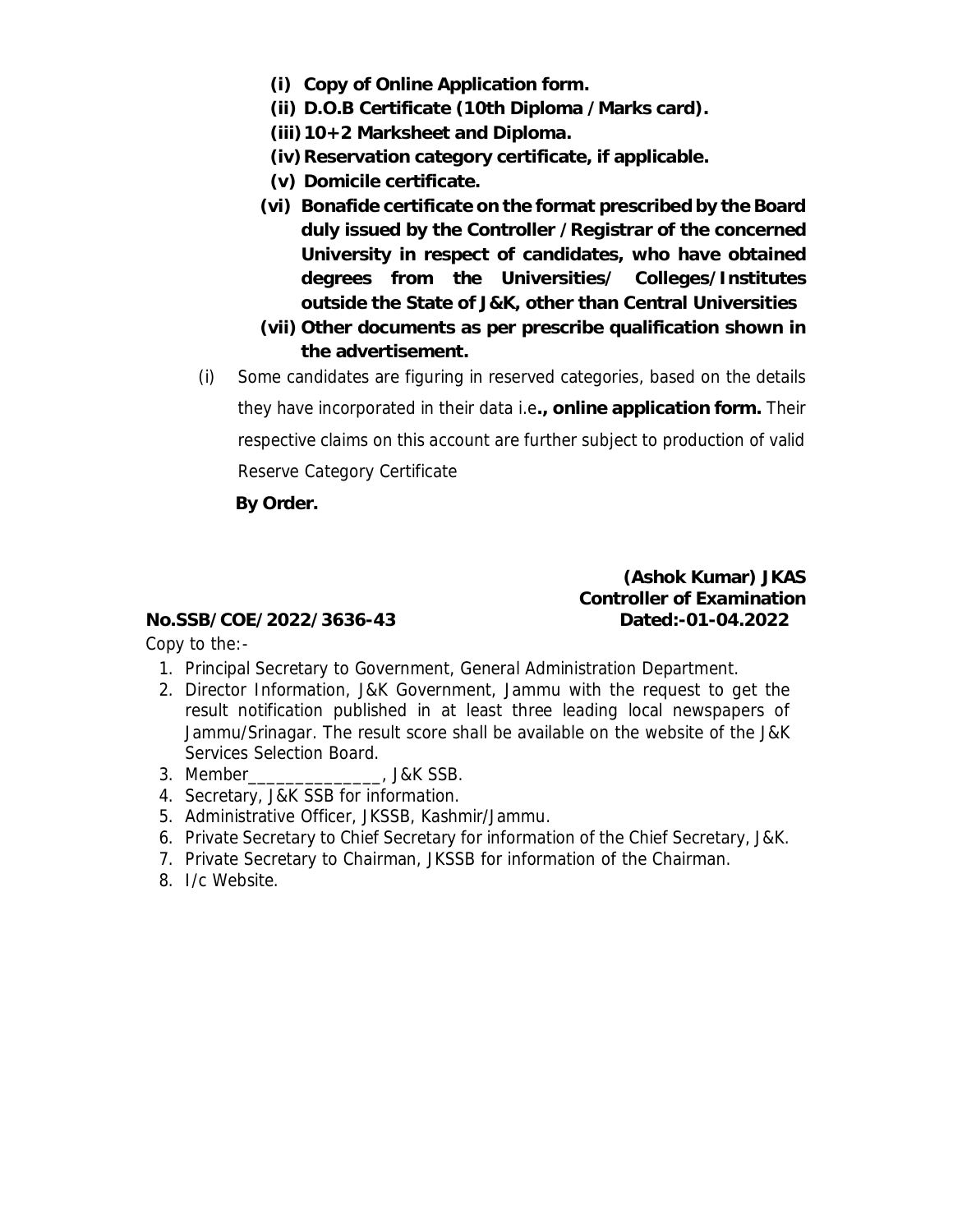## **Annexure "A"**

Documents verification of the candidates falling under consideration zone for the posts of Assistant Compiler, (Finance Department), Divisional cadre Jammu /Kashmir and Care Taker, (Labour and Employment **Department), UT Cadre, Item No 15, 16 and 71, in pursuance to the Advertisement Notification No 04 of 2020 (Jammu Based Candidates)**

| DV S.No | App no  | Roll_No  | candidatename               | <b>Father Name</b>                  | Item No | Advt No.   | <b>Name of Post</b>          | Cat        | <b>ESM</b>     | <b>PH</b>      | Percentile       | Shortlistin<br>g Cat | <b>Date of Documents</b><br>Verification | Committee                       |
|---------|---------|----------|-----------------------------|-------------------------------------|---------|------------|------------------------------|------------|----------------|----------------|------------------|----------------------|------------------------------------------|---------------------------------|
| 1 JMU   | 609906  |          | 10003713 SUKANT MAHAJAN     | <b>SUNIL MAHAJAN</b>                | 71      | 04 of 2020 | Care Taker                   | <b>OM</b>  | <b>NO</b>      | <b>NO</b>      | 100.000000000 OM |                      | 30-04-2022                               | Committee (J)                   |
| 2 JMU   | 157615  |          | 10007692 NIKHIL SHARMA      | RAJESH KUMAR                        | 71      | 04 of 2020 | Care Taker                   | 0M         | N <sub>O</sub> | N <sub>O</sub> | 100.000000000 OM |                      | 30-04-2022                               | Committee (J)                   |
| 3 JMU   | 492845  | 10008627 | <b>TALIB HUSSAIN</b>        | MUBARAK ALI SHEIKH                  | 71      | 04 of 2020 | Care Taker                   | EWS        | NO.            | <b>NO</b>      | 100.000000000 OM |                      | 30-04-2022                               | Committee (J)                   |
| 4 JMU   | 497193  |          | 10010657 KARUN KHAJURIA     | <b>ASHOK KHAJURIA</b>               | 71      | 04 of 2020 | <b>Care Taker</b>            | <b>OM</b>  | NO.            | NO             | 100.000000000 OM |                      | 30-04-2022                               | Committee (J)<br>2              |
| 5 JMU   | 133778  |          | 10012438  DINESH KUMAR      | <b>SHAM LAL</b>                     | 71      | 04 of 2020 | Care Taker                   | <b>OM</b>  | NO.            | NO             | 100.000000000 OM |                      | 30-04-2022                               | Committee (J)                   |
| 6 JMU   | 367315  |          | 10015282 AKHIL KOTWAL       | <b>RESHI KUMAR</b>                  | 71      | 04 of 2020 | <b>Care Taker</b>            | <b>OM</b>  | NO.            | NO             | 100.000000000 OM |                      | 30-04-2022                               | Committee (J)                   |
| 7 JMU   | 441487  |          | 10017335  SACHIN KUMAR      | <b>LAL CHAND</b>                    | 71      | 04 of 2020 | Care Taker                   | <b>OM</b>  | NO.            | NO.            | 100.000000000 OM |                      | 30-04-2022                               | Committee (J)                   |
| 8 JMU   | 517815  |          | 10007765 NITIN SHARMA       | RAKESH SHARMA                       | 71      | 04 of 2020 | <b>Care Taker</b>            | <b>OM</b>  | <b>NO</b>      | NO.            | 99.938195303 OM  |                      | 30-04-2022                               | Committee (J)                   |
| 9 JMU   | 259833  |          | 10007308 RAMAN CHOUDHARY    | <b>KIRPAL SINGH</b>                 | 71      | 04 of 2020 | Care Taker                   | <b>OM</b>  | <b>NO</b>      | NO.            | 99.934810952     | <b>OM</b>            | 30-04-2022                               | Committee (J)                   |
| 10 JMU  | 438710  |          | 10010814 MANIK INDER        | <b>INDER PAUL</b>                   | 71      | 04 of 2020 | <b>Care Taker</b>            | <b>OM</b>  | <b>NO</b>      | NO.            | 99.931693989     | <b>OM</b>            | 30-04-2022                               | Committee (J)                   |
| 11 JMU  | 244551  |          | 10002811 KARANJIT CHAJGOTRA | <b>KISHORI LAL</b>                  | 71      | 04 of 2020 | Care Taker                   | <b>OSC</b> | NO.            | NO.            | 99.928057554     | ОM                   | 30-04-2022                               | Committee (J)                   |
| 12 JMU  | 197928A |          | 10005869 ADARSH SAMBYAL     | <b>BALWAN SINGH</b>                 | 71      | 04 of 2020 | Care Taker                   | <b>OM</b>  | NO.            | NO.            | 99.925925926     | 0M                   | 30-04-2022                               | Committee (J)                   |
| 13 JMU  | 404708  |          | 10017659 PARDEEP SINGH      | TILAK RAJ SINGH                     | 71      | 04 of 2020 | Care Taker                   | <b>OM</b>  | NO.            | NO.            | 99.876390606     | 0M                   | 30-04-2022                               | Committee (J)                   |
| 14 JMU  | 459720  |          | 10011238 ROHIT SHARMA       | <b>HARGOPAL SHARMA</b>              | 71      | 04 of 2020 | <b>Care Taker</b>            | <b>OM</b>  | <b>NO</b>      | NO             | 99.869621904     | <b>OM</b>            | 30-04-2022                               | Committee (J)                   |
| 15 JMU  | 420422  |          | 10017066 RINKU SHARMA       | <b>BALDEV RAJ</b>                   | 71      | 04 of 2020 | Care Taker                   | <b>PSP</b> | <b>NO</b>      | <b>NO</b>      | 99.869621904     | 0M                   | 30-04-2022                               | Committee (J)                   |
| 16 JMU  | 494316  |          | 10003724 SUKHMEET SINGH     | <b>RAJINDER SINGH</b>               | 71      | 04 of 2020 | <b>Care Taker</b>            | <b>OM</b>  | <b>NO</b>      | N <sub>O</sub> | 99.868334431     | <b>OM</b>            | 30-04-2022                               | Committee (J)                   |
| 17 JMU  | 606955  |          | 10016609 MOHD ALTAF         | <b>MOHD YOUSUF</b><br><b>AKHOON</b> | 71      | 04 of 2020 | Care Taker                   | <b>RBA</b> | NO.            | NO.            | 99.863387978     | 0M                   | 30-04-2022                               | Committee (J)                   |
| 18 JMU  | 117567  |          | 10020163  SAHIL BHARAT      | <b>BHARAT BHUSHAN</b>               | 71      | 04 of 2020 | <b>Care Taker</b>            | <b>OSC</b> | <b>NO</b>      | NO.            | 99.856115108     | 0M                   | 30-04-2022                               | Committee (J)                   |
| 19 JMU  | 194082  |          | 10017590 PANKAJ MANHAS      | <b>BUA DITTA</b>                    | 115     | 04 of 2020 | Assistant<br>Compiler        | ALC/IB     | NO             | <b>NO</b>      | 99.690976514     | ALC/IB               | 30-04-2022                               | Committee (J)                   |
| 20 JMU  | 381325  |          | 10016838   MOHD NIZAM KHAN  | MOHD RAZAQ KHAN                     | 115     | 04 of 2020 | Assistant<br>Compiler        | ALC/IB     | NO.            | NO.            | 99.316939891     | ALC/IB               | 30-04-2022                               | Committee (J)<br>2              |
| 21 JMU  | 363209  |          | 10018733 VIKRANT SHARMA     | <b>REEJ KUMAR</b>                   | 115     | 04 of 2020 | <b>Assistant</b><br>Compiler | ALC/IB     | NO.            | NO.            | 99.279633268     | ALC/IB               | 30-04-2022                               | Committee (J)<br>2              |
| 22 JMU  | 526291  |          | 10003461 RAJAT SINGH        | <b>RAGHUBIR SINGH</b>               | 115     | 04 of 2020 | Assistant<br>Compiler        | ALC/IB     | NO.            | NO.            | 99.196538937     | ALC/IB               | 30-04-2022                               | Committee (J)<br>2              |
| 23 JMU  | 250903  |          | 10017112 RITUKAR DHARMAT    | TILAK RAJ SHARMA                    | 115     | 04 of 2020 | Assistant<br>Compiler        | EWS        | NO.            | NO.            | 99.543676662     | EWS                  | 30-04-2022                               | Committee (J)<br>$\mathcal{L}$  |
| 24 JMU  | 133995  |          | 10005894 ADIL KHURSHID      | KHURSHID AHMAD<br><b>SHEIKH</b>     | 115     | 04 of 2020 | Assistant<br>Compiler        | EWS        | NO.            | NO.            | 99.481481481     | <b>EWS</b>           | 30-04-2022                               | Committee (J)<br>$\overline{2}$ |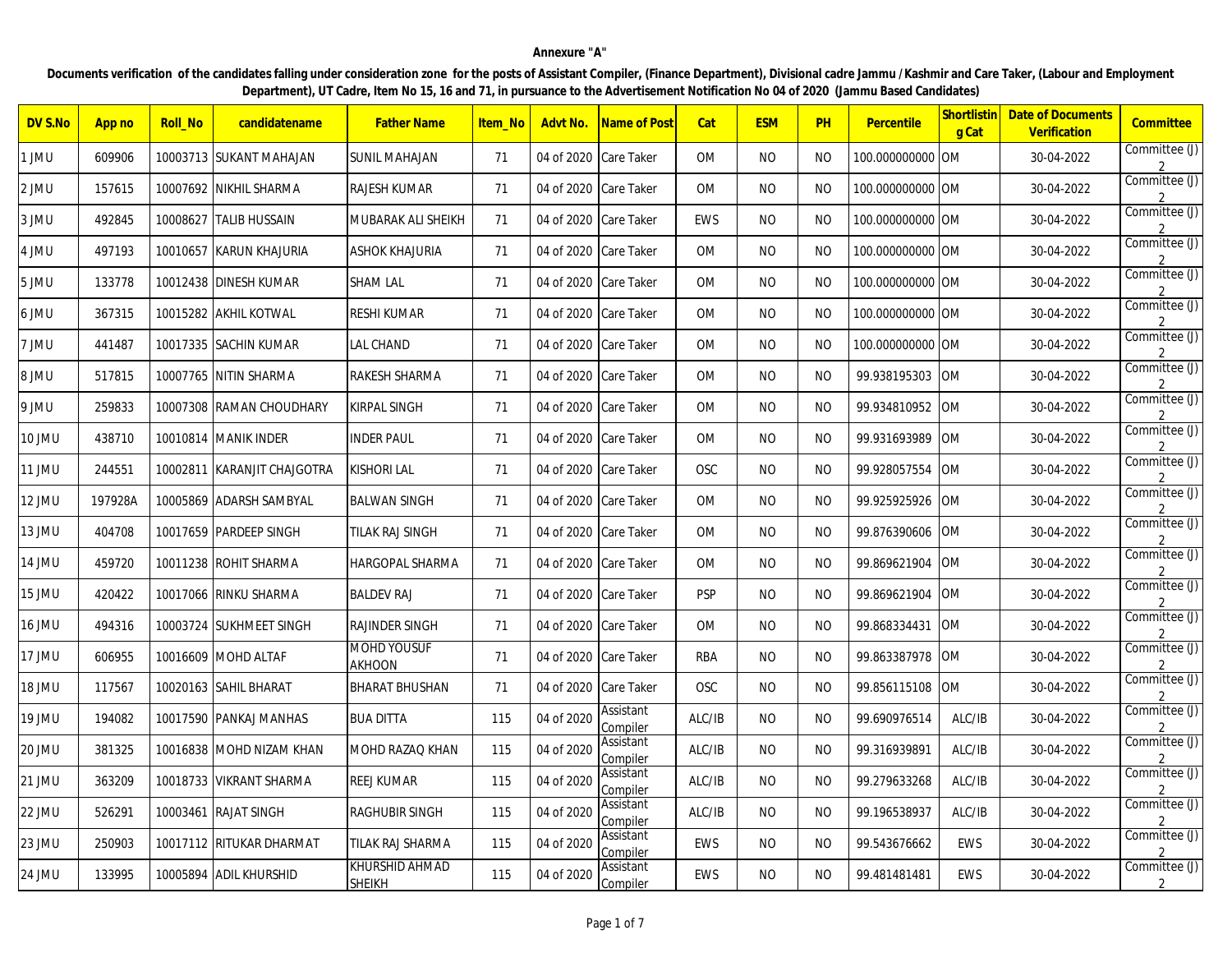| DV S.No | App no | <b>Roll_No</b> | candidatename                         | <b>Father Name</b>               | <u>Item_No</u> | Advt No.   | Name of Post          | Cat           | <b>ESM</b> | <b>PH</b> | <b>Percentile</b> | <mark>Shortlistir</mark><br>g Cat | <b>Date of Documents</b><br>Verification | Committee                       |
|---------|--------|----------------|---------------------------------------|----------------------------------|----------------|------------|-----------------------|---------------|------------|-----------|-------------------|-----------------------------------|------------------------------------------|---------------------------------|
| 25 JMU  | 563687 |                | 10017380 SACHIT SHARMA                | SUDHIR KUMAR                     | 115            | 04 of 2020 | Assistant<br>Compiler | EWS           | <b>NO</b>  | NO.       | 99.478487614      | EWS                               | 30-04-2022                               | Committee (J)<br>2              |
| 26 JMU  | 260584 | 10015986       | <b>BUNTY KUMAR</b>                    | <b>KRISHAN KUMAR</b>             | 115            | 04 of 2020 | Assistant<br>Compiler | RBA           | <b>NO</b>  | NO.       | 99.771689498      | <b>RBA</b>                        | 30-04-2022                               | Committee (J)                   |
| 27 JMU  | 342534 | 10016584       | <b>MOHD AFZAL</b>                     | <b>NOOR MOHD</b>                 | 115            | 04 of 2020 | Assistant<br>Compiler | <b>ST</b>     | <b>NO</b>  | NO.       | 99.112021858 ST   |                                   | 30-04-2022                               | Committee (J)                   |
| 28 JMU  | 555128 |                | 10015033 AFRAZ AHMED                  | <b>MOHD BASHIR</b>               | 115            | 04 of 2020 | Assistant<br>Compiler | <b>ST</b>     | NO.        | NO.       | 98.518518519 ST   |                                   | 30-04-2022                               | Committee (J)<br>$\mathcal{P}$  |
| 29 JMU  | 567752 | 10015875       | <b>BASHARAT HUSSAIN</b>               | MOHD LATIEF                      | 115            | 04 of 2020 | Assistant<br>Compiler | <b>ST</b>     | NO.        | NO.       | 97.869101979 ST   |                                   | 30-04-2022                               | Committee (J)                   |
| 30 JMU  | 247541 | 10016165       | <b>IBRAR ALI</b>                      | SADIO HUSSAIN                    | 115            | 04 of 2020 | Assistant<br>Compiler | <b>ST</b>     | <b>NO</b>  | NO.       | 97.482014388 ST   |                                   | 30-04-2022                               | Committee (J)                   |
| 31 JMU  | 606169 |                | 10008344 SUMAIYA KOHLI                | <b>GHULAM HUSSAIN</b>            | 115            | 04 of 2020 | Assistant<br>Compiler | <b>ST</b>     | NO.        | NO.       | 97.366688611      | <b>IST</b>                        | 30-04-2022                               | Committee (J)                   |
| 32 JMU  | 570209 | 10012266       | ZAHEER AHMED                          | <b>FAQAR DIN</b>                 | 115            | 04 of 2020 | Assistant<br>Compiler | <b>ST</b>     | NO.        | NO.       | 96.201702685 ST   |                                   | 30-04-2022                               | Committee (J)                   |
| 33 JMU  | 605671 | 10010525       | <b>HANS RAJ</b>                       | <b>OM PARKASH</b>                | 115            | 04 of 2020 | Assistant<br>Compiler | <b>SC</b>     | <b>NO</b>  | NO.       | 99.496402878 SC   |                                   | 30-04-2022                               | Committee (J)                   |
| 34 JMU  | 566410 |                | 10017451 ISAHIL KAPTA                 | <b>SHAM LAL</b>                  | 115            | 04 of 2020 | Assistant<br>Compiler | <b>SC</b>     | NO.        | NO.       | 99.478487614 SC   |                                   | 30-04-2022                               | Committee (J)                   |
| 35 JMU  | 444124 | 10010454       | <b>DILBHAG SINGH</b>                  | SURINDER SINGH                   | 115            | 04 of 2020 | Assistant<br>Compiler | <b>SC</b>     | <b>NO</b>  | NO.       | 99.391171994 SC   |                                   | 30-04-2022                               | Committee (J)<br>$\mathcal{P}$  |
| 36 JMU  | 453083 | 10017941       | <b>RAHUL BANGOTRA</b>                 | <b>SHAM LAL</b>                  | 115            | 04 of 2020 | Assistant<br>Compiler | <b>SC</b>     | <b>NO</b>  | NO.       | 99.381953028 SC   |                                   | 30-04-2022                               | Committee (J)                   |
| 37 JMU  | 465426 | 10016411       | <b>JASHVIR KUMAR</b><br><b>BHAGAT</b> | <b>SAT PAL</b>                   | 115            | 04 of 2020 | Assistant<br>Compiler | <b>SC</b>     | <b>NO</b>  | NO.       | 99.208633094 SC   |                                   | 30-04-2022                               | Committee (J)                   |
| 38 JMU  | 642881 | 10011983       | <b>SUNIL BASSAN</b>                   | <b>BANSILAL</b>                  | 115            | 04 of 2020 | Assistant<br>Compiler | <b>SC</b>     | NO.        | NO.       | 99.144173799 SC   |                                   | 30-04-2022                               | Committee (J)                   |
| 39 JMU  | 601440 | 10015624       | ASHWANI KUMAR                         | <b>SURAJ PARKASH</b>             | 115            | 04 of 2020 | Assistant<br>Compiler | <b>SC</b>     | NO.        | NO.       | 99.010654490 SC   |                                   | 30-04-2022                               | Committee (J)                   |
| 40 JMU  | 347207 |                | 10003990 YOGESH TOHTRA                | <b>GHARU RAM TOHTRA</b>          | 115            | 04 of 2020 | Assistant<br>Compiler | <b>SC</b>     | <b>NO</b>  | NO.       | 98.755730190 SC   |                                   | 30-04-2022                               | Committee (J)                   |
| 41 JMU  | 470434 | 10010422       | <b>DHEERAJ SINGH</b>                  | KULWANT SINGH                    | 115            | 04 of 2020 | Assistant<br>Compiler | <b>SC</b>     | NO.        | NO.       | 98.630136986 SC   |                                   | 30-04-2022                               | Committee (J)                   |
| 42 JMU  | 528000 | 10002387       | <b>AMIT SINGH</b>                     | PURAN CHAND                      | 115            | 04 of 2020 | Assistant<br>Compiler | <b>SC</b>     | NO.        | NO.       | 98.518518519 SC   |                                   | 30-04-2022                               | Committee (J)                   |
| 43 JMU  | 556529 | 10008101 SANJU |                                       | PUNJABOO RAM                     | 115            | 04 of 2020 | Assistant<br>Compiler | <b>SC</b>     | <b>NO</b>  | NO.       | 98.485845951      | <b>SC</b>                         | 30-04-2022                               | Committee (J)                   |
| 44 JMU  | 208380 | 10006892       | MANJEET SINGH                         | <b>CHANDER PARKASH</b>           | 115            | 04 of 2020 | Assistant<br>Compiler | <b>SC</b>     | NO.        | NO.       | 98.292349727      | <b>SC</b>                         | 30-04-2022                               | Committee (J)                   |
| 45 JMU  | 252580 |                | 10015427   AMAN MEENIA                | OM PARKASH                       | 115            | 04 of 2020 | Assistant<br>Compiler | SC            | <b>NO</b>  | NO.       | 98.222222222 SC   |                                   | 30-04-2022                               | Committee (J)<br>2              |
| 46 JMU  | 480035 |                | 10007671 NIKHIL BADGAL                | TILAK RAJ                        | 115            | 04 of 2020 | Assistant<br>Compiler | <b>SC</b>     | <b>NO</b>  | <b>NO</b> | 98.145859085 SC   |                                   | 30-04-2022                               | Committee (J)<br>$\overline{2}$ |
| 47 JMU  | 140480 |                | 10016313 ISHTIAQ MOHD                 | KHURSHEED MOHD                   | 115            | 04 of 2020 | Assistant<br>Compiler | OSC           | <b>NO</b>  | NO.       | 98.848920863 OSC  |                                   | 30-04-2022                               | Committee (J)                   |
| 48 JMU  | 250217 |                | 10001030 BAZALA KOUSAR                | KOUSAR MUSHTAQ<br><b>HUSSAIN</b> | 115            | 04 of 2020 | Assistant<br>Compiler | <b>PSP</b>    | NO.        | <b>NO</b> | 99.315068493 PSP  |                                   | 30-04-2022                               | Committee (J)<br>2              |
| 49 JMU  | 508830 |                | 10015714 AURANG ZEB KHAN              | <b>MUNIR HUSSAIN</b>             | 115            | 04 of 2020 | Assistant<br>Compiler | <b>PSP</b>    | <b>NO</b>  | NO.       | 99.086757991 PSP  |                                   | 30-04-2022                               | Committee (J)<br>$\overline{2}$ |
| 50 JMU  | 155412 |                | 10015859 BANARSI LAL                  | RAM DASS                         | 115            | 04 of 2020 | Assistant<br>Compiler | $\mathsf{SC}$ | YES        | NO        | 86.910197869 ESM  |                                   | 30-04-2022                               | Committee (J)<br>$\overline{2}$ |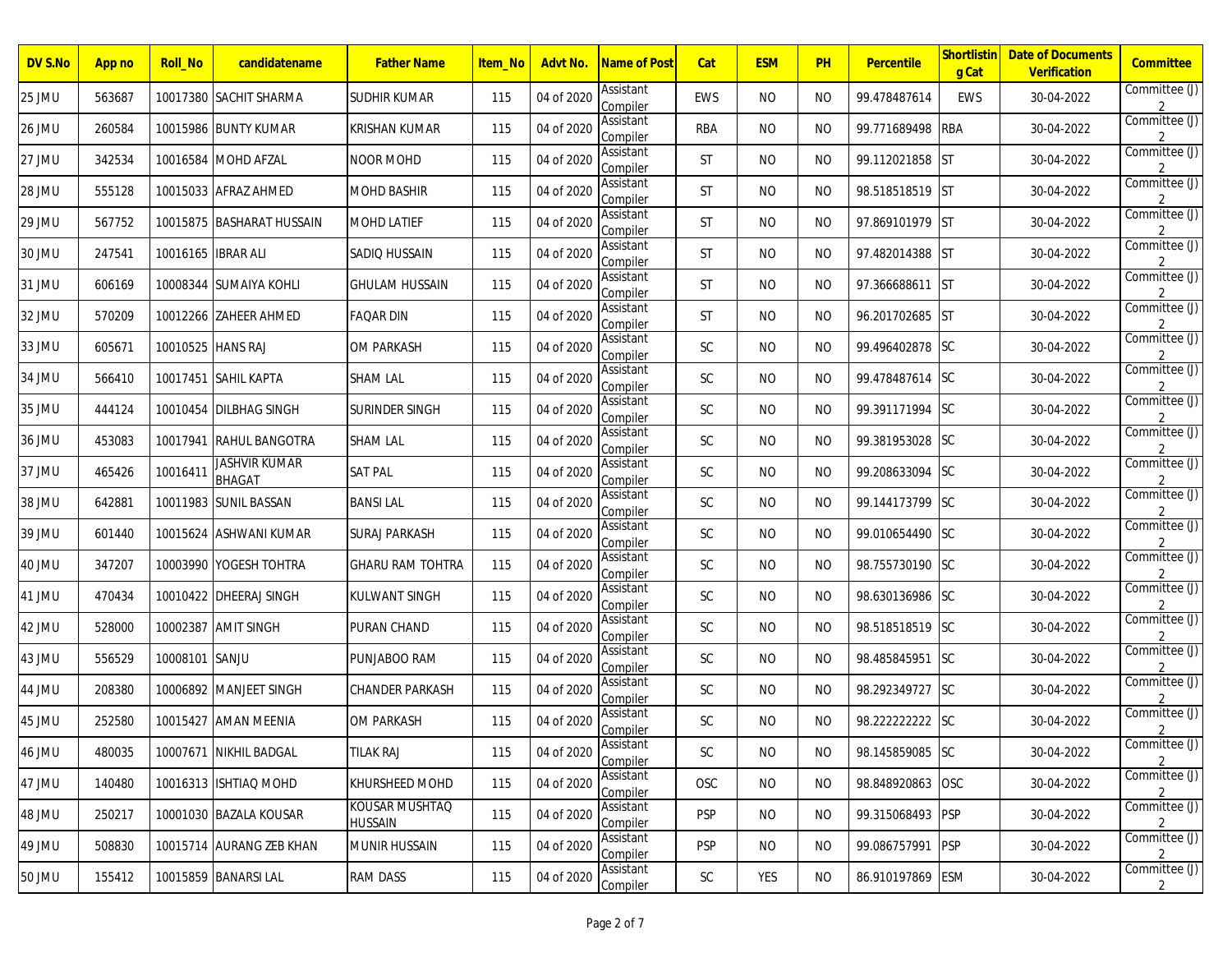| DV S.No | App no | <b>Roll No</b> | candidatename        | <b>Father Name</b>   | <b>Item No</b> |            | Advt No. Name of Post | Cat       | <b>ESM</b> | PH | Percentile       | <b>Shortlistin</b><br><b>g</b> Cat | <b>Date of Documents</b><br>Verification | <b>Committee</b> |
|---------|--------|----------------|----------------------|----------------------|----------------|------------|-----------------------|-----------|------------|----|------------------|------------------------------------|------------------------------------------|------------------|
| 51 JMU  | 363578 |                | 10016506 JEWAN LAL   | <b>PRABH DAYAL</b>   | 115            | 04 of 2020 | Assistant<br>Compiler | <b>OM</b> | <b>YES</b> | NO | 85.035971223 ESM |                                    | 30-04-2022                               | Committee (J)    |
| 52 JMU  | 488345 |                | 10002739 KAMAL DEEP  | <b>RAGHBIR CHAND</b> | 115            | 04 of 2020 | Assistant<br>Compiler | <b>OM</b> | <b>YES</b> | NO | 83.669064748 ESM |                                    | 30-04-2022                               | Committee (J)    |
| 53 JMU  | 441891 |                | 10018624 VIJAY KUMAR | <b>SURAM CHAND</b>   | 115            | 04 of 2020 | Assistant<br>Compiler | <b>OM</b> | <b>YES</b> | NO | 82.383759005 ESM |                                    | 30-04-2022                               | Committee (J)    |
|         |        |                |                      |                      |                |            |                       |           |            |    |                  |                                    |                                          |                  |

Documents verification of the candidates falling under consideration zone for the posts of Assistant Compiler, (Finance Department), Divisional cadre Jammu /Kashmir and Care Taker, (Labour and Employment **Department), UT Cadre, Item No 15, 16 and 71, in pursuance to the Advertisement Notification No 04 of 2020 (Kashmir Based Candidates)**

| DV S.No       | App no | <b>Roll No</b> | candidatename                            | <b>Father Name</b>                    | Item No | Advt No.              | Name of Post | Cat        | <b>ESM</b>     | PH        | Percentile       | Shortlistin<br>g Cat | <b>Date of Documents</b><br>Verification | Committee                       |
|---------------|--------|----------------|------------------------------------------|---------------------------------------|---------|-----------------------|--------------|------------|----------------|-----------|------------------|----------------------|------------------------------------------|---------------------------------|
| 1 KMR         | 420932 |                | 10022225 ZUBAIR AHMAD WANI               | <b>GH MOHIUDIN WANI</b>               | 71      | 04 of 2020 Care Taker |              | <b>OM</b>  | <b>NO</b>      | <b>NO</b> | 100.000000000 OM |                      | 21-04-2022                               | Committee (K)                   |
| 2 KMR         | 408157 |                | 10023608 BILAL AHMAD THOKER              | <b>MOHD AHSAN</b><br><b>THOKER</b>    | 71      | 04 of 2020 Care Taker |              | <b>OM</b>  | <b>NO</b>      | NO.       | 100.000000000 OM |                      | 21-04-2022                               | Committee (K)<br>2              |
| 3 KMR         | 361044 |                | 10024253 IMTIYAZ AHMAD PARRY             | <b>GHULAM MOHAMAD</b><br><b>PARRY</b> | 71      | 04 of 2020 Care Taker |              | <b>OM</b>  | <b>NO</b>      | <b>NO</b> | 100.000000000 OM |                      | 21-04-2022                               | Committee (K)                   |
| 4 KMR         | 241649 | 10025024       | MALIK AYAZ UL QADIR                      | <b>GULAM QADIR MALIK</b>              | 71      | 04 of 2020 Care Taker |              | <b>OM</b>  | <b>NO</b>      | <b>NO</b> | 100.000000000 OM |                      | 21-04-2022                               | Committee (K)                   |
| 5 KMR         | 344708 | 10025546       | <b>MUSHARIB SHOWKAT</b><br><b>RAFIOI</b> | SHOWKAT ALI RAFIQI                    | 71      | 04 of 2020 Care Taker |              | <b>OM</b>  | <b>NO</b>      | <b>NO</b> | 100.000000000 OM |                      | 21-04-2022                               | Committee (K)                   |
| 6 KMR         | 471301 | 10027064       | AABID BASHIR DAR                         | <b>BASHIR AHMAD DAR</b>               | 71      | 04 of 2020 Care Taker |              | <b>OM</b>  | <b>NO</b>      | <b>NO</b> | 100.000000000 OM |                      | 21-04-2022                               | Committee (K)                   |
| 7 KMR         | 428359 |                | 10027224 AIJAZ AHMAD BHAT                | FAROOQ AHMAD<br><b>BHAT</b>           | 71      | 04 of 2020 Care Taker |              | EWS        | <b>NO</b>      | <b>NO</b> | 100.000000000 OM |                      | 21-04-2022                               | Committee (K)<br>2              |
| 8 KMR         | 216151 |                | 10029748 JAVAID AHMAD MIR                | ZAHOOR AHMAD MIR                      | 71      | 04 of 2020 Care Taker |              | <b>RBA</b> | <b>NO</b>      | NO.       | 100.000000000 OM |                      | 21-04-2022                               | Committee (K)                   |
| 9 KMR         | 294168 |                | 10032164 IWASEEM AHMAD DAR               | <b>MOHD YOUSF DAR</b>                 | 71      | 04 of 2020 Care Taker |              | <b>RBA</b> | N <sub>O</sub> | NO.       | 100.000000000 OM |                      | 21-04-2022                               | Committee (K)                   |
| 10 KMR        | 129306 |                | 10033080 ASIF AHMAD BHAT                 | MOHAMMAD AYOUB<br><b>BHAT</b>         | 71      | 04 of 2020 Care Taker |              | <b>OM</b>  | <b>NO</b>      | <b>NO</b> | 100.000000000 OM |                      | 21-04-2022                               | Committee (K)                   |
| 11 KMR        | 240473 |                | 10034024 JAMSHEED SHAFI                  | MOHAMMAD SHAFI<br>BABA                | 71      | 04 of 2020 Care Taker |              | <b>OM</b>  | <b>NO</b>      | NO.       | 100.000000000 OM |                      | 21-04-2022                               | Committee (K)<br>$\overline{2}$ |
| 12 KMR        | 291656 |                | 10035915 RUKSANA NAZIR                   | NAZIR AHMAD MIR                       | 71      | 04 of 2020 Care Taker |              | <b>RBA</b> | <b>NO</b>      | NO.       | 100.000000000 OM |                      | 21-04-2022                               | Committee (K)                   |
| 13 KMR        | 384969 |                | 10038699 FAHEEM UL QADIR                 | <b>GHULAM QADIR</b><br><b>RATHER</b>  | 71      | 04 of 2020 Care Taker |              | <b>RBA</b> | <b>NO</b>      | <b>NO</b> | 100.000000000 OM |                      | 21-04-2022                               | Committee (K)                   |
| <b>14 KMR</b> | 101800 |                | 10038896 FIRDOUS AHMAD DAR               | MOHAMMAD SHAFI<br><b>DAR</b>          | 71      | 04 of 2020 Care Taker |              | 0M         | <b>NO</b>      | NO.       | 100.000000000 OM |                      | 21-04-2022                               | Committee (K)                   |
| 15 KMR        | 165107 |                | 10042185 AASIFA AKHTER                   | SUNAWALLAH DAR                        | 71      | 04 of 2020 Care Taker |              | <b>OM</b>  | <b>NO</b>      | NO.       | 100.000000000 OM |                      | 21-04-2022                               | Committee (K)<br>$\overline{2}$ |
| 16 KMR        | 487781 | 10046904       | <b>IRFAN AHMAD DAR</b>                   | <b>AB RASHID DAR</b>                  | 71      | 04 of 2020 Care Taker |              | <b>OM</b>  | <b>NO</b>      | NO.       | 100.000000000 OM |                      | 21-04-2022                               | Committee (K)                   |
| 17 KMR        | 282469 | 10047299       | <b>MASRAT ZAHOOR</b><br><b>ZAHOOR</b>    | ZAHOOR AHMED<br>WANI                  | 71      | 04 of 2020 Care Taker |              | <b>OM</b>  | <b>NO</b>      | NO.       | 100.000000000 OM |                      | 21-04-2022                               | Committee (K)                   |
| 18 KMR        | 390070 | 10048911       | YAWAR AHMAD SHAH                         | <b>AB RASHID SHAH</b>                 | 71      | 04 of 2020 Care Taker |              | <b>RBA</b> | <b>NO</b>      | NO.       | 100.000000000 OM |                      | 21-04-2022                               | Committee (K)<br>$\overline{2}$ |
| 19 KMR        | 227008 |                | 10056413 MOHD ANAS WANI                  | NAZIR AH WANI                         | 71      | 04 of 2020 Care Taker |              | <b>OM</b>  | N <sub>O</sub> | NO.       | 100.000000000 OM |                      | 21-04-2022                               | Committee (K)<br>$\overline{2}$ |
| 20 KMR        | 507229 |                | 10056688 MOIN AHMED DAR                  | <b>GHULAM RASOOL DAR</b>              | 71      | 04 of 2020 Care Taker |              | <b>OM</b>  | <b>NO</b>      | <b>NO</b> | 100.000000000 OM |                      | 21-04-2022                               | Committee (K)                   |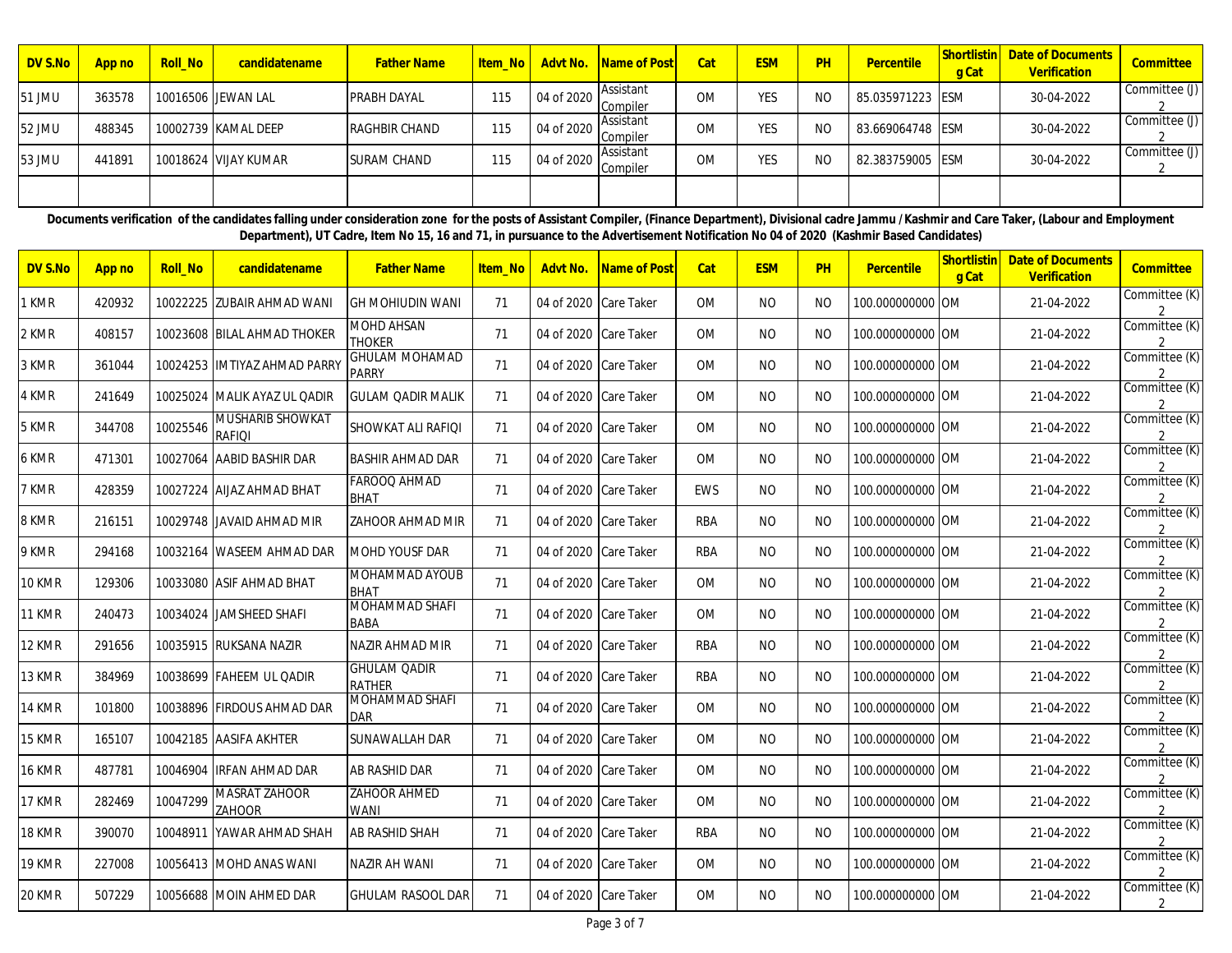| DV S.No       | App no | <b>Roll No</b> | candidatename                                 | <b>Father Name</b>                        | <b>Item No</b> | Advt No.              | <u>Name of Post</u> | Cat        | <b>ESM</b> | PH         | Percentile       | Shortlistin<br>g Cat | <b>Date of Documents</b><br>Verification | <b>Committee</b>                |
|---------------|--------|----------------|-----------------------------------------------|-------------------------------------------|----------------|-----------------------|---------------------|------------|------------|------------|------------------|----------------------|------------------------------------------|---------------------------------|
| 21 KMR        | 379700 | 10056963       | <b>IMUZAFER NAZIR SHAH</b>                    | NAZIR AHMAD SHAH                          | 71             | 04 of 2020            | Care Taker          | <b>OM</b>  | NO.        | NO.        | 100.000000000    | <b>OM</b>            | 21-04-2022                               | Committee (K)<br>2              |
| 22 KMR        | 599223 | 10057307       | <b>OMAIR FAYAZ</b>                            | FAYAZ AHMAD SHEIKH                        | 71             | 04 of 2020            | <b>Care Taker</b>   | OM         | NO.        | NO.        | 100.000000000 OM |                      | 21-04-2022                               | Committee (K)<br>$\mathfrak{D}$ |
| 23 KMR        | 623311 | 10061780       | SAJAD NAZIR SHEIKH                            | NAZIR AHMAD SHEIKH                        | 71             | 04 of 2020            | Care Taker          | <b>RBA</b> | NO.        | NO.        | 100.000000000 OM |                      | 21-04-2022                               | Committee (K)                   |
| 24 KMR        | 615847 |                | 10063110 TAHIR AHMAD MIR                      | AB QAYOOM MIR                             | 71             | 04 of 2020            | Care Taker          | <b>OM</b>  | NO.        | NO.        | 100.000000000 OM |                      | 21-04-2022                               | Committee (K)<br>2              |
| 25 KMR        | 127575 | 10063538       | <b>TAWSEEF YASIN SHEIKH</b>                   | <b>MOHD YASIN SHEIKH</b>                  | 71             | 04 of 2020            | Care Taker          | OM         | NO.        | NO.        | 100.000000000 OM |                      | 21-04-2022                               | Committee (K)<br>2              |
| <b>26 KMR</b> | 195989 | 10064944       | <b>ABID RASHID NAIK</b>                       | <b>ABDUL RASHID NAIK</b>                  | 71             | 04 of 2020            | Care Taker          | <b>OM</b>  | <b>NO</b>  | NO.        | 100.000000000 OM |                      | 21-04-2022                               | Committee (K)                   |
| 27 KMR        | 396443 |                | 10065773 ASIF YOUSUF ITOO                     | MOHAMMAD YOUSUF<br><b>ITOO</b>            | 71             | 04 of 2020            | Care Taker          | OM         | NO.        | NO.        | 100.000000000 OM |                      | 21-04-2022                               | Committee (K)<br>$\mathcal{P}$  |
| 28 KMR        | 156723 | 10066827       | <b>HAKIM FAHEEM MEHDI</b>                     | <b>HAKIM GULAM</b><br>MOHAMMAD            | 71             | 04 of 2020            | Care Taker          | OM         | NO.        | NO.        | 100.000000000 OM |                      | 21-04-2022                               | Committee (K)<br>2              |
| 29 KMR        | 238761 | 10067332       | <b>IRFAN YOUSUF WANI</b>                      | MOHAMMAD YOUSUF<br><b>WANI</b>            | 71             | 04 of 2020            | Care Taker          | OM         | <b>NO</b>  | NO.        | 100.000000000 OM |                      | 21-04-2022                               | Committee (K)                   |
| 30 KMR        | 145272 | 10075762       | MIR WARIS MANZOOR                             | MANZOOR AHMAD<br><b>MIR</b>               | 71             | 04 of 2020            | Care Taker          | OM         | NO.        | NO.        | 100.000000000 OM |                      | 21-04-2022                               | Committee (K)<br>$\mathcal{P}$  |
| 31 KMR        | 408076 | 10076075       | <b>NIGEENA GUL</b>                            | <b>GHULAM</b><br>MUHAMMAD WAZA            | 71             | 04 of 2020            | Care Taker          | OM         | NO.        | NO.        | 100.000000000 OM |                      | 21-04-2022                               | Committee (K)<br>2              |
| 32 KMR        | 183660 | 10076181       | <b>MOHD SHAHID DAR</b>                        | NAZIR AHMAD DAR                           | 71             | 04 of 2020            | Care Taker          | <b>OM</b>  | NO.        | NO.        | 100.000000000 OM |                      | 21-04-2022                               | Committee (K)                   |
| 33 KMR        | 425428 |                | 10077128 SYED ANWER                           | MOHD ANWER DAR                            | 71             | 04 of 2020            | <b>Care Taker</b>   | <b>OM</b>  | NO.        | NO.        | 100.000000000 OM |                      | 21-04-2022                               | Committee (K)<br>2              |
| 34 KMR        | 301369 | 10074413       | SUBEENA RASHID                                | AB RASHID DAR                             | 71             | 04 of 2020            | Care Taker          | OM         | NO.        | NO.        | 99.934512115 OM  |                      | 21-04-2022                               | Committee (K)<br>$\mathcal{P}$  |
| 35 KMR        | 419419 | 10057971       | <b>SHAKIR NAZIR</b>                           | NAZIR AHMAD MALLA                         | 71             | 04 of 2020            | Care Taker          | <b>RBA</b> | <b>NO</b>  | NO.        | 99.934167215     | <b>OM</b>            | 21-04-2022                               | Committee (K)                   |
| 36 KMR        | 333363 | 10048959       | IZAKIR HUSSAIN KHAN                           | AB RASHID KHAN                            | 71             | 04 of 2020            | <b>Care Taker</b>   | <b>OM</b>  | NO.        | NO.        | 99.871630295     | <b>OM</b>            | 21-04-2022                               | Committee (K)                   |
| 37 KMR        | 295549 | 10052724       | <b>SYEED UMAR SHAH</b>                        | ALI MOHD SHAH                             | 71             | 04 of 2020            | Care Taker          | OM         | NO.        | NO.        | 99.871134021     | <b>OM</b>            | 21-04-2022                               | Committee (K)<br>$\mathcal{P}$  |
| <b>38 KMR</b> | 220427 | 10021825       | <b>WAKEEL AHMAD MIR</b>                       | <b>GULAM RASOOL MIR</b>                   | 71             | 04 of 2020            | Care Taker          | <b>OM</b>  | <b>NO</b>  | NO.        | 99.869451697     | <b>OM</b>            | 21-04-2022                               | Committee (K)                   |
| 39 KMR        | 285603 | 10023045       | AMIR MUSHTAQ PALLA                            | MUSHTAQ PALLA                             | 71             | 04 of 2020            | <b>Care Taker</b>   | 0M         | NO.        | NO.        | 99.869451697     | <b>IOM</b>           | 21-04-2022                               | Committee (K)                   |
| <b>40 KMR</b> | 137916 | 10064013       | YASIR MOHI UD DIN                             | <b>GHULAM MOHI UD</b><br><b>DIN NAJAR</b> | 71             | 04 of 2020            | Care Taker          | <b>OSC</b> | NO.        | <b>YES</b> | 99.869281046 OM  |                      | 21-04-2022                               | Committee (K)<br>2              |
| 41 KMR        | 194036 | 10048651       | SHOWKAT AHMAD<br><b>RATHER</b>                | <b>ABDUL AHAD RATHER</b>                  | 71             | 04 of 2020            | Care Taker          | <b>OM</b>  | <b>NO</b>  | NO.        | 99.869024231     | <b>OM</b>            | 21-04-2022                               | Committee (K)<br>2              |
| 42 KMR        | 465817 |                | 10033014 ASHIQ HUSSAIN RATHER GH QADIR RATHER |                                           | 71             | 04 of 2020 Care Taker |                     | OM         | <b>NO</b>  | <b>NO</b>  | 99.863945578 OM  |                      | 21-04-2022                               | Committee (K)<br>$\overline{2}$ |
| 43 KMR        | 100623 |                | 10023566 BILAL AHMAD SHERA                    | <b>GH MOHAMMAD</b><br><b>SHERA</b>        | 71             | 04 of 2020 Care Taker |                     | <b>RBA</b> | <b>NO</b>  | <b>NO</b>  | 99.863201094 OM  |                      | 21-04-2022                               | Committee (K)                   |
| 44 KMR        | 413931 |                | 10032017 UMAR FAROOQ MALLA                    | FAROOQ AHMAD<br>MALLA                     | 71             | 04 of 2020 Care Taker |                     | OM         | <b>NO</b>  | <b>NO</b>  | 99.863201094 OM  |                      | 21-04-2022                               | Committee (K)                   |
| 45 KMR        | 333933 |                | 10032073 UMAR GULZAR DAR                      | <b>GULZAR AHMAD DAR</b>                   | 71             | 04 of 2020 Care Taker |                     | OM         | NO         | NO         | 99.863201094 OM  |                      | 21-04-2022                               | Committee (K)<br>$\overline{2}$ |
| 46 KMR        | 232003 |                | 10063472 TAWSEEF AHMAD SHAH                   | <b>MUHAMMAD</b><br>MASOOD SHAH            | 71             | 04 of 2020 Care Taker |                     | OM         | NO         | NO.        | 99.863201094 OM  |                      | 21-04-2022                               | Committee (K)<br>$\mathbf{2}$   |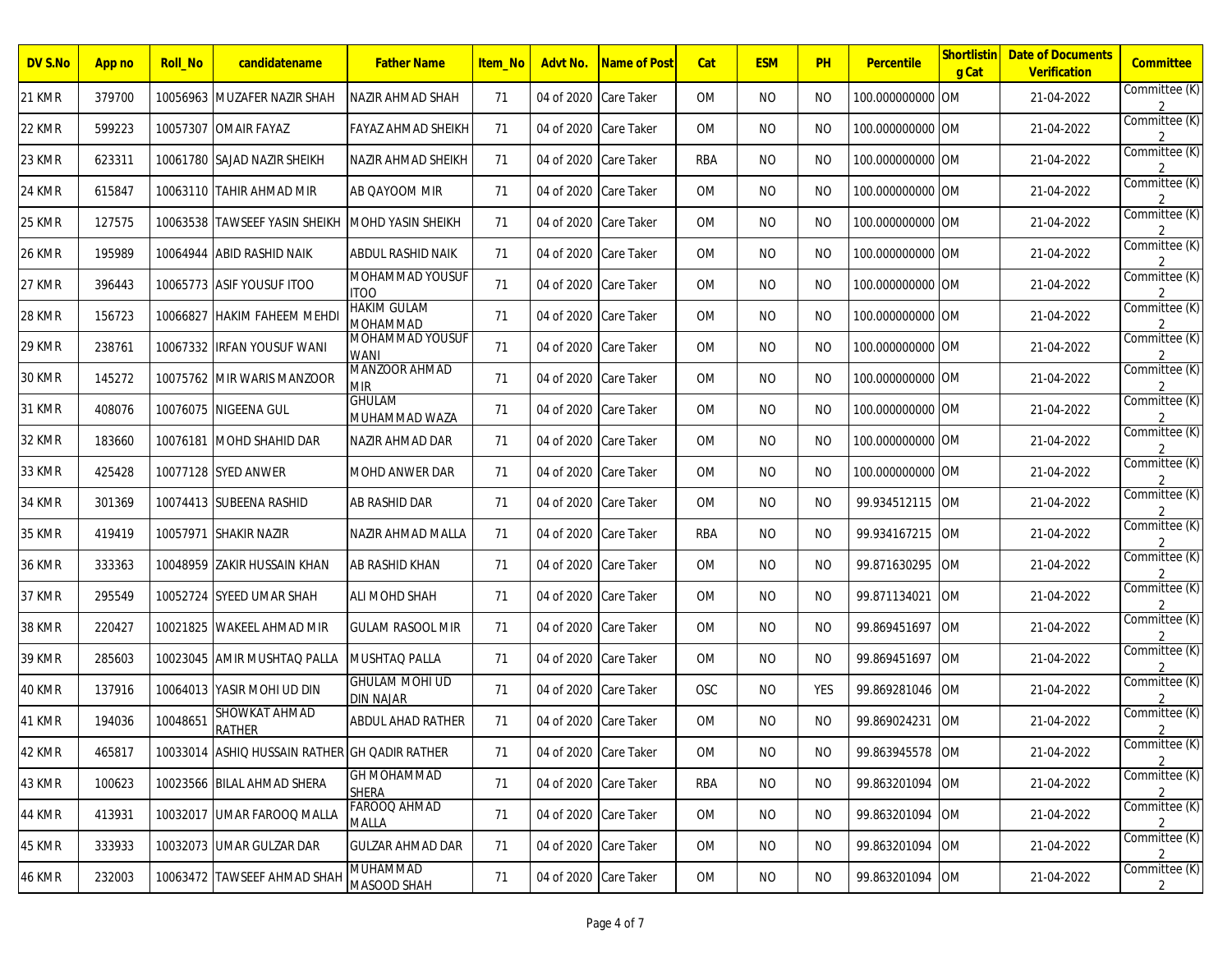| DV S.No       | <b>App no</b> | <b>Roll_No</b> | candidatename                  | <b>Father Name</b>                   | <b>Item No</b> | Advt No.              | Name of Post          | Cat        | <b>ESM</b> | <b>PH</b> | <b>Percentile</b> | <b>Shortlistin</b><br>g Cat | <b>Date of Documents</b><br><b>Verification</b> | <b>Committee</b>                |
|---------------|---------------|----------------|--------------------------------|--------------------------------------|----------------|-----------------------|-----------------------|------------|------------|-----------|-------------------|-----------------------------|-------------------------------------------------|---------------------------------|
| 47 KMR        | 213964        |                | 10066168 DANISH NAZIR          | NAZIR AHMAD MIR                      | 71             | 04 of 2020 Care Taker |                       | <b>OM</b>  | NO.        | NO.       | 99.862637363      | <b>OM</b>                   | 21-04-2022                                      | Committee (K)                   |
| 48 KMR        | 620934        |                | 10027058  AABID AYOUB          | MOHAMMAD AYOUB<br>PARREY             | 71             | 04 of 2020            | Care Taker            | 0M         | NO.        | NO.       | 99.861878453      | <b>OM</b>                   | 21-04-2022                                      | Committee (K)                   |
| 49 KMR        | 276571        | 10055752       | <b>JAVEED AHMAD SHAH</b>       | FAROOQ AHMAD<br><b>SHAH</b>          | 71             | 04 of 2020            | Care Taker            | <b>OM</b>  | NO.        | NO.       | 99.860917942      | <b>OM</b>                   | 21-04-2022                                      | Committee (K)                   |
| <b>50 KMR</b> | 153528        |                | 10049332  ATHAR HAMID BAKSHI   | ABDUL HAMID BAKSHI                   | 71             | 04 of 2020 Care Taker |                       | <b>RBA</b> | NO.        | NO.       | 99.859353024      | <b>OM</b>                   | 21-04-2022                                      | Committee (K)                   |
| 51 KMR        | 430677        | 10053690       | <b>AAMIR SHAMEEM</b>           | SHAMEEM AHMAD<br><b>BHAT</b>         | 71             | 04 of 2020            | Care Taker            | 0M         | NO.        | NO.       | 99.858956276      | <b>OM</b>                   | 21-04-2022                                      | Committee (K)                   |
| 52 KMR        | 196844        |                | 10048676 SUHAIL NAZEER         | NAZEER AHMAD WANI                    | 71             | 04 of 2020            | Care Taker            | <b>OM</b>  | NO.        | NO.       | 99.858356941      | <b>OM</b>                   | 21-04-2022                                      | Committee (K)                   |
| 53 KMR        | 185407        | 10078562       | MEEM ZULQAR NAIN<br>NISAR      | NISAR AHMAD BHAT                     | 71             | 04 of 2020 Care Taker |                       | <b>OM</b>  | NO.        | NO.       | 99.858356941      | <b>OM</b>                   | 21-04-2022                                      | Committee (K)                   |
| <b>54 KMR</b> | 422791        | 10045998       | ABDUL HAMID MIR                | MOHAMMAD ASHRAF<br><b>MIR</b>        | 71             | 04 of 2020            | Care Taker            | <b>OM</b>  | NO.        | NO.       | 99.855907781      | <b>OM</b>                   | 22-04-2022                                      | Committee (K)                   |
| <b>55 KMR</b> | 457168        | 10057040       | <b>MUZAFFAR AZIZ</b>           | ABDUL AZIZ BHAT                      | 71             | 04 of 2020            | Care Taker            | OM         | NO.        | NO.       | 99.855491329      | <b>OM</b>                   | 22-04-2022                                      | Committee (K)                   |
| <b>56 KMR</b> | 211093        |                | 10059681 NADEEM AHMAD HAFIZ    | <b>ABDUL KABIR HAFIZ</b>             | 71             | 04 of 2020 Care Taker |                       | 0M         | NO.        | NO.       | 99.855491329      | <b>OM</b>                   | 22-04-2022                                      | Committee (K)                   |
| <b>57 KMR</b> | 269613        | 10039086       | <b>HAZIM IMTIYAZ</b>           | IMTIYAZ AHMAD<br>SHAH                | 71             | 04 of 2020            | Care Taker            | <b>OM</b>  | NO.        | NO.       | 99.855072464      | <b>OM</b>                   | 22-04-2022                                      | Committee (K)<br>$\mathcal{P}$  |
| <b>58 KMR</b> | 555519        | 10042419       | <b>ANJUM RASHID</b>            | AB RASHID MALIK                      | 115            | 04 of 2020            | Assistant<br>Compiler | ALC/IB     | NO.        | NO.       | 99.591836735      | ALC/IB                      | 22-04-2022                                      | Committee (K)                   |
| 59 KMR        | 585093        | 10056268       | MOHAMAD IQBAL KHAN             | <b>GHULAM HASSAN</b><br>KHAN         | 115            | 04 of 2020            | Assistant<br>Compiler | <b>EWS</b> | NO.        | NO.       | 99.815157116      | EWS                         | 22-04-2022                                      | Committee (K)                   |
| <b>60 KMR</b> | 282639        | 10053165       | UMER ASHRAF PARAY              | MOHD ASHRAF PARAY                    | 115            | 04 of 2020            | Assistant<br>Compiler | <b>EWS</b> | NO.        | NO.       | 99.477806789      | EWS                         | 22-04-2022                                      | Committee (K)                   |
| 61 KMR        | 491996        | 10056340       | MOHAMMAD AAQIB<br><b>BHAT</b>  | ABDUL RASHID BHAT                    | 115            | 04 of 2020            | Assistant<br>Compiler | EWS        | NO.        | NO.       | 99.445471349      | EWS                         | 22-04-2022                                      | Committee (K)                   |
| 62 KMR        | 340695        | 10033540       | <b>GHULAM HASSAN</b><br>JAGOO  | <b>GHULAM RASOOL</b><br><b>JAGOO</b> | 115            | 04 of 2020            | Assistant<br>Compiler | <b>EWS</b> | NO.        | NO.       | 99.410029499      | EWS                         | 22-04-2022                                      | Committee (K)                   |
| 63 KMR        | 347179        | 10037378       | YAWAR YOUSF                    | LATE MOHAMMAD<br>YOUSF BHAT          | 115            | 04 of 2020            | Assistant<br>Compiler | <b>EWS</b> | NO.        | NO.       | 99.346405229      | EWS                         | 22-04-2022                                      | Committee (K)                   |
| <b>64 KMR</b> | 133123        | 10076571       | <b>RASHID RASHEED KHAN</b>     | ABDUL RASHEED<br><b>KHAN</b>         | 115            | 04 of 2020            | Assistant<br>Compiler | <b>EWS</b> | NO.        | NO.       | 99.259259259      | EWS                         | 22-04-2022                                      | Committee (K)                   |
| 65 KMR        | 193441A       |                | 10071497  TASLEEMA FAYAZ       | FAYAZ AHMAD YATOO                    | 115            | 04 of 2020            | Assistant<br>Compiler | <b>EWS</b> | NO.        | NO.       | 99.179206566      | EWS                         | 22-04-2022                                      | Committee (K)                   |
| <b>66 KMR</b> | 280648        | 10048234       | <b>RAMEEZ AHMAD GANIE</b>      | <b>GHULAM RASOOL</b><br><b>GANIE</b> | 115            | 04 of 2020            | Assistant<br>Compiler | RBA        | NO.        | NO.       | 99.851851852      | <b>RBA</b>                  | 22-04-2022                                      | Committee (K)                   |
| 67 KMR        | 250788        | 10068054       | <b>KOUNSER ALI KHAN</b>        | <b>GH MOHI UD DIN</b><br><b>KHAN</b> | 115            | 04 of 2020            | Assistant<br>Compiler | <b>RBA</b> | NO.        | NO.       | 99.848714070      | <b>RBA</b>                  | 22-04-2022                                      | Committee (K)<br>2              |
| 68 KMR        | 651508        |                | 10067367 ISHFAQ AHMAD WANI     | MUHAMMAD<br>RAMZAN WANI              | 115            | 04 of 2020            | Assistant<br>Compiler | <b>RBA</b> | <b>NO</b>  | <b>NO</b> | 99.842271293 RBA  |                             | 22-04-2022                                      | Committee (K)<br>$\overline{2}$ |
| <b>69 KMR</b> | 357950        | 10024295       | <b>IMTIYAZ AHMAD</b><br>WAGEY  | <b>GH MOHMMAD</b><br>WAGEY           | 115            | 04 of 2020            | Assistant<br>Compiler | RBA        | <b>NO</b>  | NO.       | 99.836867863 RBA  |                             | 22-04-2022                                      | Committee (K)                   |
| <b>70 KMR</b> | 630029        | 10030011       | MOHMAD SHAFEE<br><b>RATHER</b> | AB AHAD RATHER                       | 115            | 04 of 2020            | Assistant<br>Compiler | <b>RBA</b> | NO.        | <b>NO</b> | 99.836867863 RBA  |                             | 22-04-2022                                      | Committee (K)<br>$\overline{2}$ |
| <b>71 KMR</b> | 370993        |                | 10051659 SAJAD AHMAD LOHAR     | AB GANI LOHAR                        | 115            | 04 of 2020            | Assistant<br>Compiler | RBA        | <b>NO</b>  | NO.       | 99.814585909 RBA  |                             | 22-04-2022                                      | Committee (K)<br>$\overline{2}$ |
| 72 KMR        | 267320        | 10053392       | <b>ZAHOOR AHMAD</b><br>AHANGER | NASEER AHMAD<br><b>AHANGER</b>       | 115            | 04 of 2020            | Assistant<br>Compiler | RBA        | NO         | NO.       | 99.743260591      | <b>RBA</b>                  | 22-04-2022                                      | Committee (K)<br>$\overline{2}$ |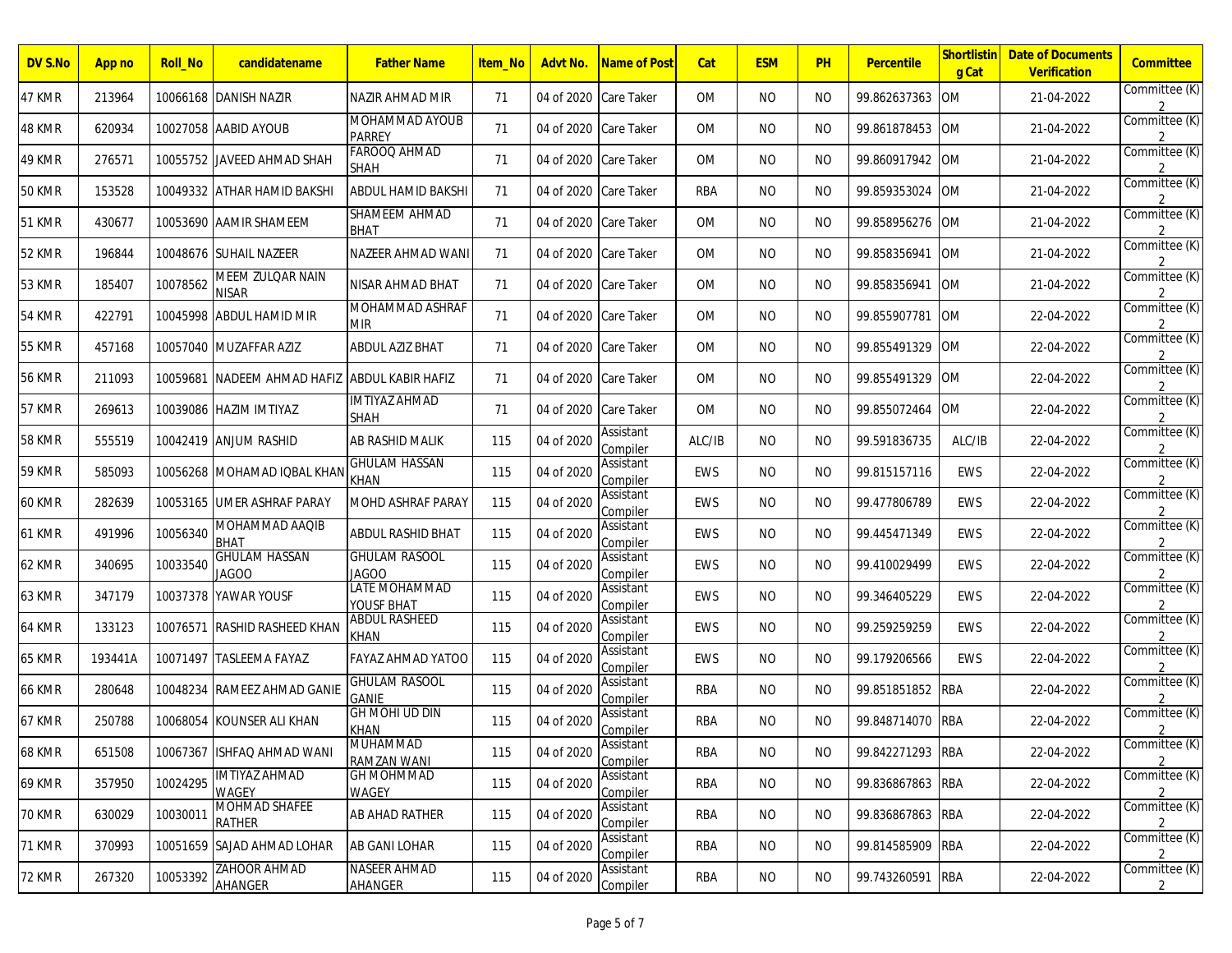| DV S.No       | App no  | <b>Roll_No</b> | candidatename                   | <b>Father Name</b>              | <u>Item_No</u> | Advt No.   | <u>Name of Post</u>   | Cat        | <b>ESM</b> | <b>PH</b> | <b>Percentile</b> | <b>Shortlistin</b><br>g Cat | <b>Date of Documents</b><br>Verification | Committee                       |
|---------------|---------|----------------|---------------------------------|---------------------------------|----------------|------------|-----------------------|------------|------------|-----------|-------------------|-----------------------------|------------------------------------------|---------------------------------|
| 73 KMR        | 194892  |                | 10052571 SUHAIL AHMAD NAIK      | MOHD ALTAF NAIK                 | 115            | 04 of 2020 | Assistant<br>Compiler | <b>RBA</b> | NO.        | NO.       | 99.716713881      | <b>RBA</b>                  | 22-04-2022                               | Committee (K)<br>$\mathfrak{p}$ |
| <b>74 KMR</b> | 228138  | 10070075       | <b>OWAIS SALAM TANTRAY</b>      | ABDUL SALAM<br>TANTRAY          | 115            | 04 of 2020 | Assistant<br>Compiler | RBA        | NO.        | NO.       | 99.701937407      | <b>RBA</b>                  | 22-04-2022                               | Committee (K)<br>$\mathfrak{D}$ |
| <b>75 KMR</b> | 423296  | 10034860       | NISSAR AHMAD GANIE              | <b>HABIB ULLAH GANIE</b>        | 115            | 04 of 2020 | Assistant<br>Compiler | <b>RBA</b> | <b>NO</b>  | NO.       | 99.698795181      | <b>RBA</b>                  | 22-04-2022                               | Committee (K)                   |
| <b>76 KMR</b> | 474194  |                | 10062002  SHAHID BASHIR WANI    | BASHIR AHMAD WANI               | 115            | 04 of 2020 | Assistant<br>Compiler | <b>RBA</b> | NO.        | NO.       | 99.674054759      | <b>RBA</b>                  | 22-04-2022                               | Committee (K)<br>$\mathfrak{p}$ |
| 77 KMR        | 203305  | 10025447       | MUDASIR AHMAD WANI GH MOHD WANI |                                 | 115            | 04 of 2020 | Assistant<br>Compiler | <b>RBA</b> | NO.        | NO.       | 99.673735726      | <b>RBA</b>                  | 22-04-2022                               | Committee (K)                   |
| <b>78 KMR</b> | 642298  | 10055355       | <b>IQRA JAN</b>                 | GH MOHMAD GANIE                 | 115            | 04 of 2020 | Assistant<br>Compiler | <b>RBA</b> | <b>NO</b>  | NO.       | 99.673735726      | <b>RBA</b>                  | 22-04-2022                               | Committee (K)                   |
| 79 KMR        | 155848  |                | 10057984  SHAKIR RIYAZ          | RIYAZ AHMAD RATHER              | 115            | 04 of 2020 | Assistant<br>Compiler | <b>RBA</b> | NO.        | NO.       | 99.670836076 RBA  |                             | 22-04-2022                               | Committee (K)                   |
| 80 KMR        | 484321  | 10031915       | <b>TARIO AHMAD GANAIE</b>       | SONAULLAH GANAIE                | 115            | 04 of 2020 | Assistant<br>Compiler | <b>RBA</b> | NO.        | NO.       | 99.613402062      | <b>RBA</b>                  | 22-04-2022                               | Committee (K)                   |
| <b>81 KMR</b> | 205380A | 10066045       | <b>BILAL AHMAD BHAT</b>         | GULAM QADIR BHAT                | 115            | 04 of 2020 | Assistant<br>Compiler | <b>RBA</b> | <b>NO</b>  | NO.       | 99.589603283      | <b>RBA</b>                  | 22-04-2022                               | Committee (K)                   |
| 82 KMR        | 549559  | 10049934       | <b>MANZOOR AHMAD</b>            | <b>GULAM HUSSAIN</b><br>WANI    | 115            | 04 of 2020 | Assistant<br>Compiler | RBA        | NO.        | NO.       | 99.575070822 RBA  |                             | 22-04-2022                               | Committee (K)                   |
| 83 KMR        | 157896  | 10057944       | <b>SHABEER AHMAD PALA</b>       | MANZOOR AHMAD<br>PALA           | 115            | 04 of 2020 | Assistant<br>Compiler | <b>RBA</b> | NO.        | NO.       | 99.567367120 RBA  |                             | 22-04-2022                               | Committee (K)<br>2              |
| 84 KMR        | 249494  | 10021095       | SOUHAIL AHMAD<br>SAMOON         | GH AHMAD SAMOON                 | 115            | 04 of 2020 | Assistant<br>Compiler | <b>ST</b>  | <b>NO</b>  | NO.       | 99.476096922 ST   |                             | 22-04-2022                               | Committee (K)                   |
| 85 KMR        | 111334  | 10057430       | MOHD TAYOOB<br>MAGRAY           | AB KARIM MAGRAY                 | 115            | 04 of 2020 | Assistant<br>Compiler | <b>ST</b>  | NO.        | NO.       | 99.312714777 ST   |                             | 22-04-2022                               | Committee (K)<br>2              |
| <b>86 KMR</b> | 122170  | 10054852       | <b>DANISH HAMID</b>             | <b>ABDUL HAMID</b>              | 115            | 04 of 2020 | Assistant<br>Compiler | <b>ST</b>  | NO.        | NO.       | 98.626373626 ST   |                             | 22-04-2022                               | Committee (K)                   |
| 87 KMR        | 120962  | 10038598       | <b>BILAL AHMAD LALEY</b>        | JALAL UD DIN LALEY              | 115            | 04 of 2020 | Assistant<br>Compiler | <b>ST</b>  | NO.        | NO.       | 97.948016416 ST   |                             | 22-04-2022                               | Committee (K)                   |
| 88 KMR        | 173662  | 10024106       | HILAL AHMAD LONE                | MOHD SHAFI LONE                 | 115            | 04 of 2020 | Assistant<br>Compiler | <b>ST</b>  | NO.        | NO.       | 97.826086957 ST   |                             | 22-04-2022                               | Committee (K)                   |
| 89 KMR        | 207044  | 10028423       | MOHAMMAD SALEEM<br>LONE         | <b>GHULAM NABI LONE</b>         | 115            | 04 of 2020 | Assistant<br>Compiler | <b>ST</b>  | NO.        | NO.       | 97.422680412 ST   |                             | 22-04-2022                               | Committee (K)                   |
| <b>90 KMR</b> | 172287  | 10078495       | <b>MAJID HUSSAIN LONE</b>       | <b>GHULAM HASSAN</b><br>LONE    | 115            | 04 of 2020 | Assistant<br>Compiler | <b>ST</b>  | NO.        | NO.       | 97.276853253 ST   |                             | 22-04-2022                               | Committee (K)<br>$\overline{2}$ |
| <b>91 KMR</b> | 644014  | 10062596       | SHIEKH FAHEEM<br><b>FAROOQ</b>  | FAROOQ AHMAD<br><b>SHIEKH</b>   | 115            | 04 of 2020 | Assistant<br>Compiler | <b>ST</b>  | NO.        | YES       | 97.249508841 ST   |                             | 22-04-2022                               | Committee (K)                   |
| <b>92 KMR</b> | 116459  | 10057174       | <b>NOOR UL NISA</b>             | AB RASHID SHEIKH                | 115            | 04 of 2020 | Assistant<br>Compiler | <b>ST</b>  | NO.        | NO.       | 97.138554217 ST   |                             | 22-04-2022                               | Committee (K)                   |
| <b>93 KMR</b> | 555911  | 10021603       | <b>UDIT KALSI</b>               | <b>HARBANS LAL</b>              | 115            | 04 of 2020 | Assistant<br>Compiler | <b>SC</b>  | NO.        | NO.       | 98.358413133 SC   |                             | 22-04-2022                               | Committee (K)<br>2              |
| <b>94 KMR</b> | 194086  |                | 10068398 MOHAMMAD AKIF TELI     | GHULAM<br>MOHAMMAD TELI         | 115            | 04 of 2020 | Assistant<br>Compiler | OSC        | <b>NO</b>  | <b>NO</b> | 99.630314233 OSC  |                             | 22-04-2022                               | Committee (K)<br>$\overline{2}$ |
| <b>95 KMR</b> | 609643  |                | 10019969 RIYAZ AHMAD HAJAM      | MOHAMMAD SUBHAN<br><b>HAJAM</b> | 115            | 04 of 2020 | Assistant<br>Compiler | OSC        | <b>NO</b>  | <b>NO</b> | 99.619482496 OSC  |                             | 22-04-2022                               | Committee (K)                   |
| <b>96 KMR</b> | 121436  |                | 10054919 FAROOQ AHMAD NAJAI     | MOHAMMAD AKBAR<br><b>NAJAR</b>  | 115            | 04 of 2020 | Assistant<br>Compiler | <b>OSC</b> | NO.        | <b>NO</b> | 99.115044248 OSC  |                             | 22-04-2022                               | Committee (K)<br>$\overline{2}$ |
| <b>97 KMR</b> | 174636  |                | 10066961 IFHAM UL ISLAM         | MOHD IMTIAZ                     | 115            | 04 of 2020 | Assistant<br>Compiler | <b>OSC</b> | NO.        | NO.       | 98.858075041 OSC  |                             | 22-04-2022                               | Committee (K)<br>$\overline{2}$ |
| <b>98 KMR</b> | 171082  | 10059704       | <b>NAVEED AHMAD</b><br>PATHAN   | MAHMOOD AHMAD<br>PATHAN         | 115            | 04 of 2020 | Assistant<br>Compiler | <b>PSP</b> | <b>NO</b>  | <b>NO</b> | 99.096385542 PSP  |                             | 22-04-2022                               | Committee (K)<br>2              |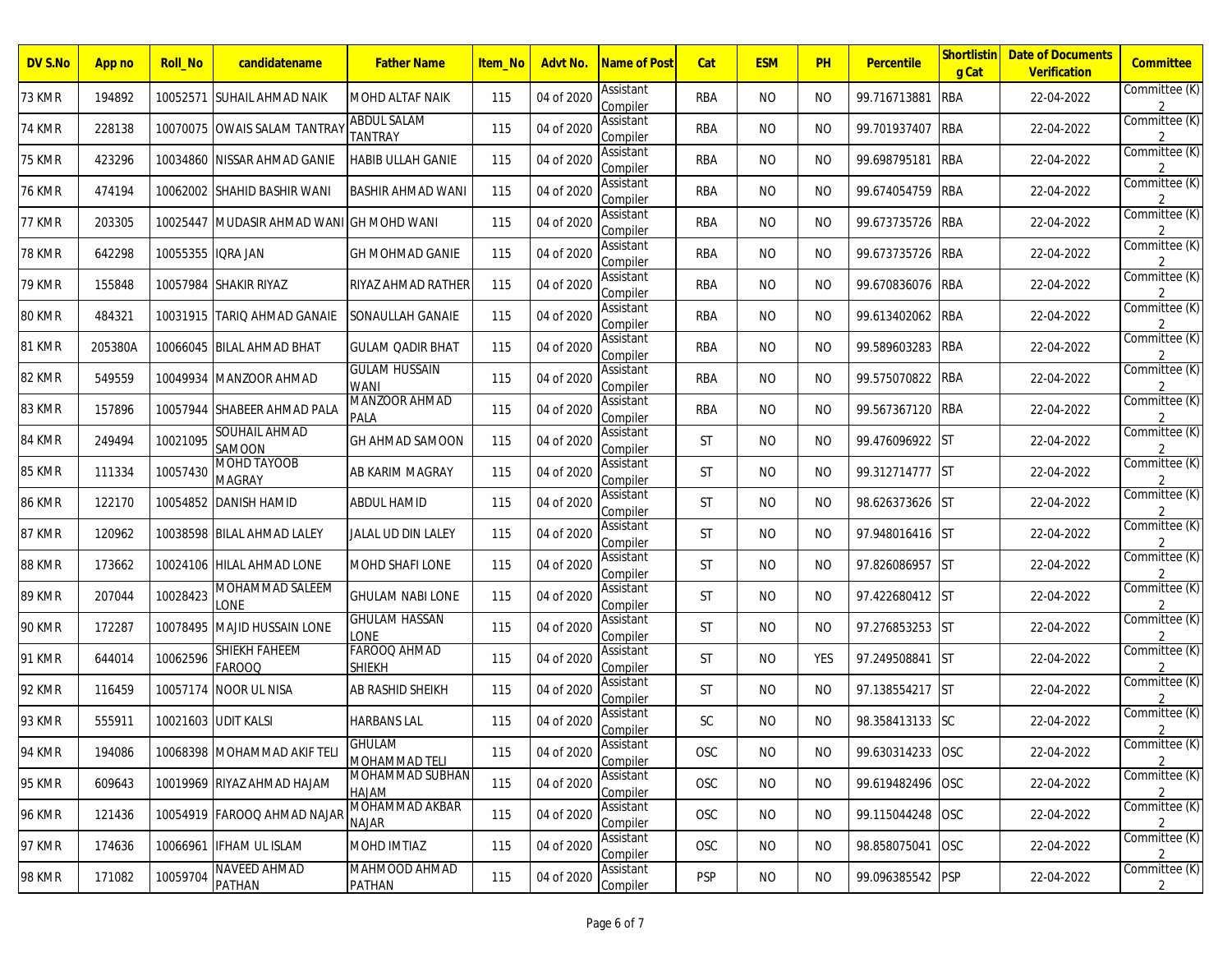| DV S.No        | App no | <b>Roll No</b> | candidatename                        | <b>Father Name</b>             | ltem Nol | Advt No.   | <b>Name of Post</b>   | Cat        | <b>ESM</b>     | PH            | Percentile        | Shortlistin<br>g Cat | <b>Date of Documents</b><br>Verification | Committee     |
|----------------|--------|----------------|--------------------------------------|--------------------------------|----------|------------|-----------------------|------------|----------------|---------------|-------------------|----------------------|------------------------------------------|---------------|
| <b>99 KMR</b>  | 281468 |                | 10065831 ASSID MUNEER                | IMUNEER AHMAD                  | 115      | 04 of 2020 | Assistant<br>Compiler | <b>PSP</b> | N <sub>O</sub> | NO            | 99.015471167 IPSP |                      | 22-04-2022                               | Committee (K) |
| <b>100 KMR</b> | 224473 |                | 10040642 INADEEM JAVEED              | IJAVEED AHMAD KHAN             | 115      | 04 of 2020 | Assistant<br>Compiler | <b>PSP</b> | N <sub>O</sub> | <sub>NO</sub> | 98.843930636 PSP  |                      | 22-04-2022                               | Committee (K) |
| <b>101 KMR</b> | 649786 |                | 10067096 IRFAN AHMAD BHAT            | <b>GHULAM</b><br>MOHAMMAD BHAT | 115      | 04 of 2020 | Assistant<br>Compiler | <b>OM</b>  | <sub>NO</sub>  | <b>YES</b>    | 99.444444444 PHC  |                      | 22-04-2022                               | Committee (K) |
| <b>102 KMR</b> | 417728 |                | 10038694 FAHEEM SHAFI                | <b>MOHD SHAFI</b>              | 115      | 04 of 2020 | Assistant<br>Compiler | <b>OM</b>  | N <sub>O</sub> | YES           | 96.978021978 PHC  |                      | 22-04-2022                               | Committee (K) |
| <b>103 KMR</b> | 416036 |                | 10040719 INAWAZ AHMAD DAR            | IGH MOHI U DIN DAR             | 115      | 04 of 2020 | Assistant<br>Compiler | <b>OM</b>  | N <sub>O</sub> | YES           | 96.385542169 PHC  |                      | 22-04-2022                               | Committee (K) |
| <b>104 KMR</b> | 319557 | 10067597       | LIAVAID AHMAD PADY                   | MOHD ABDULLAH<br><b>PADAY</b>  | 115      | 04 of 2020 | Assistant<br>Compiler | <b>OM</b>  | <sub>NO</sub>  | <b>YES</b>    | 95.827538248 PHC  |                      | 22-04-2022                               | Committee (K) |
| <b>105 KMR</b> | 422764 | 10037077       | <b>TANVEER AHMAD</b>                 | <b>JALI MOHD RESHIE</b>        | 115      | 04 of 2020 | Assistant<br>Compiler | <b>OM</b>  | N <sub>O</sub> | <b>YES</b>    | 95.618556701 PHC  |                      | 22-04-2022                               | Committee (K) |
| <b>106 KMR</b> | 189125 | 10037509       | <b>YOUNIS MOHAMAD</b><br><b>KHAN</b> | MOHAMAD ROSHAN<br><b>KHAN</b>  | 115      | 04 of 2020 | Assistant<br>Compiler | <b>OM</b>  | <b>YES</b>     | NO            | 88.235294118 ESM  |                      | 22-04-2022                               | Committee (K) |

**(Ashok Kumar) JKAS Controller of Examination**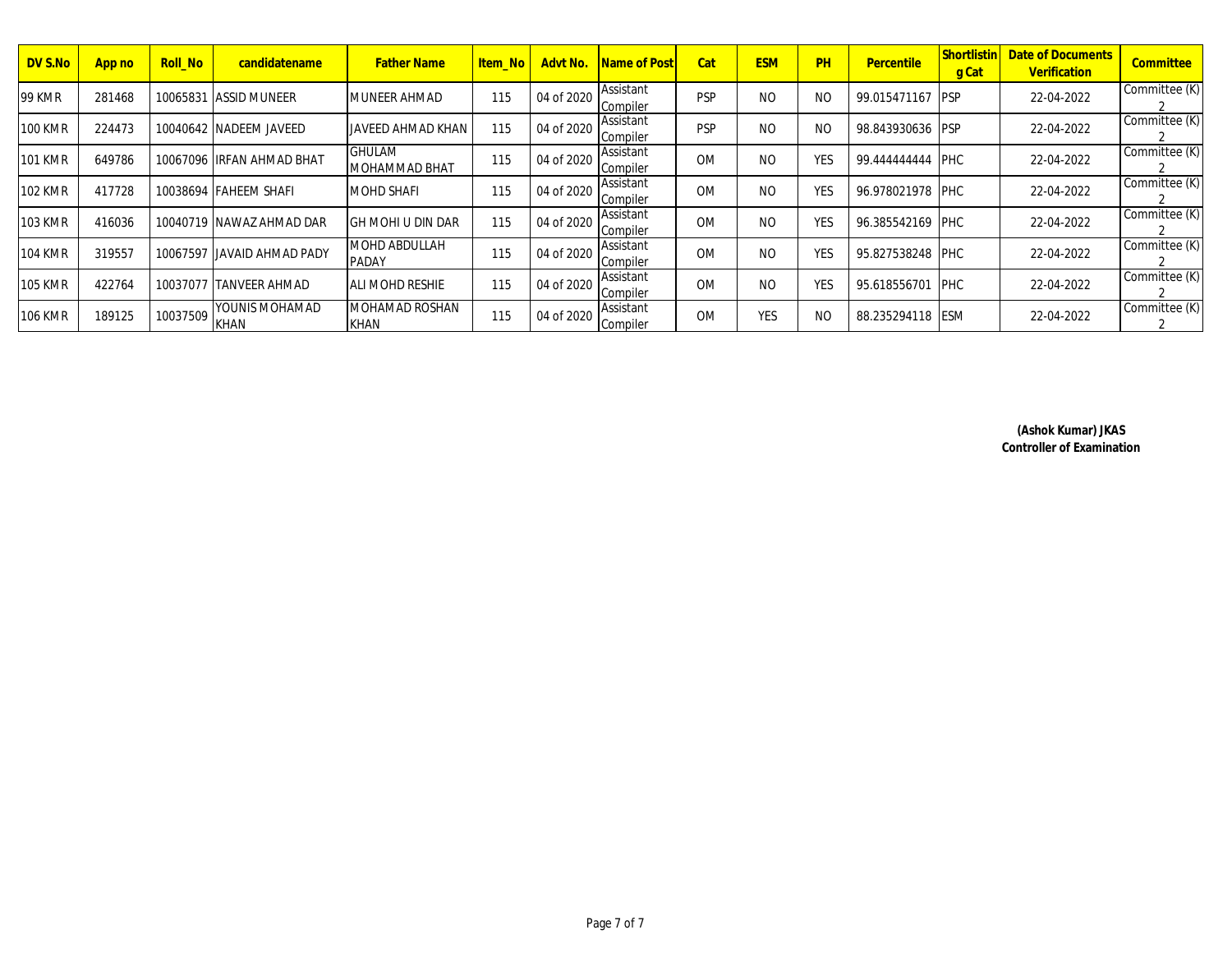## **Annexure "B"**

**List of the candidates falling under consideration zone for the posts of Assistant Compiler, (Finance Department), Divisional cadre Jammu /Kashmir and Care Taker, (Labour and Employment Department), UT Cadre, Item No 15, 16 and 71, in pursuance to the Advertisement Notification No 04 of 2020** 

| <b>DV</b><br>$\mathsf{S}.\mathsf{No}$ | App no | <b>Roll_No</b> | candidatename            | <b>Father Name</b>    | <u>Item Noll</u> | Advt No.              | Name of Post                 | Cat       | <b>ESM</b> | PH        | Percentile       | Shortlistin<br>g Cat |
|---------------------------------------|--------|----------------|--------------------------|-----------------------|------------------|-----------------------|------------------------------|-----------|------------|-----------|------------------|----------------------|
| -1                                    | 609906 |                | 10003713 SUKANT MAHAJAN  | <b>SUNIL MAHAJAN</b>  | 71               | 04 of 2020 Care Taker |                              | <b>OM</b> | <b>NO</b>  | NO.       | 100.000000000 OM |                      |
| $\mathbf{1}$                          | 609906 |                | 10003713 SUKANT MAHAJAN  | <b>SUNIL MAHAJAN</b>  | 115              | 04 of 2020            | Assistant<br>Compiler        | OM        | <b>NO</b>  | NO.       | 100.000000000 OM |                      |
| -1                                    | 609906 |                | 10003713 ISUKANT MAHAJAN | SUNIL MAHAJAN         | 116              | 04 of 2020            | Assistant<br>Compiler        | OM        | <b>NO</b>  | NO.       | 100.000000000 OM |                      |
| $\overline{2}$                        | 157615 |                | 10007692 NIKHIL SHARMA   | <b>RAJESH KUMAR</b>   | 71               | 04 of 2020 Care Taker |                              | <b>OM</b> | <b>NO</b>  | <b>NO</b> | 100.000000000 OM |                      |
| $\overline{2}$                        | 157615 |                | 10007692 NIKHIL SHARMA   | RAJESH KUMAR          | 115              | 04 of 2020            | Assistant<br>Compiler        | 0M        | <b>NO</b>  | NO.       | 100.000000000 OM |                      |
| $\overline{2}$                        | 157615 |                | 10007692 INIKHIL SHARMA  | RAJESH KUMAR          | 116              | 04 of 2020            | Assistant<br>Compiler        | OM        | <b>NO</b>  | <b>NO</b> | 100.000000000 OM |                      |
| 3                                     | 492845 | 10008627       | <b>TALIB HUSSAIN</b>     | MUBARAK ALI SHEIKH    | 71               | 04 of 2020 Care Taker |                              | EWS       | <b>NO</b>  | <b>NO</b> | 100.000000000 OM |                      |
| 3                                     | 492845 | 10008627       | <b>TALIB HUSSAIN</b>     | MUBARAK ALI SHEIKH    | 115              | 04 of 2020            | Assistant<br>Compiler        | EWS       | <b>NO</b>  | NO.       | 100.000000000 OM |                      |
| 3                                     | 492845 | 10008627       | <b>TALIB HUSSAIN</b>     | MUBARAK ALI SHEIKH    | 116              | 04 of 2020            | Assistant<br>Compiler        | EWS       | <b>NO</b>  | <b>NO</b> | 100.000000000 OM |                      |
| $\Delta$                              | 497193 |                | 10010657 KARUN KHAJURIA  | <b>ASHOK KHAJURIA</b> | 71               | 04 of 2020 Care Taker |                              | <b>OM</b> | <b>NO</b>  | <b>NO</b> | 100.000000000 OM |                      |
| $\Delta$                              | 497193 |                | 10010657  KARUN KHAJURIA | ASHOK KHAJURIA        | 115              | 04 of 2020            | Assistant<br>Compiler        | <b>OM</b> | <b>NO</b>  | NO.       | 100.000000000 OM |                      |
| $\Delta$                              | 497193 |                | 10010657 KARUN KHAJURIA  | ASHOK KHAJURIA        | 116              | 04 of 2020            | Assistant<br>Compiler        | OM        | <b>NO</b>  | NO.       | 100.000000000 OM |                      |
| 5                                     | 133778 |                | 10012438 DINESH KUMAR    | <b>SHAM LAL</b>       | 71               | 04 of 2020 Care Taker |                              | 0M        | <b>NO</b>  | <b>NO</b> | 100.000000000 OM |                      |
| 5                                     | 133778 |                | 10012438 DINESH KUMAR    | <b>SHAM LAL</b>       | 115              | 04 of 2020            | Assistant<br>Compiler        | OM        | <b>NO</b>  | <b>NO</b> | 100.000000000 OM |                      |
| 5                                     | 133778 |                | 10012438 DINESH KUMAR    | <b>SHAM LAL</b>       | 116              | 04 of 2020            | Assistant<br>Compiler        | <b>OM</b> | <b>NO</b>  | <b>NO</b> | 100.000000000 OM |                      |
| 6                                     | 367315 |                | 10015282 AKHIL KOTWAL    | <b>RESHI KUMAR</b>    | 71               | 04 of 2020            | Care Taker                   | <b>OM</b> | <b>NO</b>  | <b>NO</b> | 100.000000000 OM |                      |
| 6                                     | 367315 |                | 10015282 AKHIL KOTWAL    | <b>RESHI KUMAR</b>    | 115              | 04 of 2020            | <b>Assistant</b><br>Compiler | OM        | <b>NO</b>  | <b>NO</b> | 100.000000000 OM |                      |
| 6                                     | 367315 |                | 10015282 AKHIL KOTWAL    | <b>RESHI KUMAR</b>    | 116              | 04 of 2020            | Assistant<br>Compiler        | OM        | <b>NO</b>  | NO        | 100.000000000 OM |                      |
| 7                                     | 441487 |                | 10017335 ISACHIN KUMAR   | LAL CHAND             | 71               | 04 of 2020            | Care Taker                   | <b>OM</b> | <b>NO</b>  | <b>NO</b> | 100.000000000 OM |                      |
| $\overline{7}$                        | 441487 |                | 10017335 SACHIN KUMAR    | LAL CHAND             | 115              | 04 of 2020            | Assistant<br>Compiler        | OM        | <b>NO</b>  | <b>NO</b> | 100.000000000 OM |                      |
| 7 <sup>1</sup>                        | 441487 |                | 10017335  SACHIN KUMAR   | LAL CHAND             | 116              | 04 of 2020            | Assistant<br>Compiler        | <b>OM</b> | <b>NO</b>  | NO.       | 100.000000000 OM |                      |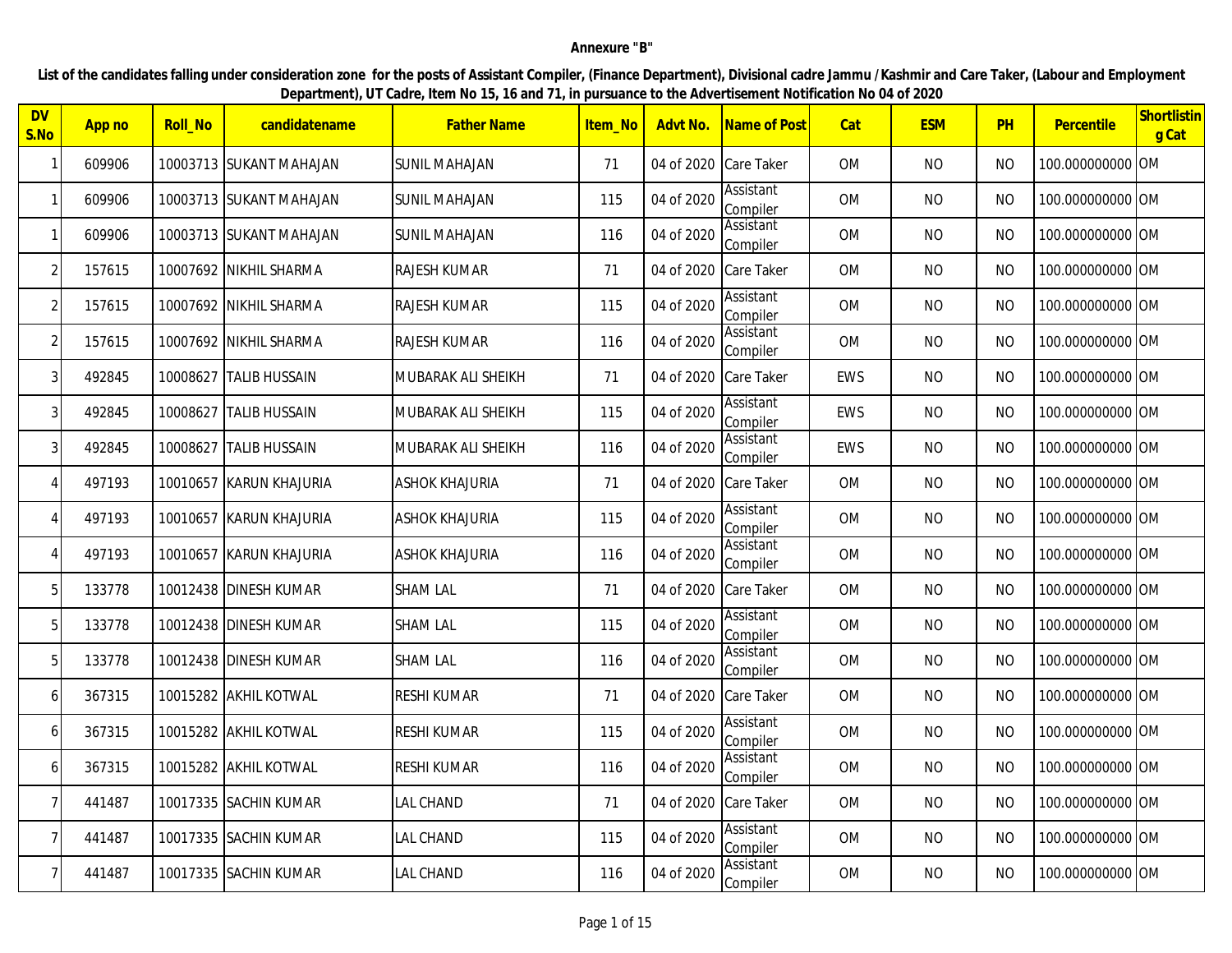| <b>DV</b><br>S.No | App no | Roll_No  | candidatename                            | <b>Father Name</b>          | <b>Item No</b> | Advt No.              | Name of Post                 | Cat       | <b>ESM</b> | PH             | Percentile       | Shortlistin<br>g Cat |
|-------------------|--------|----------|------------------------------------------|-----------------------------|----------------|-----------------------|------------------------------|-----------|------------|----------------|------------------|----------------------|
| 8                 | 420932 | 10022225 | <b>IZUBAIR AHMAD WANI</b>                | <b>GH MOHIUDIN WANI</b>     | 71             | 04 of 2020 Care Taker |                              | <b>OM</b> | <b>NO</b>  | <b>NO</b>      | 100.000000000 OM |                      |
| 8                 | 420932 | 10022225 | <b>ZUBAIR AHMAD WANI</b>                 | <b>GH MOHIUDIN WANI</b>     | 115            | 04 of 2020            | Assistant<br>Compiler        | <b>OM</b> | <b>NO</b>  | <b>NO</b>      | 100.000000000 OM |                      |
| 8                 | 420932 | 10022225 | <b>ZUBAIR AHMAD WANI</b>                 | <b>GH MOHIUDIN WANI</b>     | 116            | 04 of 2020            | Assistant<br>Compiler        | <b>OM</b> | <b>NO</b>  | <b>NO</b>      | 100.000000000 OM |                      |
| 9                 | 408157 |          | 10023608 BILAL AHMAD THOKER              | <b>MOHD AHSAN THOKER</b>    | 71             | 04 of 2020            | <b>Care Taker</b>            | <b>OM</b> | <b>NO</b>  | <b>NO</b>      | 100.000000000 OM |                      |
| 9                 | 408157 |          | 10023608 BILAL AHMAD THOKER              | <b>MOHD AHSAN THOKER</b>    | 115            | 04 of 2020            | Assistant<br>Compiler        | <b>OM</b> | <b>NO</b>  | <b>NO</b>      | 100.000000000 OM |                      |
| 9                 | 408157 |          | 10023608 BILAL AHMAD THOKER              | MOHD AHSAN THOKER           | 116            | 04 of 2020            | Assistant<br>Compiler        | <b>OM</b> | <b>NO</b>  | <b>NO</b>      | 100.000000000 OM |                      |
| 10                | 361044 |          | 10024253 IMTIYAZ AHMAD PARRY             | <b>GHULAM MOHAMAD PARRY</b> | 71             | 04 of 2020 Care Taker |                              | <b>OM</b> | <b>NO</b>  | <b>NO</b>      | 100.000000000 OM |                      |
| 10                | 361044 |          | 10024253 IMTIYAZ AHMAD PARRY             | <b>GHULAM MOHAMAD PARRY</b> | 115            | 04 of 2020            | <b>Assistant</b><br>Compiler | <b>OM</b> | <b>NO</b>  | <b>NO</b>      | 100.000000000 OM |                      |
| 10                | 361044 |          | 10024253 IIMTIYAZ AHMAD PARRY            | <b>GHULAM MOHAMAD PARRY</b> | 116            | 04 of 2020            | Assistant<br>Compiler        | <b>OM</b> | <b>NO</b>  | <b>NO</b>      | 100.000000000 OM |                      |
| 11                | 241649 |          | 10025024 MALIK AYAZ UL QADIR             | <b>GULAM QADIR MALIK</b>    | 71             | 04 of 2020 Care Taker |                              | <b>OM</b> | <b>NO</b>  | <b>NO</b>      | 100.000000000 OM |                      |
| 11                | 241649 |          | 10025024 MALIK AYAZ UL QADIR             | <b>GULAM QADIR MALIK</b>    | 115            | 04 of 2020            | Assistant<br>Compiler        | <b>OM</b> | <b>NO</b>  | <b>NO</b>      | 100.000000000 OM |                      |
| 11                | 241649 | 10025024 | MALIK AYAZ UL OADIR                      | <b>GULAM QADIR MALIK</b>    | 116            | 04 of 2020            | Assistant<br>Compiler        | <b>OM</b> | <b>NO</b>  | <b>NO</b>      | 100.000000000 OM |                      |
| 12                | 344708 | 10025546 | <b>MUSHARIB SHOWKAT</b><br><b>RAFIOI</b> | SHOWKAT ALI RAFIQI          | 71             | 04 of 2020            | <b>Care Taker</b>            | <b>OM</b> | <b>NO</b>  | <b>NO</b>      | 100.000000000 OM |                      |
| 12                | 344708 | 10025546 | MUSHARIB SHOWKAT<br><b>RAFIOI</b>        | SHOWKAT ALI RAFIQI          | 115            | 04 of 2020            | Assistant<br>Compiler        | <b>OM</b> | <b>NO</b>  | <b>NO</b>      | 100.000000000 OM |                      |
| 12                | 344708 | 10025546 | <b>MUSHARIB SHOWKAT</b><br><b>RAFIOI</b> | SHOWKAT ALI RAFIQI          | 116            | 04 of 2020            | Assistant<br>Compiler        | <b>OM</b> | <b>NO</b>  | <b>NO</b>      | 100.000000000 OM |                      |
| 13                | 471301 |          | 10027064 AABID BASHIR DAR                | <b>BASHIR AHMAD DAR</b>     | 71             | 04 of 2020 Care Taker |                              | <b>OM</b> | <b>NO</b>  | N <sub>O</sub> | 100.000000000 OM |                      |
| 13                | 471301 |          | 10027064 AABID BASHIR DAR                | <b>BASHIR AHMAD DAR</b>     | 115            | 04 of 2020            | Assistant<br>Compiler        | <b>OM</b> | <b>NO</b>  | <b>NO</b>      | 100.000000000 OM |                      |
| 13                | 471301 | 10027064 | AABID BASHIR DAR                         | <b>BASHIR AHMAD DAR</b>     | 116            | 04 of 2020            | Assistant<br>Compiler        | <b>OM</b> | <b>NO</b>  | <b>NO</b>      | 100.000000000 OM |                      |
| 14                | 428359 |          | 10027224 AIJAZ AHMAD BHAT                | FAROOQ AHMAD BHAT           | 71             | 04 of 2020 Care Taker |                              | EWS       | <b>NO</b>  | <b>NO</b>      | 100.000000000 OM |                      |
| 14                | 428359 |          | 10027224 AIJAZ AHMAD BHAT                | <b>FAROOQ AHMAD BHAT</b>    | 115            | 04 of 2020            | Assistant<br>Compiler        | EWS       | <b>NO</b>  | <b>NO</b>      | 100.000000000 OM |                      |
| 14                | 428359 |          | 10027224 AIJAZ AHMAD BHAT                | FAROOQ AHMAD BHAT           | 116            | 04 of 2020            | Assistant<br>Compiler        | EWS       | <b>NO</b>  | <b>NO</b>      | 100.000000000 OM |                      |
| 15                | 216151 |          | 10029748 JAVAID AHMAD MIR                | <b>ZAHOOR AHMAD MIR</b>     | 71             | 04 of 2020 Care Taker |                              | RBA       | NO         | <b>NO</b>      | 100.000000000 OM |                      |
| 15                | 216151 |          | 10029748 JAVAID AHMAD MIR                | ZAHOOR AHMAD MIR            | 115            | 04 of 2020            | Assistant<br>Compiler        | RBA       | <b>NO</b>  | <b>NO</b>      | 100.000000000 OM |                      |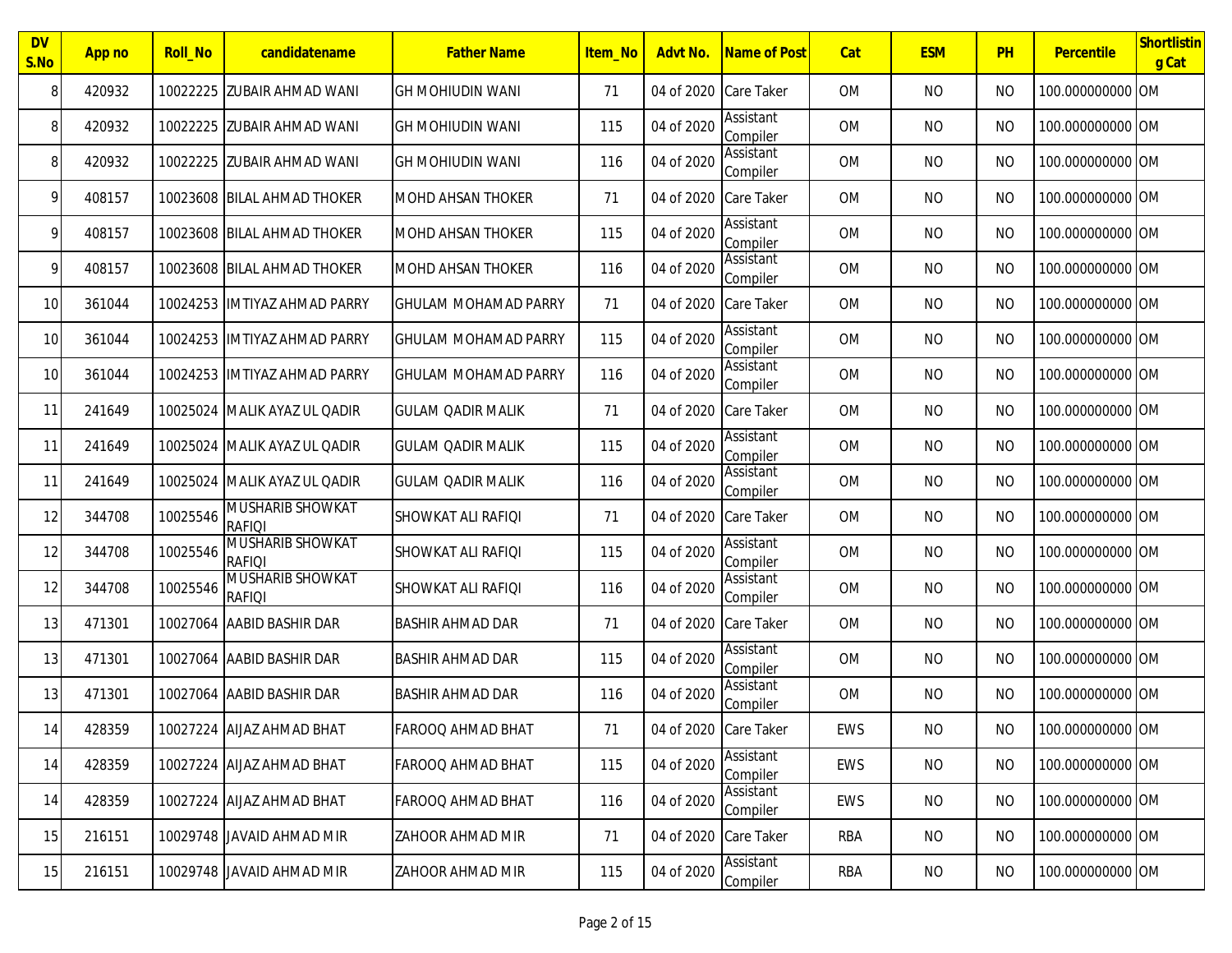| <b>DV</b><br>S.No | App no | <b>Roll_No</b> | candidatename              | <b>Father Name</b>         | <b>Item No</b> | Advt No.              | Name of Post          | Cat        | <b>ESM</b> | PH        | Percentile       | Shortlistin<br>g Cat |
|-------------------|--------|----------------|----------------------------|----------------------------|----------------|-----------------------|-----------------------|------------|------------|-----------|------------------|----------------------|
| 15                | 216151 |                | 10029748 UAVAID AHMAD MIR  | <b>ZAHOOR AHMAD MIR</b>    | 116            | 04 of 2020            | Assistant<br>Compiler | RBA        | <b>NO</b>  | <b>NO</b> | 100.000000000 OM |                      |
| 16                | 294168 |                | 10032164 WASEEM AHMAD DAR  | <b>MOHD YOUSF DAR</b>      | 71             | 04 of 2020            | <b>Care Taker</b>     | RBA        | <b>NO</b>  | <b>NO</b> | 100.000000000 OM |                      |
| 16                | 294168 |                | 10032164 WASEEM AHMAD DAR  | <b>MOHD YOUSF DAR</b>      | 115            | 04 of 2020            | Assistant<br>Compiler | RBA        | <b>NO</b>  | <b>NO</b> | 100.000000000 OM |                      |
| 16                | 294168 |                | 10032164 WASEEM AHMAD DAR  | <b>MOHD YOUSF DAR</b>      | 116            | 04 of 2020            | Assistant<br>Compiler | <b>RBA</b> | <b>NO</b>  | <b>NO</b> | 100.000000000 OM |                      |
| 17                | 129306 |                | 10033080 ASIF AHMAD BHAT   | MOHAMMAD AYOUB BHAT        | 71             | 04 of 2020 Care Taker |                       | <b>OM</b>  | <b>NO</b>  | <b>NO</b> | 100.000000000 OM |                      |
| 17                | 129306 |                | 10033080 ASIF AHMAD BHAT   | MOHAMMAD AYOUB BHAT        | 115            | 04 of 2020            | Assistant<br>Compiler | 0M         | <b>NO</b>  | <b>NO</b> | 100.000000000 OM |                      |
| 17                | 129306 |                | 10033080 ASIF AHMAD BHAT   | MOHAMMAD AYOUB BHAT        | 116            | 04 of 2020            | Assistant<br>Compiler | 0M         | <b>NO</b>  | <b>NO</b> | 100.000000000 OM |                      |
| 18                | 240473 |                | 10034024 JJAMSHEED SHAFI   | MOHAMMAD SHAFI BABA        | 71             | 04 of 2020            | Care Taker            | 0M         | <b>NO</b>  | <b>NO</b> | 100.000000000 OM |                      |
| 18                | 240473 |                | 10034024 JJAMSHEED SHAFI   | MOHAMMAD SHAFI BABA        | 115            | 04 of 2020            | Assistant<br>Compiler | <b>OM</b>  | <b>NO</b>  | <b>NO</b> | 100.000000000 OM |                      |
| 18                | 240473 |                | 10034024 JAMSHEED SHAFI    | MOHAMMAD SHAFI BABA        | 116            | 04 of 2020            | Assistant<br>Compiler | <b>OM</b>  | <b>NO</b>  | <b>NO</b> | 100.000000000 OM |                      |
| 19                | 291656 |                | 10035915 RUKSANA NAZIR     | NAZIR AHMAD MIR            | 71             | 04 of 2020            | <b>Care Taker</b>     | RBA        | <b>NO</b>  | <b>NO</b> | 100.000000000 OM |                      |
| 19                | 291656 |                | 10035915 RUKSANA NAZIR     | NAZIR AHMAD MIR            | 115            | 04 of 2020            | Assistant<br>Compiler | RBA        | <b>NO</b>  | <b>NO</b> | 100.000000000 OM |                      |
| 19                | 291656 |                | 10035915 RUKSANA NAZIR     | NAZIR AHMAD MIR            | 116            | 04 of 2020            | Assistant<br>Compiler | RBA        | <b>NO</b>  | <b>NO</b> | 100.000000000 OM |                      |
| 20                | 384969 |                | 10038699 FAHEEM UL QADIR   | <b>GHULAM QADIR RATHER</b> | 71             | 04 of 2020            | Care Taker            | RBA        | <b>NO</b>  | <b>NO</b> | 100.000000000 OM |                      |
| 20                | 384969 |                | 10038699 FAHEEM UL QADIR   | <b>GHULAM QADIR RATHER</b> | 115            | 04 of 2020            | Assistant<br>Compiler | RBA        | <b>NO</b>  | <b>NO</b> | 100.000000000 OM |                      |
| 20                | 384969 |                | 10038699 FAHEEM UL QADIR   | <b>GHULAM QADIR RATHER</b> | 116            | 04 of 2020            | Assistant<br>Compiler | RBA        | <b>NO</b>  | <b>NO</b> | 100.000000000 OM |                      |
| 21                | 101800 |                | 10038896 FIRDOUS AHMAD DAR | MOHAMMAD SHAFI DAR         | 71             | 04 of 2020            | Care Taker            | 0M         | <b>NO</b>  | <b>NO</b> | 100.000000000 OM |                      |
| 21                | 101800 |                | 10038896 FIRDOUS AHMAD DAR | MOHAMMAD SHAFI DAR         | 115            | 04 of 2020            | Assistant<br>Compiler | 0M         | NO.        | <b>NO</b> | 100.000000000 OM |                      |
| 21                | 101800 |                | 10038896 FIRDOUS AHMAD DAR | MOHAMMAD SHAFI DAR         | 116            | 04 of 2020            | Assistant<br>Compiler | OM         | <b>NO</b>  | <b>NO</b> | 100.000000000 OM |                      |
| 22                | 165107 |                | 10042185 AASIFA AKHTER     | <b>SUNAWALLAH DAR</b>      | 71             | 04 of 2020 Care Taker |                       | OM         | <b>NO</b>  | <b>NO</b> | 100.000000000 OM |                      |
| 22                | 165107 |                | 10042185 AASIFA AKHTER     | <b>SUNAWALLAH DAR</b>      | 115            | 04 of 2020            | Assistant<br>Compiler | 0M         | <b>NO</b>  | <b>NO</b> | 100.000000000 OM |                      |
| 22                | 165107 |                | 10042185 AASIFA AKHTER     | <b>SUNAWALLAH DAR</b>      | 116            | 04 of 2020            | Assistant<br>Compiler | OM         | <b>NO</b>  | <b>NO</b> | 100.000000000 OM |                      |
| 23                | 487781 |                | 10046904 IRFAN AHMAD DAR   | AB RASHID DAR              | 71             | 04 of 2020 Care Taker |                       | OM         | <b>NO</b>  | NO.       | 100.000000000 OM |                      |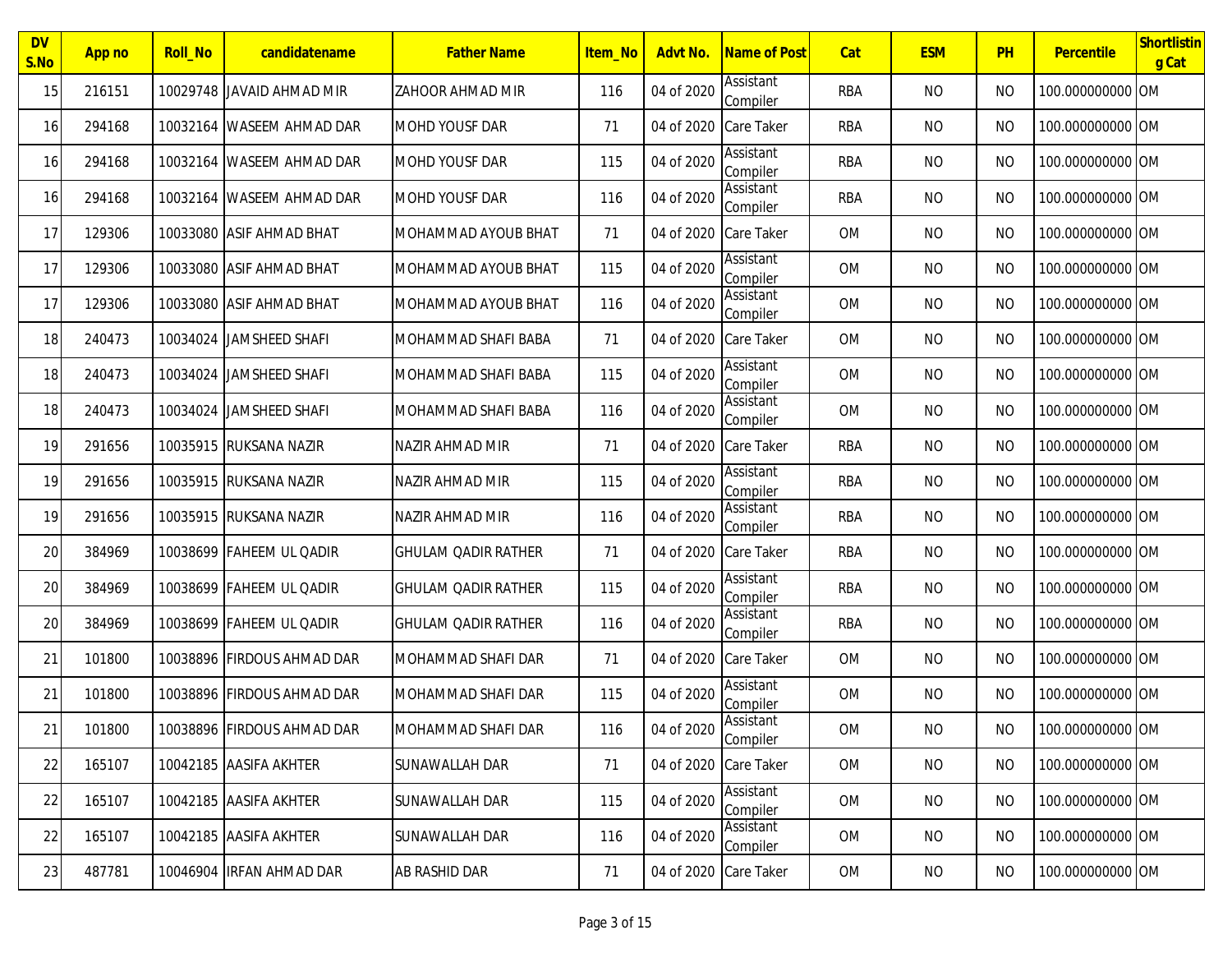| <b>DV</b><br>S.No | App no | <b>Roll_No</b> | candidatename                                     | <b>Father Name</b>        | <b>Item No</b> | Advt No.              | Name of Post          | Cat        | <b>ESM</b> | PH        | Percentile       | Shortlistin<br>g Cat |
|-------------------|--------|----------------|---------------------------------------------------|---------------------------|----------------|-----------------------|-----------------------|------------|------------|-----------|------------------|----------------------|
| 23                | 487781 |                | 10046904 IRFAN AHMAD DAR                          | AB RASHID DAR             | 115            | 04 of 2020            | Assistant<br>Compiler | <b>OM</b>  | <b>NO</b>  | <b>NO</b> | 100.000000000 OM |                      |
| 23                | 487781 |                | 10046904 IRFAN AHMAD DAR                          | <b>AB RASHID DAR</b>      | 116            | 04 of 2020            | Assistant<br>Compiler | <b>OM</b>  | <b>NO</b>  | <b>NO</b> | 100.000000000 OM |                      |
| 24                | 282469 |                | 10047299 IMASRAT ZAHOOR ZAHOOR IZAHOOR AHMED WANI |                           | 71             | 04 of 2020            | <b>Care Taker</b>     | <b>OM</b>  | <b>NO</b>  | <b>NO</b> | 100.000000000 OM |                      |
| 24                | 282469 |                | 10047299 MASRAT ZAHOOR ZAHOOR ZAHOOR AHMED WANI   |                           | 115            | 04 of 2020            | Assistant<br>Compiler | <b>OM</b>  | <b>NO</b>  | <b>NO</b> | 100.000000000 OM |                      |
| 24                | 282469 |                | 10047299 MASRAT ZAHOOR ZAHOOR ZAHOOR AHMED WANI   |                           | 116            | 04 of 2020            | Assistant<br>Compiler | <b>OM</b>  | <b>NO</b>  | <b>NO</b> | 100.000000000 OM |                      |
| 25                | 390070 |                | 10048911 YAWAR AHMAD SHAH                         | <b>AB RASHID SHAH</b>     | 71             | 04 of 2020 Care Taker |                       | <b>RBA</b> | <b>NO</b>  | <b>NO</b> | 100.000000000 OM |                      |
| 25                | 390070 |                | 10048911 YAWAR AHMAD SHAH                         | <b>AB RASHID SHAH</b>     | 115            | 04 of 2020            | Assistant<br>Compiler | RBA        | <b>NO</b>  | <b>NO</b> | 100.000000000 OM |                      |
| 25                | 390070 | 10048911       | YAWAR AHMAD SHAH                                  | AB RASHID SHAH            | 116            | 04 of 2020            | Assistant<br>Compiler | <b>RBA</b> | <b>NO</b>  | <b>NO</b> | 100.000000000 OM |                      |
| 26                | 227008 |                | 10056413 MOHD ANAS WANI                           | NAZIR AH WANI             | 71             | 04 of 2020            | Care Taker            | 0M         | <b>NO</b>  | <b>NO</b> | 100.000000000 OM |                      |
| 26                | 227008 |                | 10056413 MOHD ANAS WANI                           | NAZIR AH WANI             | 115            | 04 of 2020            | Assistant<br>Compiler | 0M         | <b>NO</b>  | <b>NO</b> | 100.000000000 OM |                      |
| 26                | 227008 |                | 10056413 MOHD ANAS WANI                           | NAZIR AH WANI             | 116            | 04 of 2020            | Assistant<br>Compiler | 0M         | <b>NO</b>  | <b>NO</b> | 100.000000000 OM |                      |
| 27                | 507229 |                | 10056688 MOIN AHMED DAR                           | <b>GHULAM RASOOL DAR</b>  | 71             | 04 of 2020            | <b>Care Taker</b>     | <b>OM</b>  | <b>NO</b>  | <b>NO</b> | 100.000000000 OM |                      |
| 27                | 507229 |                | 10056688 MOIN AHMED DAR                           | <b>GHULAM RASOOL DAR</b>  | 115            | 04 of 2020            | Assistant<br>Compiler | <b>OM</b>  | <b>NO</b>  | <b>NO</b> | 100.000000000 OM |                      |
| 27                | 507229 |                | 10056688 MOIN AHMED DAR                           | <b>GHULAM RASOOL DAR</b>  | 116            | 04 of 2020            | Assistant<br>Compiler | 0M         | <b>NO</b>  | <b>NO</b> | 100.000000000 OM |                      |
| 28                | 379700 |                | 10056963 MUZAFER NAZIR SHAH                       | NAZIR AHMAD SHAH          | 71             | 04 of 2020 Care Taker |                       | <b>OM</b>  | <b>NO</b>  | <b>NO</b> | 100.000000000 OM |                      |
| 28                | 379700 |                | 10056963 MUZAFER NAZIR SHAH                       | <b>NAZIR AHMAD SHAH</b>   | 115            | 04 of 2020            | Assistant<br>Compiler | <b>OM</b>  | <b>NO</b>  | <b>NO</b> | 100.000000000 OM |                      |
| 28                | 379700 |                | 10056963 MUZAFER NAZIR SHAH                       | <b>NAZIR AHMAD SHAH</b>   | 116            | 04 of 2020            | Assistant<br>Compiler | 0M         | <b>NO</b>  | <b>NO</b> | 100.000000000 OM |                      |
| 29                | 599223 |                | 10057307 OMAIR FAYAZ                              | FAYAZ AHMAD SHEIKH        | 71             | 04 of 2020            | Care Taker            | <b>OM</b>  | <b>NO</b>  | <b>NO</b> | 100.000000000 OM |                      |
| 29                | 599223 |                | 10057307 OMAIR FAYAZ                              | <b>FAYAZ AHMAD SHEIKH</b> | 115            | 04 of 2020            | Assistant<br>Compiler | OM         | <b>NO</b>  | <b>NO</b> | 100.000000000 OM |                      |
| 29                | 599223 |                | 10057307 OMAIR FAYAZ                              | <b>FAYAZ AHMAD SHEIKH</b> | 116            | 04 of 2020            | Assistant<br>Compiler | OM         | <b>NO</b>  | <b>NO</b> | 100.000000000 OM |                      |
| 30                | 623311 |                | 10061780 SAJAD NAZIR SHEIKH                       | NAZIR AHMAD SHEIKH        | 71             | 04 of 2020 Care Taker |                       | RBA        | <b>NO</b>  | <b>NO</b> | 100.000000000 OM |                      |
| 30                | 623311 |                | 10061780 SAJAD NAZIR SHEIKH                       | NAZIR AHMAD SHEIKH        | 115            | 04 of 2020            | Assistant<br>Compiler | RBA        | <b>NO</b>  | <b>NO</b> | 100.000000000 OM |                      |
| 30                | 623311 |                | 10061780 SAJAD NAZIR SHEIKH                       | NAZIR AHMAD SHEIKH        | 116            | 04 of 2020            | Assistant<br>Compiler | RBA        | NO         | <b>NO</b> | 100.000000000 OM |                      |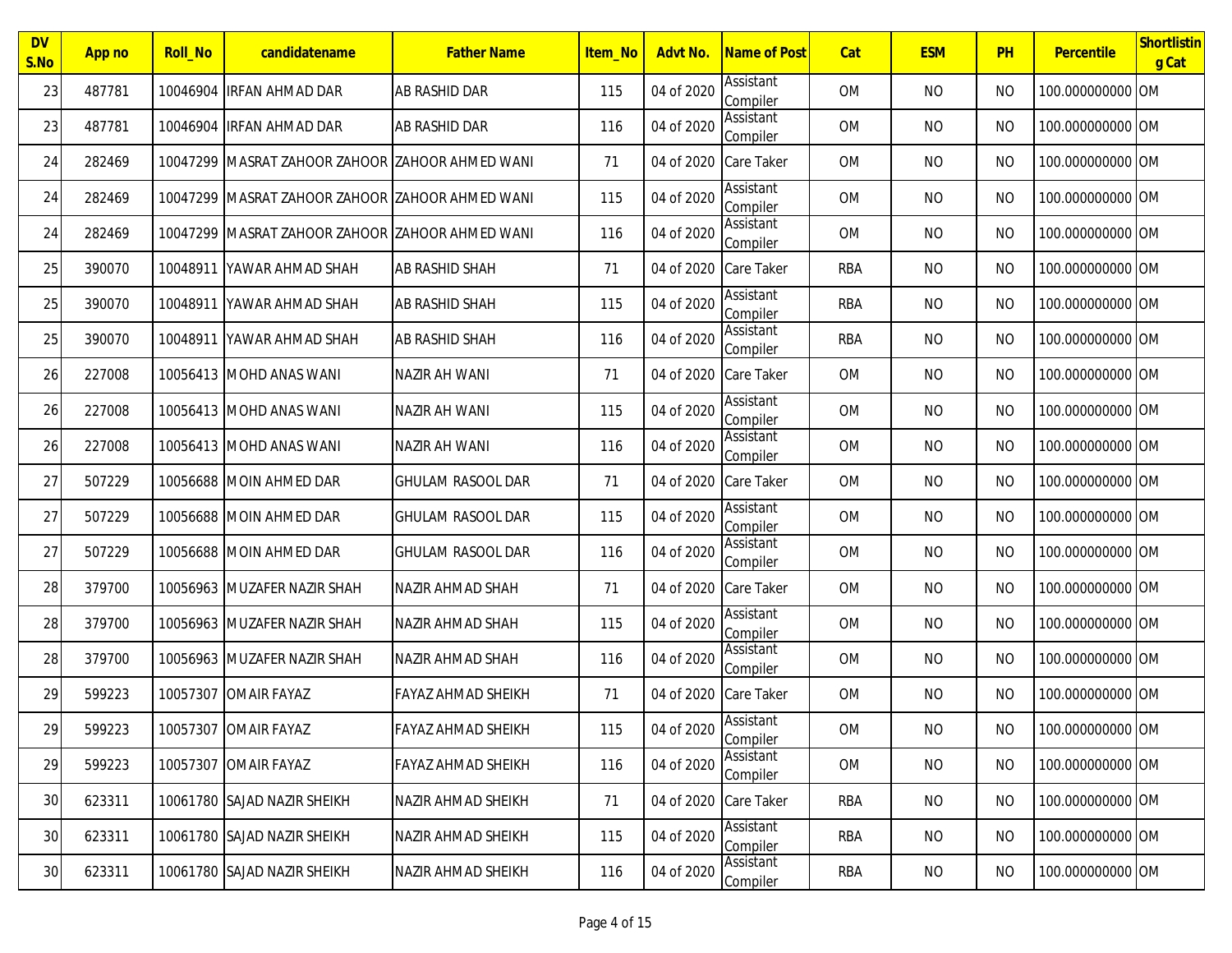| <b>DV</b><br>S.No | App no | <b>Roll_No</b> | candidatename                 | <b>Father Name</b>          | Item_No | Advt No.              | Name of Post                 | Cat       | <b>ESM</b> | PH        | Percentile       | Shortlistin<br>g Cat |
|-------------------|--------|----------------|-------------------------------|-----------------------------|---------|-----------------------|------------------------------|-----------|------------|-----------|------------------|----------------------|
| 31                | 615847 |                | 10063110 TAHIR AHMAD MIR      | AB QAYOOM MIR               | 71      | 04 of 2020 Care Taker |                              | <b>OM</b> | <b>NO</b>  | <b>NO</b> | 100.000000000 OM |                      |
| 31                | 615847 |                | 10063110 TAHIR AHMAD MIR      | AB OAYOOM MIR               | 115     | 04 of 2020            | Assistant<br>Compiler        | 0M        | <b>NO</b>  | <b>NO</b> | 100.000000000 OM |                      |
| 31                | 615847 |                | 10063110 TAHIR AHMAD MIR      | AB QAYOOM MIR               | 116     | 04 of 2020            | Assistant<br>Compiler        | <b>OM</b> | <b>NO</b>  | <b>NO</b> | 100.000000000 OM |                      |
| 32                | 127575 |                | 10063538 TAWSEEF YASIN SHEIKH | <b>MOHD YASIN SHEIKH</b>    | 71      | 04 of 2020            | <b>Care Taker</b>            | OM        | <b>NO</b>  | <b>NO</b> | 100.000000000 OM |                      |
| 32                | 127575 |                | 10063538 TAWSEEF YASIN SHEIKH | <b>MOHD YASIN SHEIKH</b>    | 115     | 04 of 2020            | Assistant<br>Compiler        | <b>OM</b> | <b>NO</b>  | <b>NO</b> | 100.000000000 OM |                      |
| 32                | 127575 |                | 10063538 TAWSEEF YASIN SHEIKH | <b>MOHD YASIN SHEIKH</b>    | 116     | 04 of 2020            | Assistant<br>Compiler        | OM        | <b>NO</b>  | <b>NO</b> | 100.000000000 OM |                      |
| 33                | 195989 |                | 10064944 ABID RASHID NAIK     | <b>ABDUL RASHID NAIK</b>    | 71      | 04 of 2020            | <b>Care Taker</b>            | 0M        | <b>NO</b>  | <b>NO</b> | 100.000000000 OM |                      |
| 33                | 195989 | 10064944       | <b>ABID RASHID NAIK</b>       | <b>ABDUL RASHID NAIK</b>    | 115     | 04 of 2020            | <b>Assistant</b><br>Compiler | <b>OM</b> | <b>NO</b>  | <b>NO</b> | 100.000000000 OM |                      |
| 33                | 195989 |                | 10064944   ABID RASHID NAIK   | ABDUL RASHID NAIK           | 116     | 04 of 2020            | Assistant<br>Compiler        | 0M        | <b>NO</b>  | <b>NO</b> | 100.000000000 OM |                      |
| 34                | 396443 |                | 10065773 ASIF YOUSUF ITOO     | MOHAMMAD YOUSUF ITOO        | 71      | 04 of 2020 Care Taker |                              | <b>OM</b> | <b>NO</b>  | <b>NO</b> | 100.000000000 OM |                      |
| 34                | 396443 |                | 10065773 ASIF YOUSUF ITOO     | <b>MOHAMMAD YOUSUF ITOO</b> | 115     | 04 of 2020            | Assistant<br>Compiler        | 0M        | <b>NO</b>  | <b>NO</b> | 100.000000000 OM |                      |
| 34                | 396443 |                | 10065773 ASIF YOUSUF ITOO     | MOHAMMAD YOUSUF ITOO        | 116     | 04 of 2020            | Assistant<br>Compiler        | <b>OM</b> | <b>NO</b>  | <b>NO</b> | 100.000000000 OM |                      |
| 35                | 156723 | 10066827       | <b>HAKIM FAHEEM MEHDI</b>     | <b>HAKIM GULAM MOHAMMAD</b> | 71      | 04 of 2020            | <b>Care Taker</b>            | <b>OM</b> | <b>NO</b>  | <b>NO</b> | 100.000000000 OM |                      |
| 35                | 156723 | 10066827       | <b>HAKIM FAHEEM MEHDI</b>     | <b>HAKIM GULAM MOHAMMAD</b> | 115     | 04 of 2020            | Assistant<br>Compiler        | OM        | <b>NO</b>  | <b>NO</b> | 100.000000000 OM |                      |
| 35                | 156723 | 10066827       | <b>HAKIM FAHEEM MEHDI</b>     | <b>HAKIM GULAM MOHAMMAD</b> | 116     | 04 of 2020            | Assistant<br>Compiler        | <b>OM</b> | <b>NO</b>  | <b>NO</b> | 100.000000000 OM |                      |
| 36                | 238761 |                | 10067332 IRFAN YOUSUF WANI    | IMOHAMMAD YOUSUF WANI       | 71      | 04 of 2020 Care Taker |                              | <b>OM</b> | <b>NO</b>  | <b>NO</b> | 100.000000000 OM |                      |
| 36                | 238761 |                | 10067332 IRFAN YOUSUF WANI    | MOHAMMAD YOUSUF WANI        | 115     | 04 of 2020            | Assistant<br>Compiler        | 0M        | <b>NO</b>  | <b>NO</b> | 100.000000000 OM |                      |
| 36                | 238761 |                | 10067332 IRFAN YOUSUF WANI    | MOHAMMAD YOUSUF WANI        | 116     | 04 of 2020            | Assistant<br>Compiler        | <b>OM</b> | <b>NO</b>  | <b>NO</b> | 100.000000000 OM |                      |
| 37                | 145272 |                | 10075762 MIR WARIS MANZOOR    | MANZOOR AHMAD MIR           | 71      | 04 of 2020 Care Taker |                              | <b>OM</b> | <b>NO</b>  | <b>NO</b> | 100.000000000 OM |                      |
| 37                | 145272 |                | 10075762 MIR WARIS MANZOOR    | MANZOOR AHMAD MIR           | 115     | 04 of 2020            | Assistant<br>Compiler        | OM        | <b>NO</b>  | <b>NO</b> | 100.000000000 OM |                      |
| 37                | 145272 |                | 10075762 MIR WARIS MANZOOR    | MANZOOR AHMAD MIR           | 116     | 04 of 2020            | Assistant<br>Compiler        | OM        | NO         | <b>NO</b> | 100.000000000 OM |                      |
| 38                | 408076 |                | 10076075 NIGEENA GUL          | <b>GHULAM MUHAMMAD WAZA</b> | 71      | 04 of 2020 Care Taker |                              | 0M        | NO         | <b>NO</b> | 100.000000000 OM |                      |
| 38                | 408076 |                | 10076075 NIGEENA GUL          | <b>GHULAM MUHAMMAD WAZA</b> | 115     | 04 of 2020            | Assistant<br>Compiler        | OM        | NO         | <b>NO</b> | 100.000000000 OM |                      |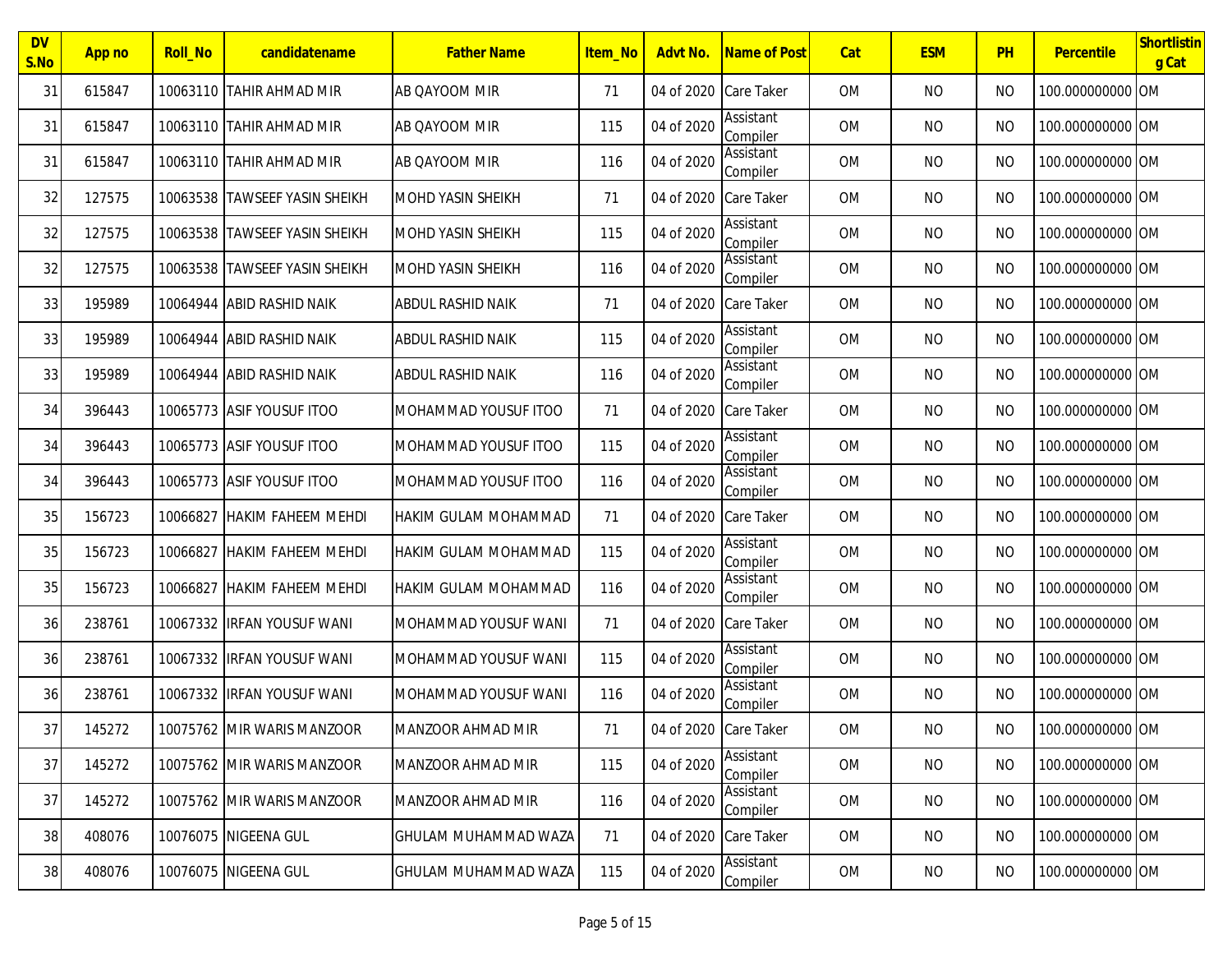| <b>DV</b><br>S.No | App no | <b>Roll_No</b> | candidatename               | <b>Father Name</b>          | Item_No | Advt No.              | Name of Post          | Cat        | <b>ESM</b> | PH        | Percentile       | Shortlistin<br>g Cat |
|-------------------|--------|----------------|-----------------------------|-----------------------------|---------|-----------------------|-----------------------|------------|------------|-----------|------------------|----------------------|
| 38                | 408076 |                | 10076075 NIGEENA GUL        | <b>GHULAM MUHAMMAD WAZA</b> | 116     | 04 of 2020            | Assistant<br>Compiler | 0M         | <b>NO</b>  | <b>NO</b> | 100.000000000 OM |                      |
| 39                | 183660 | 10076181       | <b>IMOHD SHAHID DAR</b>     | <b>NAZIR AHMAD DAR</b>      | 71      | 04 of 2020            | <b>Care Taker</b>     | <b>OM</b>  | <b>NO</b>  | <b>NO</b> | 100.000000000 OM |                      |
| 39                | 183660 | 10076181       | <b>IMOHD SHAHID DAR</b>     | NAZIR AHMAD DAR             | 115     | 04 of 2020            | Assistant<br>Compiler | <b>OM</b>  | <b>NO</b>  | <b>NO</b> | 100.000000000 OM |                      |
| 39                | 183660 |                | 10076181 IMOHD SHAHID DAR   | NAZIR AHMAD DAR             | 116     | 04 of 2020            | Assistant<br>Compiler | <b>OM</b>  | <b>NO</b>  | <b>NO</b> | 100.000000000 OM |                      |
| 40                | 425428 |                | 10077128 SYED ANWER         | <b>MOHD ANWER DAR</b>       | 71      | 04 of 2020 Care Taker |                       | <b>OM</b>  | <b>NO</b>  | <b>NO</b> | 100.000000000 OM |                      |
| 40                | 425428 |                | 10077128 SYED ANWER         | <b>MOHD ANWER DAR</b>       | 115     | 04 of 2020            | Assistant<br>Compiler | 0M         | <b>NO</b>  | <b>NO</b> | 100.000000000 OM |                      |
| 40                | 425428 |                | 10077128 SYED ANWER         | MOHD ANWER DAR              | 116     | 04 of 2020            | Assistant<br>Compiler | <b>OM</b>  | <b>NO</b>  | NO        | 100.000000000 OM |                      |
| 41                | 517815 |                | 10007765 NITIN SHARMA       | RAKESH SHARMA               | 71      | 04 of 2020            | <b>Care Taker</b>     | <b>OM</b>  | <b>NO</b>  | <b>NO</b> | 99.938195303     | <b>IOM</b>           |
| 41                | 517815 |                | 10007765 NITIN SHARMA       | RAKESH SHARMA               | 115     | 04 of 2020            | Assistant<br>Compiler | <b>OM</b>  | <b>NO</b>  | <b>NO</b> | 99.938195303     | <b>OM</b>            |
| 41                | 517815 |                | 10007765 NITIN SHARMA       | RAKESH SHARMA               | 116     | 04 of 2020            | Assistant<br>Compiler | <b>OM</b>  | <b>NO</b>  | <b>NO</b> | 99.938195303     | <b>OM</b>            |
| 42                | 259833 |                | 10007308 RAMAN CHOUDHARY    | <b>KIRPAL SINGH</b>         | 71      | 04 of 2020 Care Taker |                       | 0M         | <b>NO</b>  | <b>NO</b> | 99.934810952     | <b>OM</b>            |
| 42                | 259833 |                | 10007308 RAMAN CHOUDHARY    | <b>KIRPAL SINGH</b>         | 115     | 04 of 2020            | Assistant<br>Compiler | <b>OM</b>  | <b>NO</b>  | <b>NO</b> | 99.934810952     | <b>OM</b>            |
| 42                | 259833 |                | 10007308 RAMAN CHOUDHARY    | <b>KIRPAL SINGH</b>         | 116     | 04 of 2020            | Assistant<br>Compiler | <b>OM</b>  | <b>NO</b>  | <b>NO</b> | 99.934810952     | <b>OM</b>            |
| 43                | 301369 |                | 10074413 SUBEENA RASHID     | AB RASHID DAR               | 71      | 04 of 2020            | Care Taker            | <b>OM</b>  | <b>NO</b>  | <b>NO</b> | 99.934512115     | <b>OM</b>            |
| 43                | 301369 |                | 10074413 SUBEENA RASHID     | <b>AB RASHID DAR</b>        | 115     | 04 of 2020            | Assistant<br>Compiler | <b>OM</b>  | <b>NO</b>  | <b>NO</b> | 99.934512115     | <b>OM</b>            |
| 43                | 301369 |                | 10074413 SUBEENA RASHID     | AB RASHID DAR               | 116     | 04 of 2020            | Assistant<br>Compiler | 0M         | <b>NO</b>  | <b>NO</b> | 99.934512115     | <b>OM</b>            |
| 44                | 419419 |                | 10057971 SHAKIR NAZIR       | NAZIR AHMAD MALLA           | 71      | 04 of 2020            | <b>Care Taker</b>     | <b>RBA</b> | <b>NO</b>  | <b>NO</b> | 99.934167215     | <b>OM</b>            |
| 44                | 419419 | 10057971       | <b>SHAKIR NAZIR</b>         | NAZIR AHMAD MALLA           | 115     | 04 of 2020            | Assistant<br>Compiler | RBA        | <b>NO</b>  | <b>NO</b> | 99.934167215     | <b>OM</b>            |
| 44                | 419419 |                | 10057971 SHAKIR NAZIR       | NAZIR AHMAD MALLA           | 116     | 04 of 2020            | Assistant<br>Compiler | <b>RBA</b> | <b>NO</b>  | <b>NO</b> | 99.934167215 OM  |                      |
| 45                | 438710 |                | 10010814 MANIK INDER        | <b>INDER PAUL</b>           | 71      | 04 of 2020 Care Taker |                       | OM         | <b>NO</b>  | <b>NO</b> | 99.931693989 OM  |                      |
| 45                | 438710 |                | 10010814 MANIK INDER        | <b>INDER PAUL</b>           | 115     | 04 of 2020            | Assistant<br>Compiler | OM         | NO         | NO        | 99.931693989     | <b>OM</b>            |
| 45                | 438710 |                | 10010814 MANIK INDER        | <b>INDER PAUL</b>           | 116     | 04 of 2020            | Assistant<br>Compiler | OM         | <b>NO</b>  | <b>NO</b> | 99.931693989     | <b>OM</b>            |
| 46                | 244551 |                | 10002811 KARANJIT CHAJGOTRA | <b>KISHORI LAL</b>          | 71      | 04 of 2020 Care Taker |                       | OSC        | NO         | <b>NO</b> | 99.928057554     | <b>OM</b>            |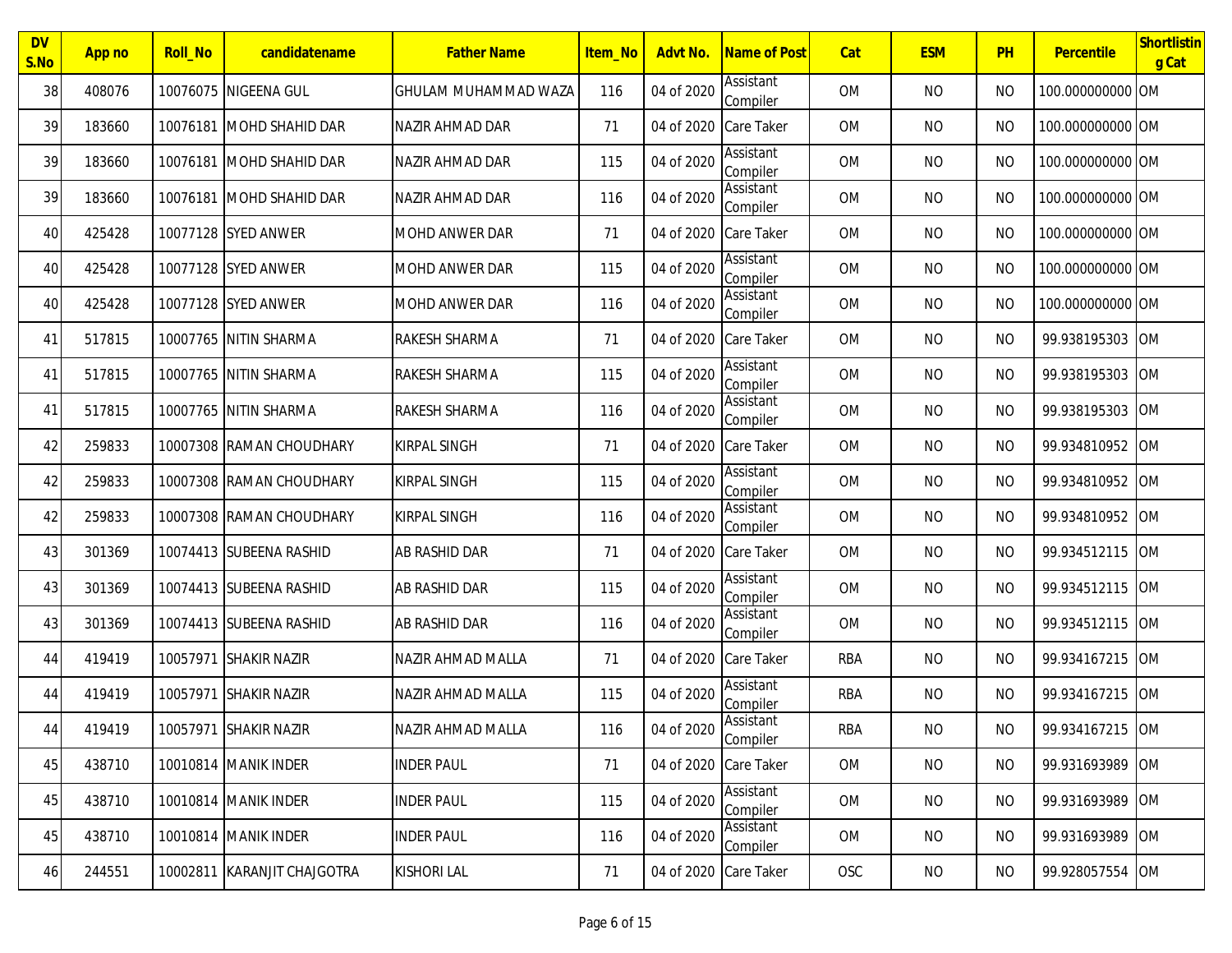| <b>DV</b><br>S.No | App no  | <b>Roll_No</b> | candidatename                | <b>Father Name</b>      | Item_No | Advt No.              | Name of Post                 | Cat        | <b>ESM</b> | PH        | Percentile      | Shortlistin<br>g Cat |
|-------------------|---------|----------------|------------------------------|-------------------------|---------|-----------------------|------------------------------|------------|------------|-----------|-----------------|----------------------|
| 46                | 244551  | 10002811       | KARANJIT CHAJGOTRA           | <b>KISHORI LAL</b>      | 115     | 04 of 2020            | Assistant<br>Compiler        | <b>OSC</b> | <b>NO</b>  | <b>NO</b> | 99.928057554    | <b>OM</b>            |
| 46                | 244551  | 10002811       | KARANJIT CHAJGOTRA           | <b>KISHORI LAL</b>      | 116     | 04 of 2020            | Assistant<br>Compiler        | OSC        | <b>NO</b>  | ΝO        | 99.928057554    | <b>OM</b>            |
| 47                | 197928A |                | 10005869 ADARSH SAMBYAL      | <b>BALWAN SINGH</b>     | 71      | 04 of 2020            | <b>Care Taker</b>            | <b>OM</b>  | <b>NO</b>  | <b>NO</b> | 99.925925926    | <b>OM</b>            |
| 47                | 197928A |                | 10005869 ADARSH SAMBYAL      | <b>BALWAN SINGH</b>     | 115     | 04 of 2020            | Assistant<br>Compiler        | <b>OM</b>  | <b>NO</b>  | <b>NO</b> | 99.925925926    | <b>OM</b>            |
| 47                | 197928A |                | 10005869 ADARSH SAMBYAL      | <b>BALWAN SINGH</b>     | 116     | 04 of 2020            | Assistant<br>Compiler        | <b>OM</b>  | <b>NO</b>  | <b>NO</b> | 99.925925926    | <b>OM</b>            |
| 48                | 404708  |                | 10017659 PARDEEP SINGH       | TILAK RAJ SINGH         | 71      | 04 of 2020 Care Taker |                              | <b>OM</b>  | <b>NO</b>  | <b>NO</b> | 99.876390606    | <b>OM</b>            |
| 48                | 404708  |                | 10017659 PARDEEP SINGH       | TILAK RAJ SINGH         | 115     | 04 of 2020            | Assistant<br>Compiler        | <b>OM</b>  | <b>NO</b>  | ΝO        | 99.876390606    | <b>OM</b>            |
| 48                | 404708  |                | 10017659 PARDEEP SINGH       | TILAK RAJ SINGH         | 116     | 04 of 2020            | Assistant<br>Compiler        | <b>OM</b>  | <b>NO</b>  | ΝO        | 99.876390606    | <b>OM</b>            |
| 49                | 333363  |                | 10048959  ZAKIR HUSSAIN KHAN | <b>AB RASHID KHAN</b>   | 71      | 04 of 2020            | <b>Care Taker</b>            | <b>OM</b>  | <b>NO</b>  | <b>NO</b> | 99.871630295    | <b>OM</b>            |
| 49                | 333363  |                | 10048959 ZAKIR HUSSAIN KHAN  | <b>AB RASHID KHAN</b>   | 115     | 04 of 2020            | Assistant<br>Compiler        | <b>OM</b>  | <b>NO</b>  | <b>NO</b> | 99.871630295    | <b>OM</b>            |
| 49                | 333363  |                | 10048959 ZAKIR HUSSAIN KHAN  | <b>AB RASHID KHAN</b>   | 116     | 04 of 2020            | Assistant<br>Compiler        | <b>OM</b>  | <b>NO</b>  | <b>NO</b> | 99.871630295    | <b>OM</b>            |
| 50                | 295549  |                | 10052724 SYEED UMAR SHAH     | <b>ALI MOHD SHAH</b>    | 71      | 04 of 2020 Care Taker |                              | <b>OM</b>  | <b>NO</b>  | <b>NO</b> | 99.871134021    | <b>OM</b>            |
| 50                | 295549  |                | 10052724 SYEED UMAR SHAH     | <b>ALI MOHD SHAH</b>    | 115     | 04 of 2020            | <b>Assistant</b><br>Compiler | <b>OM</b>  | <b>NO</b>  | <b>NO</b> | 99.871134021    | <b>OM</b>            |
| 50                | 295549  |                | 10052724 SYEED UMAR SHAH     | <b>ALI MOHD SHAH</b>    | 116     | 04 of 2020            | Assistant<br>Compiler        | <b>OM</b>  | <b>NO</b>  | <b>NO</b> | 99.871134021    | <b>OM</b>            |
| 51                | 459720  |                | 10011238 ROHIT SHARMA        | <b>HARGOPAL SHARMA</b>  | 71      | 04 of 2020 Care Taker |                              | <b>OM</b>  | <b>NO</b>  | <b>NO</b> | 99.869621904    | <b>OM</b>            |
| 51                | 459720  |                | 10011238 ROHIT SHARMA        | <b>HARGOPAL SHARMA</b>  | 115     | 04 of 2020            | Assistant<br>Compiler        | <b>OM</b>  | <b>NO</b>  | <b>NO</b> | 99.869621904    | <b>OM</b>            |
| 51                | 459720  |                | 10011238 ROHIT SHARMA        | <b>HARGOPAL SHARMA</b>  | 116     | 04 of 2020            | Assistant<br>Compiler        | <b>OM</b>  | <b>NO</b>  | ΝO        | 99.869621904    | <b>OM</b>            |
| 52                | 420422  |                | 10017066 RINKU SHARMA        | <b>BALDEV RAJ</b>       | 71      | 04 of 2020 Care Taker |                              | <b>PSP</b> | <b>NO</b>  | <b>NO</b> | 99.869621904    | <b>OM</b>            |
| 52                | 420422  |                | 10017066 RINKU SHARMA        | <b>BALDEV RAJ</b>       | 115     | 04 of 2020            | Assistant<br>Compiler        | <b>PSP</b> | <b>NO</b>  | <b>NO</b> | 99.869621904 OM |                      |
| 52                | 420422  |                | 10017066 RINKU SHARMA        | <b>BALDEV RAJ</b>       | 116     | 04 of 2020            | Assistant<br>Compiler        | <b>PSP</b> | <b>NO</b>  | <b>NO</b> | 99.869621904    | <b>OM</b>            |
| 53                | 220427  |                | 10021825 WAKEEL AHMAD MIR    | <b>GULAM RASOOL MIR</b> | 71      | 04 of 2020 Care Taker |                              | OM         | <b>NO</b>  | NO        | 99.869451697    | <b>OM</b>            |
| 53                | 220427  |                | 10021825 WAKEEL AHMAD MIR    | <b>GULAM RASOOL MIR</b> | 115     | 04 of 2020            | Assistant<br>Compiler        | <b>OM</b>  | <b>NO</b>  | NO        | 99.869451697    | <b>OM</b>            |
| 53                | 220427  |                | 10021825 WAKEEL AHMAD MIR    | <b>GULAM RASOOL MIR</b> | 116     | 04 of 2020            | Assistant<br>Compiler        | <b>OM</b>  | NO         | <b>NO</b> | 99.869451697    | <b>OM</b>            |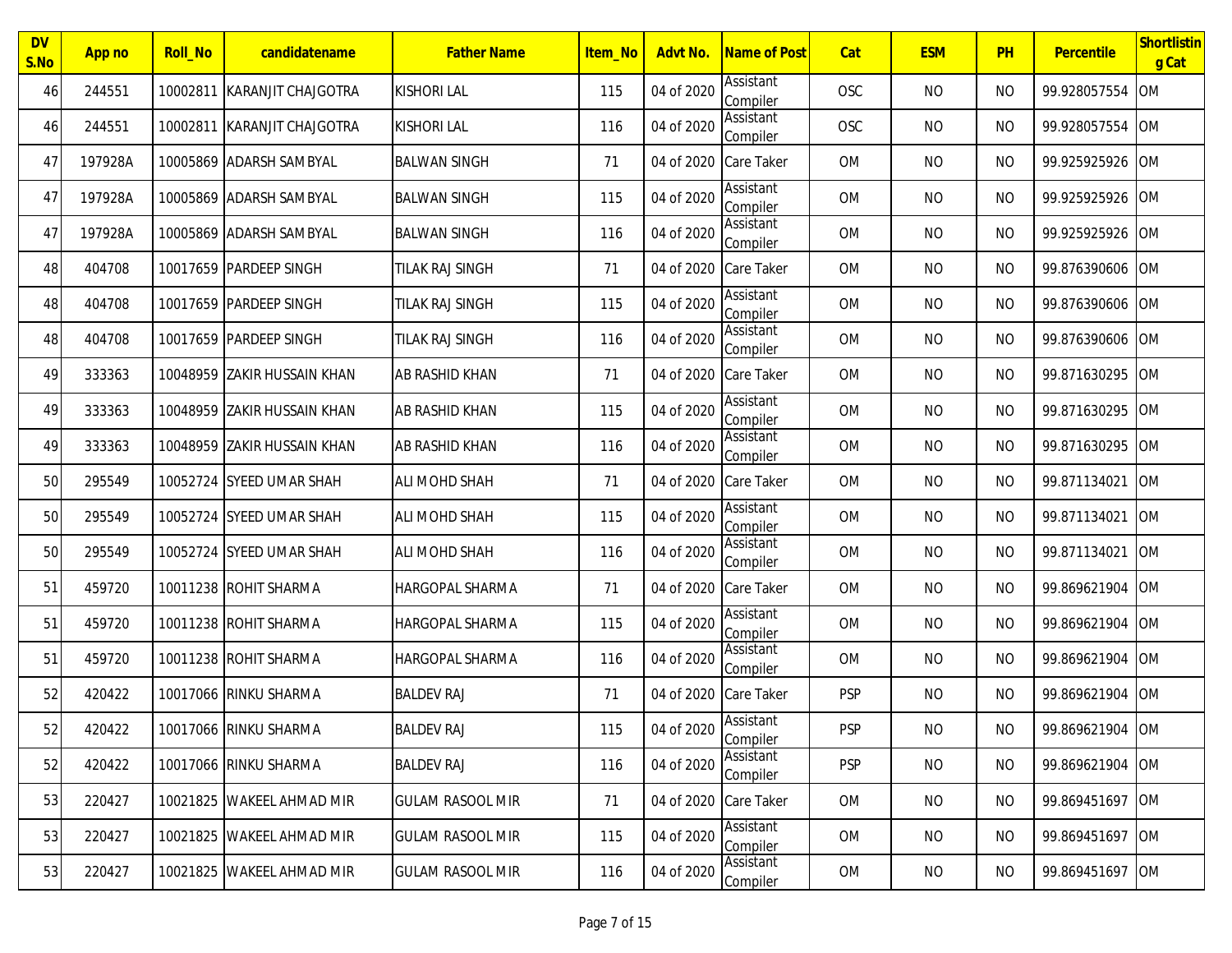| <b>DV</b><br>S.No | App no | <b>Roll_No</b> | candidatename                          | <b>Father Name</b>                        | <b>Item No</b> | Advt No.              | Name of Post                 | Cat        | <b>ESM</b> | PH             | Percentile      | Shortlistin<br>g Cat |
|-------------------|--------|----------------|----------------------------------------|-------------------------------------------|----------------|-----------------------|------------------------------|------------|------------|----------------|-----------------|----------------------|
| 54                | 285603 |                | 10023045 AMIR MUSHTAQ PALLA            | MUSHTAQ PALLA                             | 71             | 04 of 2020 Care Taker |                              | <b>OM</b>  | <b>NO</b>  | <b>NO</b>      | 99.869451697    | <b>OM</b>            |
| 54                | 285603 |                | 10023045 AMIR MUSHTAQ PALLA            | MUSHTAQ PALLA                             | 115            | 04 of 2020            | Assistant<br>Compiler        | <b>OM</b>  | <b>NO</b>  | <b>NO</b>      | 99.869451697    | <b>OM</b>            |
| 54                | 285603 |                | 10023045 AMIR MUSHTAQ PALLA            | <b>MUSHTAO PALLA</b>                      | 116            | 04 of 2020            | Assistant<br>Compiler        | <b>OM</b>  | <b>NO</b>  | <b>NO</b>      | 99.869451697    | <b>OM</b>            |
| 55                | 137916 |                | 10064013 YASIR MOHI UD DIN             | <b>GHULAM MOHI UD DIN</b><br><b>NAJAR</b> | 71             | 04 of 2020            | <b>Care Taker</b>            | OSC        | <b>NO</b>  | <b>YES</b>     | 99.869281046    | <b>OM</b>            |
| 55                | 137916 |                | 10064013 YASIR MOHI UD DIN             | <b>GHULAM MOHI UD DIN</b><br><b>NAJAR</b> | 115            | 04 of 2020            | Assistant<br>Compiler        | OSC        | <b>NO</b>  | <b>YES</b>     | 99.869281046    | <b>OM</b>            |
| 55                | 137916 |                | 10064013 YASIR MOHI UD DIN             | <b>GHULAM MOHI UD DIN</b><br><b>NAJAR</b> | 116            | 04 of 2020            | Assistant<br>Compiler        | OSC        | <b>NO</b>  | <b>YES</b>     | 99.869281046    | <b>OM</b>            |
| 56                | 194036 | 10048651       | SHOWKAT AHMAD RATHER ABDUL AHAD RATHER |                                           | 71             | 04 of 2020            | <b>Care Taker</b>            | 0M         | <b>NO</b>  | <b>NO</b>      | 99.869024231    | <b>OM</b>            |
| 56                | 194036 | 10048651       | SHOWKAT AHMAD RATHER ABDUL AHAD RATHER |                                           | 115            | 04 of 2020            | <b>Assistant</b><br>Compiler | <b>OM</b>  | <b>NO</b>  | <b>NO</b>      | 99.869024231    | <b>OM</b>            |
| 56                | 194036 | 10048651       | SHOWKAT AHMAD RATHER ABDUL AHAD RATHER |                                           | 116            | 04 of 2020            | Assistant<br>Compiler        | 0M         | <b>NO</b>  | <b>NO</b>      | 99.869024231    | <b>OM</b>            |
| 57                | 494316 |                | 10003724 SUKHMEET SINGH                | <b>RAJINDER SINGH</b>                     | 71             | 04 of 2020 Care Taker |                              | 0M         | <b>NO</b>  | <b>NO</b>      | 99.868334431    | <b>OM</b>            |
| 57                | 494316 |                | 10003724 SUKHMEET SINGH                | <b>RAJINDER SINGH</b>                     | 115            | 04 of 2020            | Assistant<br>Compiler        | 0M         | <b>NO</b>  | <b>NO</b>      | 99.868334431    | <b>OM</b>            |
| 57                | 494316 |                | 10003724 SUKHMEET SINGH                | <b>RAJINDER SINGH</b>                     | 116            | 04 of 2020            | Assistant<br>Compiler        | <b>OM</b>  | <b>NO</b>  | <b>NO</b>      | 99.868334431    | <b>OM</b>            |
| 58                | 465817 |                | 10033014 ASHIQ HUSSAIN RATHER          | <b>GH QADIR RATHER</b>                    | 71             | 04 of 2020            | Care Taker                   | <b>OM</b>  | <b>NO</b>  | <b>NO</b>      | 99.863945578    | <b>OM</b>            |
| 58                | 465817 |                | 10033014 ASHIQ HUSSAIN RATHER          | <b>GH QADIR RATHER</b>                    | 115            | 04 of 2020            | Assistant<br>Compiler        | 0M         | <b>NO</b>  | <b>NO</b>      | 99.863945578    | <b>OM</b>            |
| 58                | 465817 |                | 10033014 ASHIQ HUSSAIN RATHER          | <b>GH QADIR RATHER</b>                    | 116            | 04 of 2020            | Assistant<br>Compiler        | OM         | <b>NO</b>  | <b>NO</b>      | 99.863945578    | <b>OM</b>            |
| 59                | 606955 |                | 10016609 MOHD ALTAF                    | <b>MOHD YOUSUF AKHOON</b>                 | 71             | 04 of 2020 Care Taker |                              | <b>RBA</b> | <b>NO</b>  | N <sub>O</sub> | 99.863387978    | <b>OM</b>            |
| 59                | 606955 |                | 10016609 MOHD ALTAF                    | MOHD YOUSUF AKHOON                        | 115            | 04 of 2020            | Assistant<br>Compiler        | RBA        | <b>NO</b>  | <b>NO</b>      | 99.863387978    | <b>OM</b>            |
| 59                | 606955 |                | 10016609 MOHD ALTAF                    | MOHD YOUSUF AKHOON                        | 116            | 04 of 2020            | Assistant<br>Compiler        | <b>RBA</b> | <b>NO</b>  | <b>NO</b>      | 99.863387978    | <b>OM</b>            |
| 60                | 100623 |                | 10023566 BILAL AHMAD SHERA             | <b>GH MOHAMMAD SHERA</b>                  | 71             | 04 of 2020 Care Taker |                              | <b>RBA</b> | <b>NO</b>  | <b>NO</b>      | 99.863201094 OM |                      |
| 60                | 100623 |                | 10023566 BILAL AHMAD SHERA             | <b>GH MOHAMMAD SHERA</b>                  | 115            | 04 of 2020            | Assistant<br>Compiler        | <b>RBA</b> | <b>NO</b>  | <b>NO</b>      | 99.863201094 OM |                      |
| 60                | 100623 |                | 10023566 BILAL AHMAD SHERA             | <b>GH MOHAMMAD SHERA</b>                  | 116            | 04 of 2020            | Assistant<br>Compiler        | RBA        | <b>NO</b>  | <b>NO</b>      | 99.863201094    | <b>OM</b>            |
| 61                | 413931 |                | 10032017 UMAR FAROOQ MALLA             | <b>FAROOQ AHMAD MALLA</b>                 | 71             | 04 of 2020 Care Taker |                              | 0M         | <b>NO</b>  | <b>NO</b>      | 99.863201094    | <b>OM</b>            |
| 61                | 413931 |                | 10032017 UMAR FAROOQ MALLA             | FAROOQ AHMAD MALLA                        | 115            | 04 of 2020            | Assistant<br>Compiler        | OM         | NO         | <b>NO</b>      | 99.863201094    | <b>OM</b>            |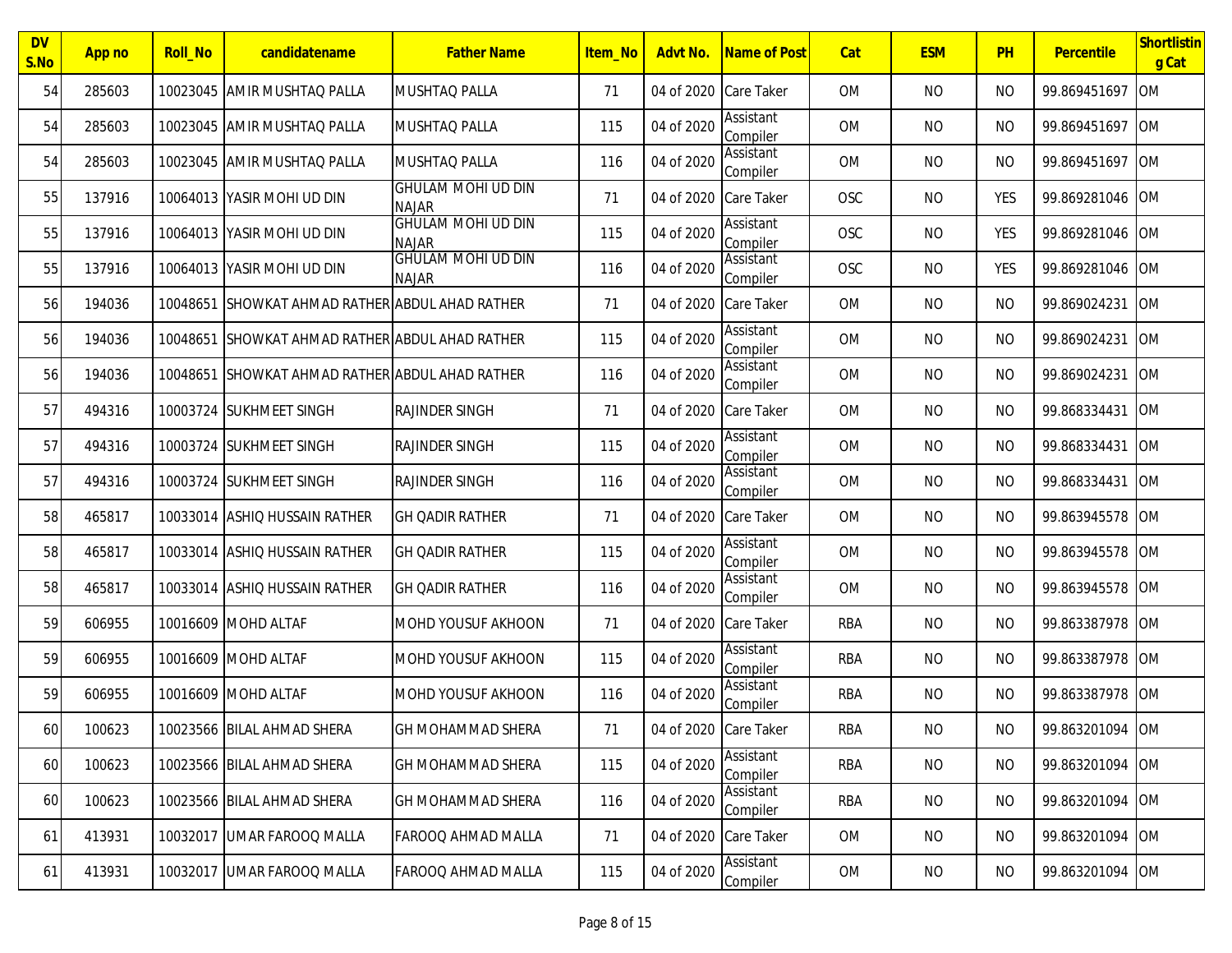| <b>DV</b><br>S.No | App no | <b>Roll_No</b> | candidatename               | <b>Father Name</b>        | Item_No | Advt No.              | Name of Post          | Cat        | <b>ESM</b> | PH        | Percentile      | Shortlistin<br>g Cat |
|-------------------|--------|----------------|-----------------------------|---------------------------|---------|-----------------------|-----------------------|------------|------------|-----------|-----------------|----------------------|
| 61                | 413931 | 10032017       | <b>JUMAR FAROOQ MALLA</b>   | FAROOQ AHMAD MALLA        | 116     | 04 of 2020            | Assistant<br>Compiler | 0M         | <b>NO</b>  | <b>NO</b> | 99.863201094    | <b>OM</b>            |
| 62                | 333933 |                | 10032073 UMAR GULZAR DAR    | <b>GULZAR AHMAD DAR</b>   | 71      | 04 of 2020            | <b>Care Taker</b>     | <b>OM</b>  | <b>NO</b>  | <b>NO</b> | 99.863201094    | <b>OM</b>            |
| 62                | 333933 |                | 10032073 UMAR GULZAR DAR    | <b>GULZAR AHMAD DAR</b>   | 115     | 04 of 2020            | Assistant<br>Compiler | <b>OM</b>  | <b>NO</b>  | <b>NO</b> | 99.863201094    | <b>OM</b>            |
| 62                | 333933 |                | 10032073 UMAR GULZAR DAR    | <b>GULZAR AHMAD DAR</b>   | 116     | 04 of 2020            | Assistant<br>Compiler | 0M         | <b>NO</b>  | <b>NO</b> | 99.863201094    | <b>OM</b>            |
| 63                | 232003 |                | 10063472 TAWSEEF AHMAD SHAH | MUHAMMAD MASOOD SHAH      | 71      | 04 of 2020 Care Taker |                       | <b>OM</b>  | <b>NO</b>  | <b>NO</b> | 99.863201094    | <b>OM</b>            |
| 63                | 232003 |                | 10063472 TAWSEEF AHMAD SHAH | MUHAMMAD MASOOD SHAH      | 115     | 04 of 2020            | Assistant<br>Compiler | <b>OM</b>  | <b>NO</b>  | <b>NO</b> | 99.863201094    | <b>OM</b>            |
| 63                | 232003 |                | 10063472 TAWSEEF AHMAD SHAH | MUHAMMAD MASOOD SHAH      | 116     | 04 of 2020            | Assistant<br>Compiler | 0M         | <b>NO</b>  | <b>NO</b> | 99.863201094    | <b>OM</b>            |
| 64                | 213964 |                | 10066168 DANISH NAZIR       | NAZIR AHMAD MIR           | 71      | 04 of 2020            | Care Taker            | <b>OM</b>  | <b>NO</b>  | <b>NO</b> | 99.862637363    | <b>OM</b>            |
| 64                | 213964 |                | 10066168 DANISH NAZIR       | NAZIR AHMAD MIR           | 115     | 04 of 2020            | Assistant<br>Compiler | 0M         | <b>NO</b>  | <b>NO</b> | 99.862637363    | <b>OM</b>            |
| 64                | 213964 |                | 10066168 DANISH NAZIR       | <b>NAZIR AHMAD MIR</b>    | 116     | 04 of 2020            | Assistant<br>Compiler | <b>OM</b>  | <b>NO</b>  | <b>NO</b> | 99.862637363    | <b>OM</b>            |
| 65                | 620934 |                | 10027058 AABID AYOUB        | MOHAMMAD AYOUB PARREY     | 71      | 04 of 2020 Care Taker |                       | 0M         | <b>NO</b>  | <b>NO</b> | 99.861878453    | <b>OM</b>            |
| 65                | 620934 |                | 10027058 AABID AYOUB        | IMOHAMMAD AYOUB PARREY    | 115     | 04 of 2020            | Assistant<br>Compiler | <b>OM</b>  | <b>NO</b>  | <b>NO</b> | 99.861878453    | <b>OM</b>            |
| 65                | 620934 |                | 10027058 AABID AYOUB        | MOHAMMAD AYOUB PARREY     | 116     | 04 of 2020            | Assistant<br>Compiler | <b>OM</b>  | <b>NO</b>  | <b>NO</b> | 99.861878453    | <b>OM</b>            |
| 66                | 276571 |                | 10055752 JAVEED AHMAD SHAH  | <b>FAROOQ AHMAD SHAH</b>  | 71      | 04 of 2020            | <b>Care Taker</b>     | OM         | <b>NO</b>  | <b>NO</b> | 99.860917942    | <b>OM</b>            |
| <b>66</b>         | 276571 |                | 10055752 JAVEED AHMAD SHAH  | <b>FAROOQ AHMAD SHAH</b>  | 115     | 04 of 2020            | Assistant<br>Compiler | <b>OM</b>  | <b>NO</b>  | <b>NO</b> | 99.860917942    | <b>OM</b>            |
| 66                | 276571 |                | 10055752 JAVEED AHMAD SHAH  | FAROOQ AHMAD SHAH         | 116     | 04 of 2020            | Assistant<br>Compiler | OM         | <b>NO</b>  | <b>NO</b> | 99.860917942    | <b>OM</b>            |
| 67                | 153528 |                | 10049332 ATHAR HAMID BAKSHI | <b>ABDUL HAMID BAKSHI</b> | 71      | 04 of 2020            | <b>Care Taker</b>     | <b>RBA</b> | <b>NO</b>  | <b>NO</b> | 99.859353024    | <b>OM</b>            |
| 67                | 153528 |                | 10049332 ATHAR HAMID BAKSHI | <b>ABDUL HAMID BAKSHI</b> | 115     | 04 of 2020            | Assistant<br>Compiler | RBA        | <b>NO</b>  | <b>NO</b> | 99.859353024    | <b>OM</b>            |
| 67                | 153528 |                | 10049332 ATHAR HAMID BAKSHI | <b>ABDUL HAMID BAKSHI</b> | 116     | 04 of 2020            | Assistant<br>Compiler | <b>RBA</b> | <b>NO</b>  | <b>NO</b> | 99.859353024 OM |                      |
| 68                | 430677 |                | 10053690 AAMIR SHAMEEM      | SHAMEEM AHMAD BHAT        | 71      | 04 of 2020 Care Taker |                       | OM         | <b>NO</b>  | <b>NO</b> | 99.858956276 OM |                      |
| 68                | 430677 |                | 10053690 AAMIR SHAMEEM      | SHAMEEM AHMAD BHAT        | 115     | 04 of 2020            | Assistant<br>Compiler | OM         | NO         | <b>NO</b> | 99.858956276    | <b>OM</b>            |
| 68                | 430677 |                | 10053690 AAMIR SHAMEEM      | SHAMEEM AHMAD BHAT        | 116     | 04 of 2020            | Assistant<br>Compiler | 0M         | NO         | <b>NO</b> | 99.858956276    | <b>OM</b>            |
| 69                | 196844 |                | 10048676 SUHAIL NAZEER      | NAZEER AHMAD WANI         | 71      | 04 of 2020            | Care Taker            | OM         | NO         | <b>NO</b> | 99.858356941    | <b>OM</b>            |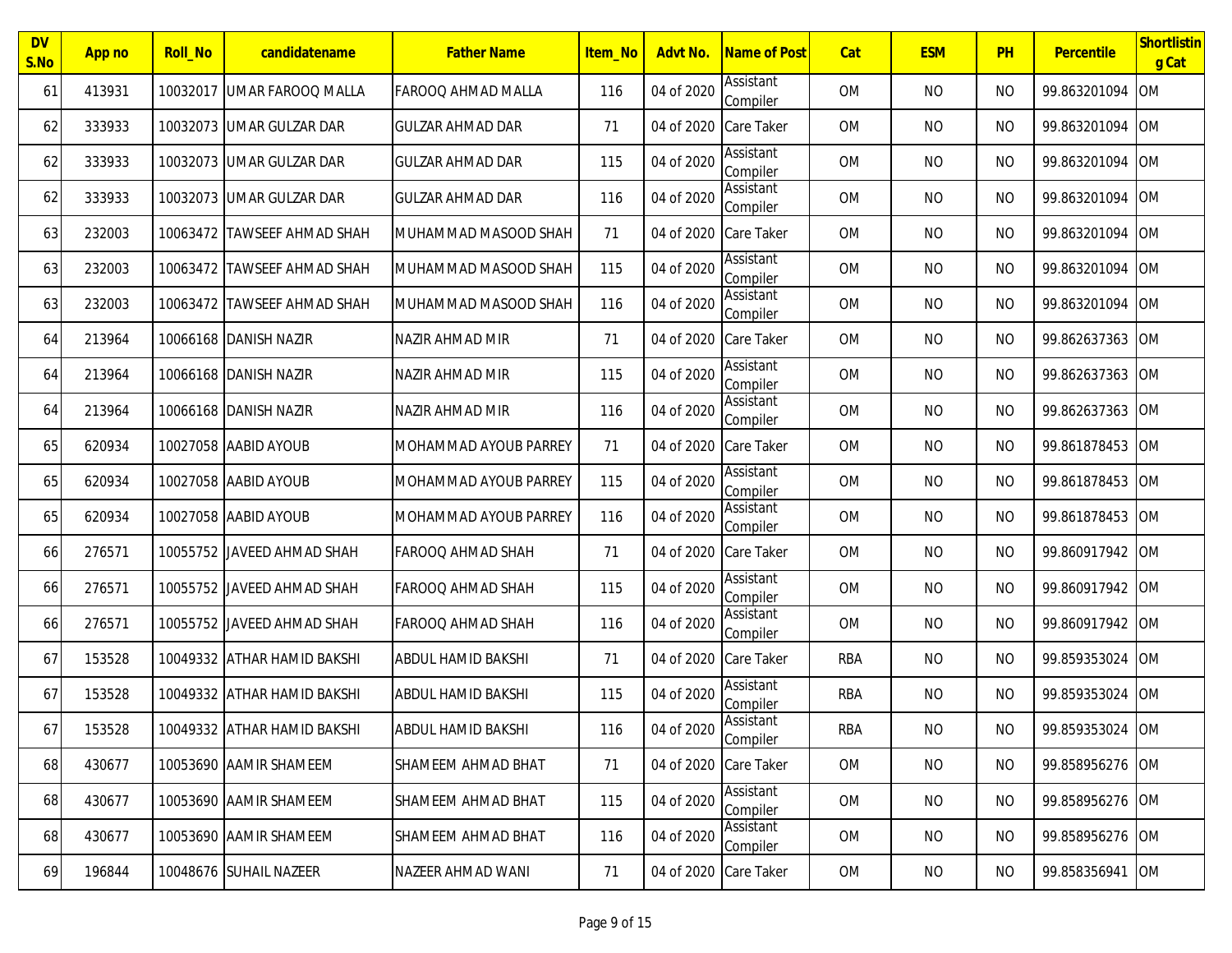| <b>DV</b><br>S.No | App no | <b>Roll_No</b> | candidatename                           | <b>Father Name</b>        | Item No | Advt No.              | <b>Name of Post</b>   | Cat       | <b>ESM</b> | PH        | <b>Percentile</b> | Shortlistin<br>g Cat |
|-------------------|--------|----------------|-----------------------------------------|---------------------------|---------|-----------------------|-----------------------|-----------|------------|-----------|-------------------|----------------------|
| 69                | 196844 |                | 10048676 SUHAIL NAZEER                  | NAZEER AHMAD WANI         | 115     | 04 of 2020            | Assistant<br>Compiler | <b>OM</b> | <b>NO</b>  | <b>NO</b> | 99.858356941      | <b>OM</b>            |
| 69                | 196844 |                | 10048676 SUHAIL NAZEER                  | NAZEER AHMAD WANI         | 116     | 04 of 2020            | Assistant<br>Compiler | <b>OM</b> | <b>NO</b>  | <b>NO</b> | 99.858356941      | <b>OM</b>            |
| 70                | 185407 | 10078562       | MEEM ZULQAR NAIN<br><b>NISAR</b>        | NISAR AHMAD BHAT          | 71      | 04 of 2020            | <b>Care Taker</b>     | <b>OM</b> | <b>NO</b>  | <b>NO</b> | 99.858356941      | <b>OM</b>            |
| 70                | 185407 | 10078562       | MEEM ZULQAR NAIN<br><b>NISAR</b>        | NISAR AHMAD BHAT          | 115     | 04 of 2020            | Assistant<br>Compiler | <b>OM</b> | <b>NO</b>  | <b>NO</b> | 99.858356941      | <b>OM</b>            |
| 70                | 185407 | 10078562       | <b>MEEM ZULQAR NAIN</b><br><b>NISAR</b> | NISAR AHMAD BHAT          | 116     | 04 of 2020            | Assistant<br>Compiler | <b>OM</b> | <b>NO</b>  | <b>NO</b> | 99.858356941      | <b>OM</b>            |
| 71                | 117567 |                | 10020163 SAHIL BHARAT                   | <b>BHARAT BHUSHAN</b>     | 71      | 04 of 2020            | <b>Care Taker</b>     | OSC       | <b>NO</b>  | <b>NO</b> | 99.856115108      | <b>OM</b>            |
| 71                | 117567 |                | 10020163 SAHIL BHARAT                   | <b>BHARAT BHUSHAN</b>     | 115     | 04 of 2020            | Assistant<br>Compiler | OSC       | <b>NO</b>  | <b>NO</b> | 99.856115108      | <b>OM</b>            |
| 71                | 117567 |                | 10020163 SAHIL BHARAT                   | <b>BHARAT BHUSHAN</b>     | 116     | 04 of 2020            | Assistant<br>Compiler | OSC       | <b>NO</b>  | <b>NO</b> | 99.856115108      | <b>OM</b>            |
| 72                | 422791 |                | 10045998 ABDUL HAMID MIR                | MOHAMMAD ASHRAF MIR       | 71      | 04 of 2020 Care Taker |                       | <b>OM</b> | <b>NO</b>  | <b>NO</b> | 99.855907781      | <b>OM</b>            |
| 72                | 422791 |                | 10045998 ABDUL HAMID MIR                | MOHAMMAD ASHRAF MIR       | 115     | 04 of 2020            | Assistant<br>Compiler | <b>OM</b> | <b>NO</b>  | <b>NO</b> | 99.855907781      | <b>OM</b>            |
| 72                | 422791 |                | 10045998 ABDUL HAMID MIR                | MOHAMMAD ASHRAF MIR       | 116     | 04 of 2020            | Assistant<br>Compiler | <b>OM</b> | <b>NO</b>  | <b>NO</b> | 99.855907781      | <b>OM</b>            |
| 73                | 457168 |                | 10057040 MUZAFFAR AZIZ                  | <b>ABDUL AZIZ BHAT</b>    | 71      | 04 of 2020            | <b>Care Taker</b>     | <b>OM</b> | <b>NO</b>  | <b>NO</b> | 99.855491329      | <b>OM</b>            |
| 73                | 457168 |                | 10057040 MUZAFFAR AZIZ                  | <b>ABDUL AZIZ BHAT</b>    | 115     | 04 of 2020            | Assistant<br>Compiler | <b>OM</b> | <b>NO</b>  | <b>NO</b> | 99.855491329      | <b>OM</b>            |
| 73                | 457168 |                | 10057040 MUZAFFAR AZIZ                  | ABDUL AZIZ BHAT           | 116     | 04 of 2020            | Assistant<br>Compiler | <b>OM</b> | <b>NO</b>  | <b>NO</b> | 99.855491329      | <b>OM</b>            |
| 74                | 211093 | 10059681       | NADEEM AHMAD HAFIZ                      | <b>ABDUL KABIR HAFIZ</b>  | 71      | 04 of 2020 Care Taker |                       | <b>OM</b> | <b>NO</b>  | <b>NO</b> | 99.855491329      | <b>OM</b>            |
| 74                | 211093 | 10059681       | NADEEM AHMAD HAFIZ                      | <b>ABDUL KABIR HAFIZ</b>  | 115     | 04 of 2020            | Assistant<br>Compiler | <b>OM</b> | <b>NO</b>  | <b>NO</b> | 99.855491329      | <b>OM</b>            |
| 74                | 211093 | 10059681       | NADEEM AHMAD HAFIZ                      | ABDUL KABIR HAFIZ         | 116     | 04 of 2020            | Assistant<br>Compiler | <b>OM</b> | <b>NO</b>  | <b>NO</b> | 99.855491329      | <b>OM</b>            |
| 75                | 269613 |                | 10039086 HAZIM IMTIYAZ                  | <b>IMTIYAZ AHMAD SHAH</b> | 71      | 04 of 2020 Care Taker |                       | 0M        | <b>NO</b>  | <b>NO</b> | 99.855072464      | <b>IOM</b>           |
| 75                | 269613 |                | 10039086 HAZIM IMTIYAZ                  | <b>IMTIYAZ AHMAD SHAH</b> | 115     | 04 of 2020            | Assistant<br>Compiler | OM        | <b>NO</b>  | <b>NO</b> | 99.855072464 OM   |                      |
| 75                | 269613 |                | 10039086 HAZIM IMTIYAZ                  | <b>IMTIYAZ AHMAD SHAH</b> | 116     | 04 of 2020            | Assistant<br>Compiler | <b>OM</b> | <b>NO</b>  | <b>NO</b> | 99.855072464 OM   |                      |
| 76                | 194082 |                | 10017590 PANKAJ MANHAS                  | <b>BUA DITTA</b>          | 115     | 04 of 2020            | Assistant<br>Compiler | ALC/IB    | <b>NO</b>  | <b>NO</b> | 99.690976514      | ALC/IB               |
| 77                | 555519 |                | 10042419 ANJUM RASHID                   | AB RASHID MALIK           | 115     | 04 of 2020            | Assistant<br>Compiler | ALC/IB    | NO         | NO.       | 99.591836735      | ALC/IB               |
| 78                | 381325 |                | 10016838 MOHD NIZAM KHAN                | MOHD RAZAQ KHAN           | 115     | 04 of 2020            | Assistant<br>Compiler | ALC/IB    | <b>NO</b>  | <b>NO</b> | 99.316939891      | ALC/IB               |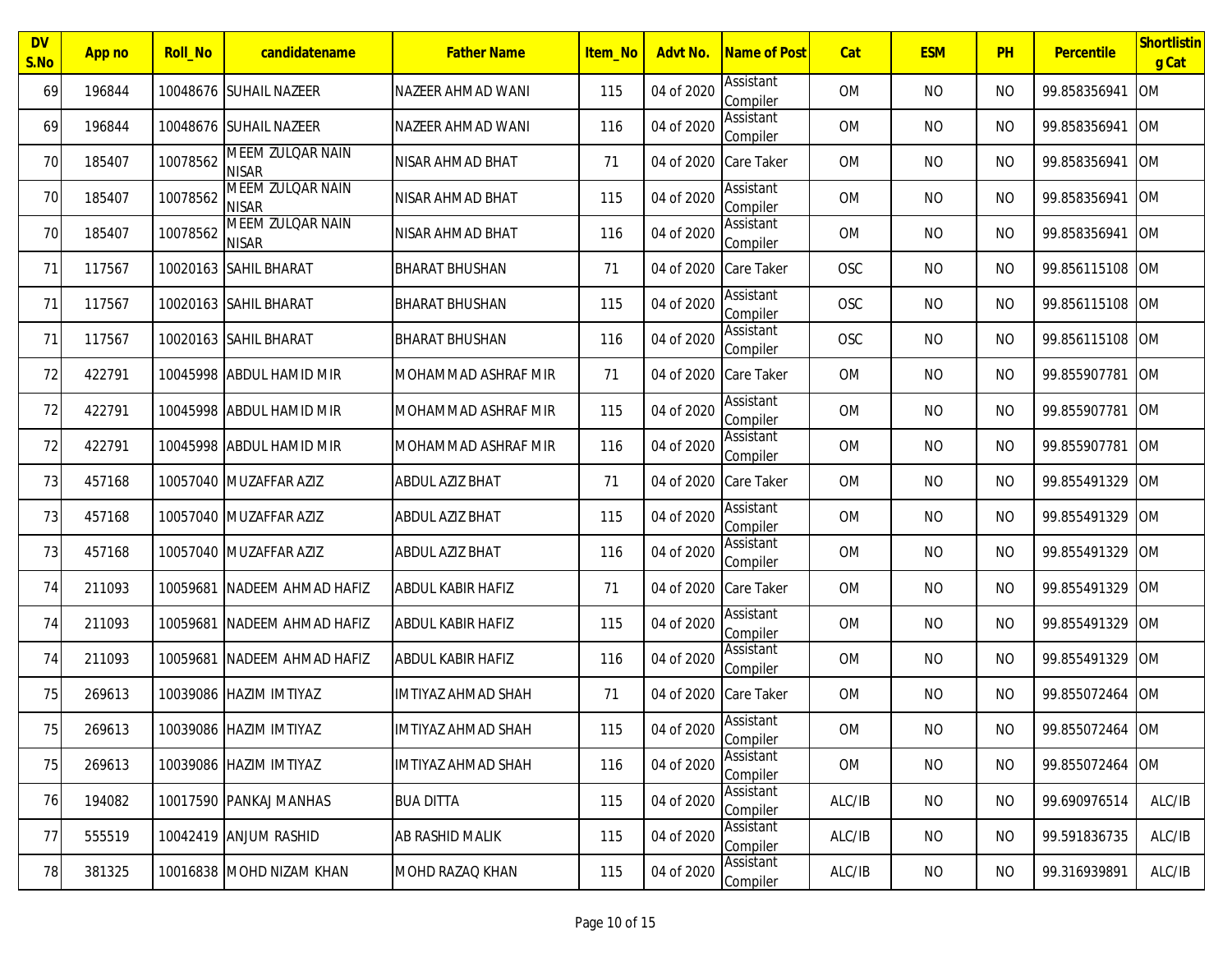| <b>DV</b><br>S.No | App no  | <b>Roll No</b> | candidatename                                | <b>Father Name</b>                 | Item No | Advt No.   | Name of Post          | Cat        | <b>ESM</b> | PH             | <b>Percentile</b> | Shortlistin<br>g Cat |
|-------------------|---------|----------------|----------------------------------------------|------------------------------------|---------|------------|-----------------------|------------|------------|----------------|-------------------|----------------------|
| 79                | 363209  |                | 10018733 VIKRANT SHARMA                      | <b>REEJ KUMAR</b>                  | 115     | 04 of 2020 | Assistant<br>Compiler | ALC/IB     | <b>NO</b>  | <b>NO</b>      | 99.279633268      | ALC/IB               |
| 80                | 526291  |                | 10003461 RAJAT SINGH                         | <b>RAGHUBIR SINGH</b>              | 115     | 04 of 2020 | Assistant<br>Compiler | ALC/IB     | <b>NO</b>  | NO.            | 99.196538937      | ALC/IB               |
| 81                | 585093  | 10056268       | MOHAMAD IQBAL KHAN                           | <b>GHULAM HASSAN KHAN</b>          | 115     | 04 of 2020 | Assistant<br>Compiler | EWS        | <b>NO</b>  | <b>NO</b>      | 99.815157116      | <b>EWS</b>           |
| 82                | 250903  |                | 10017112 RITUKAR DHARMAT                     | TILAK RAJ SHARMA                   | 115     | 04 of 2020 | Assistant<br>Compiler | EWS        | NO         | <b>NO</b>      | 99.543676662      | EWS                  |
| 83                | 133995  |                | 10005894 ADIL KHURSHID                       | KHURSHID AHMAD SHEIKH              | 115     | 04 of 2020 | Assistant<br>Compiler | EWS        | <b>NO</b>  | <b>NO</b>      | 99.481481481      | <b>EWS</b>           |
| 84                | 563687  |                | 10017380 SACHIT SHARMA                       | <b>SUDHIR KUMAR</b>                | 115     | 04 of 2020 | Assistant<br>Compiler | EWS        | <b>NO</b>  | NO.            | 99.478487614      | <b>EWS</b>           |
| 85                | 282639  |                | 10053165 UMER ASHRAF PARAY                   | <b>MOHD ASHRAF PARAY</b>           | 115     | 04 of 2020 | Assistant<br>Compiler | EWS        | <b>NO</b>  | NO.            | 99.477806789      | <b>EWS</b>           |
| 86                | 491996  |                | 10056340 MOHAMMAD AAQIB BHAT                 | <b>ABDUL RASHID BHAT</b>           | 115     | 04 of 2020 | Assistant<br>Compiler | EWS        | <b>NO</b>  | NO.            | 99.445471349      | <b>EWS</b>           |
| 87                | 340695  |                | 10033540 GHULAM HASSAN JAGOO                 | GHULAM RASOOL JAGOO                | 115     | 04 of 2020 | Assistant<br>Compiler | EWS        | <b>NO</b>  | <b>NO</b>      | 99.410029499      | EWS                  |
| 88                | 347179  |                | 10037378 YAWAR YOUSF                         | LATE MOHAMMAD YOUSF<br><b>BHAT</b> | 115     | 04 of 2020 | Assistant<br>Compiler | EWS        | <b>NO</b>  | <b>NO</b>      | 99.346405229      | EWS                  |
| 89                | 133123  | 10076571       | <b>RASHID RASHEED KHAN</b>                   | ABDUL RASHEED KHAN                 | 115     | 04 of 2020 | Assistant<br>Compiler | EWS        | <b>NO</b>  | <b>NO</b>      | 99.259259259      | <b>EWS</b>           |
| 90                | 193441A |                | 10071497 TASLEEMA FAYAZ                      | <b>FAYAZ AHMAD YATOO</b>           | 115     | 04 of 2020 | Assistant<br>Compiler | EWS        | <b>NO</b>  | NO.            | 99.179206566      | <b>EWS</b>           |
| 91                | 280648  | 10048234       | <b>RAMEEZ AHMAD GANIE</b>                    | <b>GHULAM RASOOL GANIE</b>         | 115     | 04 of 2020 | Assistant<br>Compiler | <b>RBA</b> | <b>NO</b>  | <b>NO</b>      | 99.851851852 RBA  |                      |
| 91                | 280648  |                | 10048234 RAMEEZ AHMAD GANIE                  | <b>GHULAM RASOOL GANIE</b>         | 116     | 04 of 2020 | Assistant<br>Compiler | <b>RBA</b> | <b>NO</b>  | <b>NO</b>      | 99.851851852 RBA  |                      |
| 92                | 250788  |                | 10068054 KOUNSER ALI KHAN                    | GH MOHI UD DIN KHAN                | 115     | 04 of 2020 | Assistant<br>Compiler | <b>RBA</b> | <b>NO</b>  | <b>NO</b>      | 99.848714070 RBA  |                      |
| 92                | 250788  |                | 10068054 KOUNSER ALI KHAN                    | GH MOHI UD DIN KHAN                | 116     | 04 of 2020 | Assistant<br>Compiler | RBA        | <b>NO</b>  | NO.            | 99.848714070 RBA  |                      |
| 93                | 651508  | 10067367       | ISHFAQ AHMAD WANI                            | MUHAMMAD RAMZAN WANI               | 115     | 04 of 2020 | Assistant<br>Compiler | <b>RBA</b> | <b>NO</b>  | NO.            | 99.842271293 RBA  |                      |
| 93                | 651508  |                | 10067367 ISHFAO AHMAD WANI                   | MUHAMMAD RAMZAN WANI               | 116     | 04 of 2020 | Assistant<br>Compiler | <b>RBA</b> | <b>NO</b>  | N <sub>O</sub> | 99.842271293 RBA  |                      |
| 94                | 357950  |                | 10024295 IMTIYAZ AHMAD WAGEY                 | <b>GH MOHMMAD WAGEY</b>            | 115     | 04 of 2020 | Assistant<br>Compiler | <b>RBA</b> | <b>NO</b>  | <b>NO</b>      | 99.836867863 RBA  |                      |
| 94                | 357950  |                | 10024295 IMTIYAZ AHMAD WAGEY                 | <b>GH MOHMMAD WAGEY</b>            | 116     | 04 of 2020 | Assistant<br>Compiler | <b>RBA</b> | <b>NO</b>  | <b>NO</b>      | 99.836867863 RBA  |                      |
| 95                | 630029  |                | 10030011 MOHMAD SHAFEE RATHER AB AHAD RATHER |                                    | 115     | 04 of 2020 | Assistant<br>Compiler | RBA        | NO         | <b>NO</b>      | 99.836867863 RBA  |                      |
| 95                | 630029  |                | 10030011 MOHMAD SHAFEE RATHER AB AHAD RATHER |                                    | 116     | 04 of 2020 | Assistant<br>Compiler | RBA        | NO         | NO.            | 99.836867863 RBA  |                      |
| 96                | 370993  |                | 10051659 SAJAD AHMAD LOHAR                   | AB GANI LOHAR                      | 115     | 04 of 2020 | Assistant<br>Compiler | RBA        | <b>NO</b>  | <b>NO</b>      | 99.814585909 RBA  |                      |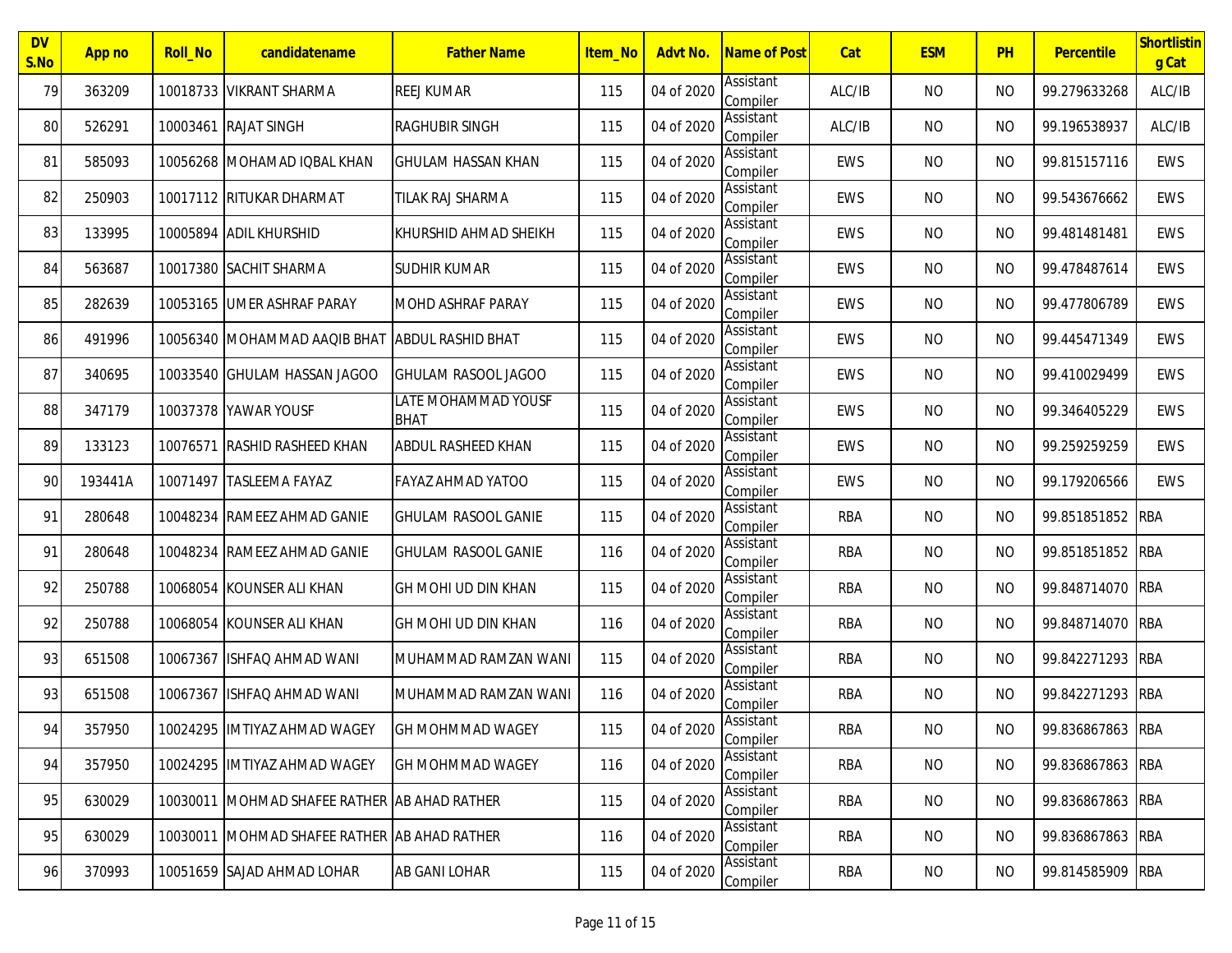| <b>DV</b><br>S.No | App no  | <b>Roll_No</b>    | candidatename                | <b>Father Name</b>         | Item No | Advt No.   | <b>Name of Post</b>   | Cat        | <b>ESM</b> | PH             | <b>Percentile</b> | Shortlistin<br>g Cat |
|-------------------|---------|-------------------|------------------------------|----------------------------|---------|------------|-----------------------|------------|------------|----------------|-------------------|----------------------|
| 96                | 370993  |                   | 10051659 SAJAD AHMAD LOHAR   | <b>AB GANI LOHAR</b>       | 116     | 04 of 2020 | Assistant<br>Compiler | <b>RBA</b> | <b>NO</b>  | <b>NO</b>      | 99.814585909      | <b>RBA</b>           |
| 97                | 260584  |                   | 10015986 BUNTY KUMAR         | <b>KRISHAN KUMAR</b>       | 115     | 04 of 2020 | Assistant<br>Compiler | <b>RBA</b> | <b>NO</b>  | <b>NO</b>      | 99.771689498      | <b>RBA</b>           |
| 97                | 260584  |                   | 10015986 BUNTY KUMAR         | <b>KRISHAN KUMAR</b>       | 116     | 04 of 2020 | Assistant<br>Compiler | <b>RBA</b> | <b>NO</b>  | <b>NO</b>      | 99.771689498      | <b>RBA</b>           |
| 98                | 267320  | 10053392          | ZAHOOR AHMAD<br>AHANGER      | NASEER AHMAD AHANGER       | 115     | 04 of 2020 | Assistant<br>Compiler | <b>RBA</b> | <b>NO</b>  | <b>NO</b>      | 99.743260591      | <b>RBA</b>           |
| 98                | 267320  | 10053392          | ZAHOOR AHMAD<br>AHANGER      | NASEER AHMAD AHANGER       | 116     | 04 of 2020 | Assistant<br>Compiler | <b>RBA</b> | <b>NO</b>  | <b>NO</b>      | 99.743260591      | <b>RBA</b>           |
| 99                | 194892  | 10052571          | <b>SUHAIL AHMAD NAIK</b>     | <b>MOHD ALTAF NAIK</b>     | 115     | 04 of 2020 | Assistant<br>Compiler | <b>RBA</b> | <b>NO</b>  | <b>NO</b>      | 99.716713881      | <b>RBA</b>           |
| 99                | 194892  | 10052571          | <b>SUHAIL AHMAD NAIK</b>     | <b>MOHD ALTAF NAIK</b>     | 116     | 04 of 2020 | Assistant<br>Compiler | <b>RBA</b> | <b>NO</b>  | <b>NO</b>      | 99.716713881      | <b>RBA</b>           |
| 100               | 228138  |                   | 10070075 OWAIS SALAM TANTRAY | ABDUL SALAM TANTRAY        | 115     | 04 of 2020 | Assistant<br>Compiler | <b>RBA</b> | <b>NO</b>  | <b>NO</b>      | 99.701937407      | <b>RBA</b>           |
| 100               | 228138  |                   | 10070075 OWAIS SALAM TANTRAY | <b>ABDUL SALAM TANTRAY</b> | 116     | 04 of 2020 | Assistant<br>Compiler | <b>RBA</b> | <b>NO</b>  | <b>NO</b>      | 99.701937407      | <b>RBA</b>           |
| 101               | 423296  |                   | 10034860 NISSAR AHMAD GANIE  | <b>HABIB ULLAH GANIE</b>   | 115     | 04 of 2020 | Assistant<br>Compiler | <b>RBA</b> | <b>NO</b>  | <b>NO</b>      | 99.698795181      | <b>RBA</b>           |
| 101               | 423296  |                   | 10034860 NISSAR AHMAD GANIE  | <b>HABIB ULLAH GANIE</b>   | 116     | 04 of 2020 | Assistant<br>Compiler | <b>RBA</b> | <b>NO</b>  | <b>NO</b>      | 99.698795181      | <b>RBA</b>           |
| 102               | 474194  |                   | 10062002 SHAHID BASHIR WANI  | <b>BASHIR AHMAD WANI</b>   | 115     | 04 of 2020 | Assistant<br>Compiler | <b>RBA</b> | <b>NO</b>  | <b>NO</b>      | 99.674054759      | <b>RBA</b>           |
| 102               | 474194  | 10062002          | <b>SHAHID BASHIR WANI</b>    | <b>BASHIR AHMAD WANI</b>   | 116     | 04 of 2020 | Assistant<br>Compiler | <b>RBA</b> | <b>NO</b>  | <b>NO</b>      | 99.674054759      | <b>RBA</b>           |
| 103               | 203305  | 10025447          | MUDASIR AHMAD WANI           | <b>GH MOHD WANI</b>        | 115     | 04 of 2020 | Assistant<br>Compiler | <b>RBA</b> | <b>NO</b>  | <b>NO</b>      | 99.673735726      | RBA                  |
| 103               | 203305  | 10025447          | MUDASIR AHMAD WANI           | <b>GH MOHD WANI</b>        | 116     | 04 of 2020 | Assistant<br>Compiler | <b>RBA</b> | <b>NO</b>  | <b>NO</b>      | 99.673735726      | RBA                  |
| 104               | 642298  | 10055355 IORA JAN |                              | <b>GH MOHMAD GANIE</b>     | 115     | 04 of 2020 | Assistant<br>Compiler | RBA        | <b>NO</b>  | <b>NO</b>      | 99.673735726      | <b>RBA</b>           |
| 104               | 642298  | 10055355          | iqra Jan                     | <b>GH MOHMAD GANIE</b>     | 116     | 04 of 2020 | Assistant<br>Compiler | <b>RBA</b> | <b>NO</b>  | <b>NO</b>      | 99.673735726      | <b>RBA</b>           |
| 105               | 155848  |                   | 10057984 SHAKIR RIYAZ        | RIYAZ AHMAD RATHER         | 115     | 04 of 2020 | Assistant<br>Compiler | <b>RBA</b> | <b>NO</b>  | N <sub>O</sub> | 99.670836076      | <b>IRBA</b>          |
| 105               | 155848  |                   | 10057984 SHAKIR RIYAZ        | RIYAZ AHMAD RATHER         | 116     | 04 of 2020 | Assistant<br>Compiler | <b>RBA</b> | <b>NO</b>  | <b>NO</b>      | 99.670836076 RBA  |                      |
| 106               | 484321  |                   | 10031915 TARIQ AHMAD GANAIE  | SONAULLAH GANAIE           | 115     | 04 of 2020 | Assistant<br>Compiler | <b>RBA</b> | <b>NO</b>  | <b>NO</b>      | 99.613402062 RBA  |                      |
| 106               | 484321  |                   | 10031915 TARIQ AHMAD GANAIE  | SONAULLAH GANAIE           | 116     | 04 of 2020 | Assistant<br>Compiler | RBA        | <b>NO</b>  | <b>NO</b>      | 99.613402062 RBA  |                      |
| 107               | 205380A |                   | 10066045 BILAL AHMAD BHAT    | <b>GULAM QADIR BHAT</b>    | 115     | 04 of 2020 | Assistant<br>Compiler | RBA        | <b>NO</b>  | NO.            | 99.589603283 RBA  |                      |
| 107               | 205380A |                   | 10066045 BILAL AHMAD BHAT    | <b>GULAM QADIR BHAT</b>    | 116     | 04 of 2020 | Assistant<br>Compiler | RBA        | <b>NO</b>  | <b>NO</b>      | 99.589603283 RBA  |                      |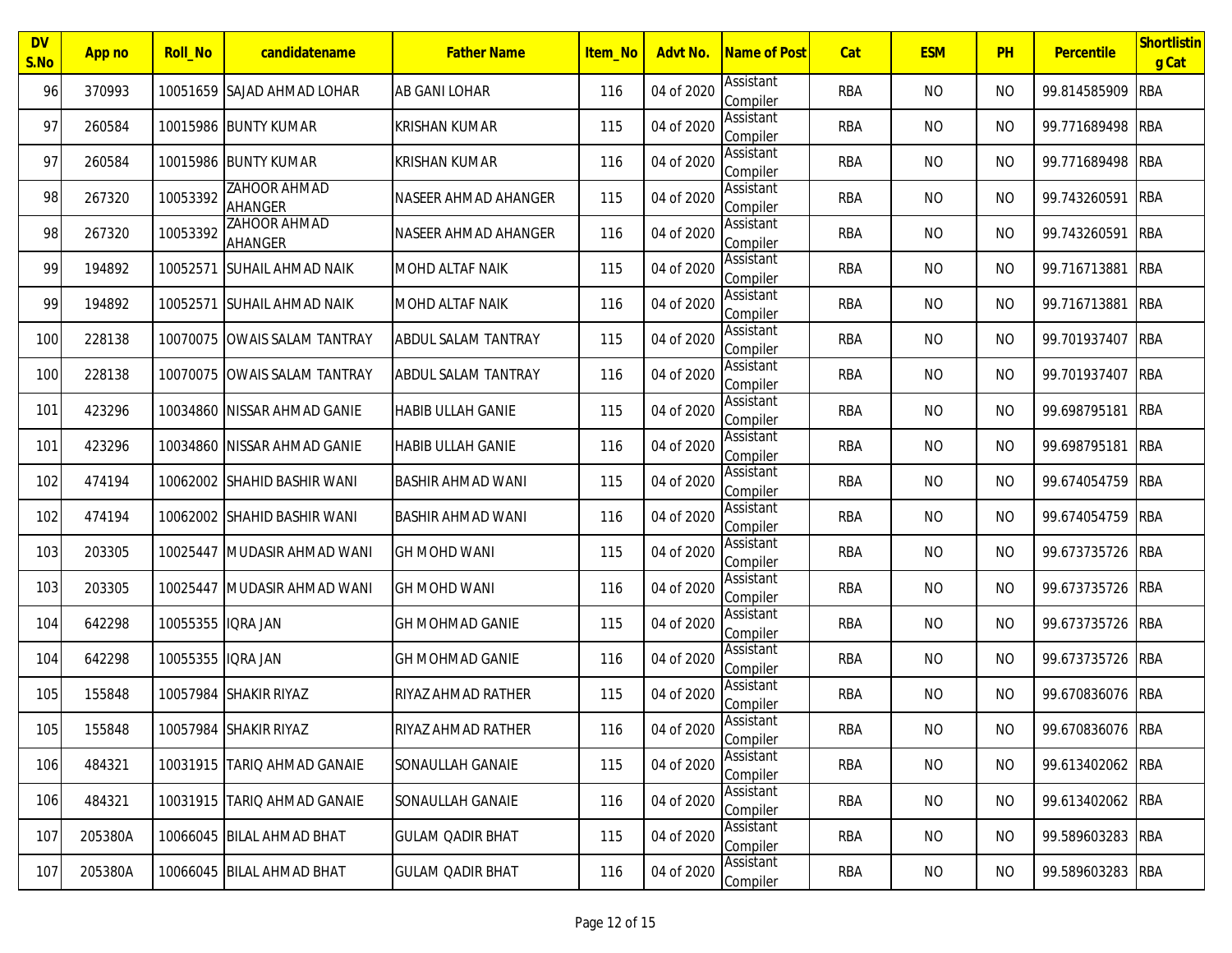| <b>DV</b><br>S.No | App no | <b>Roll_No</b>     | candidatename                 | <b>Father Name</b>        | Item No | Advt No.   | <b>Name of Post</b>   | Cat           | <b>ESM</b> | PH        | Percentile      | Shortlistin<br>g Cat |
|-------------------|--------|--------------------|-------------------------------|---------------------------|---------|------------|-----------------------|---------------|------------|-----------|-----------------|----------------------|
| 108               | 549559 | 10049934           | MANZOOR AHMAD                 | <b>GULAM HUSSAIN WANI</b> | 115     | 04 of 2020 | Assistant<br>Compiler | <b>RBA</b>    | <b>NO</b>  | <b>NO</b> | 99.575070822    | <b>RBA</b>           |
| 108               | 549559 |                    | 10049934 MANZOOR AHMAD        | <b>GULAM HUSSAIN WANI</b> | 116     | 04 of 2020 | Assistant<br>Compiler | <b>RBA</b>    | <b>NO</b>  | <b>NO</b> | 99.575070822    | <b>RBA</b>           |
| 109               | 157896 |                    | 10057944 ISHABEER AHMAD PALA  | MANZOOR AHMAD PALA        | 115     | 04 of 2020 | Assistant<br>Compiler | <b>RBA</b>    | <b>NO</b>  | <b>NO</b> | 99.567367120    | <b>RBA</b>           |
| 109               | 157896 |                    | 10057944 SHABEER AHMAD PALA   | <b>MANZOOR AHMAD PALA</b> | 116     | 04 of 2020 | Assistant<br>Compiler | <b>RBA</b>    | <b>NO</b>  | <b>NO</b> | 99.567367120    | <b>RBA</b>           |
| 110               | 249494 | 10021095           | SOUHAIL AHMAD<br>SAMOON       | <b>GH AHMAD SAMOON</b>    | 115     | 04 of 2020 | Assistant<br>Compiler | ST            | <b>NO</b>  | <b>NO</b> | 99.476096922    | <b>ST</b>            |
| 111               | 111334 |                    | 10057430 MOHD TAYOOB MAGRAY   | AB KARIM MAGRAY           | 115     | 04 of 2020 | Assistant<br>Compiler | ST            | <b>NO</b>  | <b>NO</b> | 99.312714777    | <b>IST</b>           |
| 112               | 342534 |                    | 10016584 MOHD AFZAL           | <b>NOOR MOHD</b>          | 115     | 04 of 2020 | Assistant<br>Compiler | ST            | <b>NO</b>  | <b>NO</b> | 99.112021858 ST |                      |
| 113               | 122170 | 10054852           | <b>DANISH HAMID</b>           | <b>ABDUL HAMID</b>        | 115     | 04 of 2020 | Assistant<br>Compiler | ST            | <b>NO</b>  | <b>NO</b> | 98.626373626 ST |                      |
| 114               | 555128 |                    | 10015033 AFRAZ AHMED          | <b>MOHD BASHIR</b>        | 115     | 04 of 2020 | Assistant<br>Compiler | ST            | <b>NO</b>  | <b>NO</b> | 98.518518519 ST |                      |
| 115               | 120962 |                    | 10038598 BILAL AHMAD LALEY    | <b>JALAL UD DIN LALEY</b> | 115     | 04 of 2020 | Assistant<br>Compiler | ST            | <b>NO</b>  | <b>NO</b> | 97.948016416 ST |                      |
| 116               | 567752 |                    | 10015875 BASHARAT HUSSAIN     | <b>MOHD LATIEF</b>        | 115     | 04 of 2020 | Assistant<br>Compiler | ST            | <b>NO</b>  | <b>NO</b> | 97.869101979 ST |                      |
| 117               | 173662 | 10024106           | HILAL AHMAD LONE              | <b>MOHD SHAFI LONE</b>    | 115     | 04 of 2020 | Assistant<br>Compiler | ST            | <b>NO</b>  | <b>NO</b> | 97.826086957    | <b>ST</b>            |
| 118               | 247541 | 10016165 IBRAR ALI |                               | SADIO HUSSAIN             | 115     | 04 of 2020 | Assistant<br>Compiler | ST            | <b>NO</b>  | <b>NO</b> | 97.482014388 ST |                      |
| 119               | 207044 | 10028423           | MOHAMMAD SALEEM<br>LONE       | <b>GHULAM NABI LONE</b>   | 115     | 04 of 2020 | Assistant<br>Compiler | ST            | <b>NO</b>  | <b>NO</b> | 97.422680412 ST |                      |
| 120               | 606169 | 10008344           | - ISUMAIYA KOHLI              | <b>GHULAM HUSSAIN</b>     | 115     | 04 of 2020 | Assistant<br>Compiler | ST            | <b>NO</b>  | <b>NO</b> | 97.366688611    | <b>ST</b>            |
| 121               | 172287 | 10078495           | <b>MAJID HUSSAIN LONE</b>     | <b>GHULAM HASSAN LONE</b> | 115     | 04 of 2020 | Assistant<br>Compiler | ST            | <b>NO</b>  | <b>NO</b> | 97.276853253    | <b>IST</b>           |
| 122               | 644014 |                    | 10062596 SHIEKH FAHEEM FAROOQ | FAROOQ AHMAD SHIEKH       | 115     | 04 of 2020 | Assistant<br>Compiler | ST            | <b>NO</b>  | YES       | 97.249508841    | <b>IST</b>           |
| 123               | 116459 |                    | 10057174 NOOR UL NISA         | AB RASHID SHEIKH          | 115     | 04 of 2020 | Assistant<br>Compiler | ST            | <b>NO</b>  | <b>NO</b> | 97.138554217 ST |                      |
| 124               | 570209 |                    | 10012266 ZAHEER AHMED         | <b>FAQAR DIN</b>          | 115     | 04 of 2020 | Assistant<br>Compiler | ST            | <b>NO</b>  | NO        | 96.201702685 ST |                      |
| 125               | 605671 | 10010525 HANS RAJ  |                               | <b>OM PARKASH</b>         | 115     | 04 of 2020 | Assistant<br>Compiler | $\mathsf{SC}$ | <b>NO</b>  | NO        | 99.496402878 SC |                      |
| 126               | 566410 |                    | 10017451 SAHIL KAPTA          | <b>SHAM LAL</b>           | 115     | 04 of 2020 | Assistant<br>Compiler | $\mathsf{SC}$ | <b>NO</b>  | <b>NO</b> | 99.478487614 SC |                      |
| 127               | 444124 |                    | 10010454 DILBHAG SINGH        | SURINDER SINGH            | 115     | 04 of 2020 | Assistant<br>Compiler | $\mathsf{SC}$ | <b>NO</b>  | NO.       | 99.391171994 SC |                      |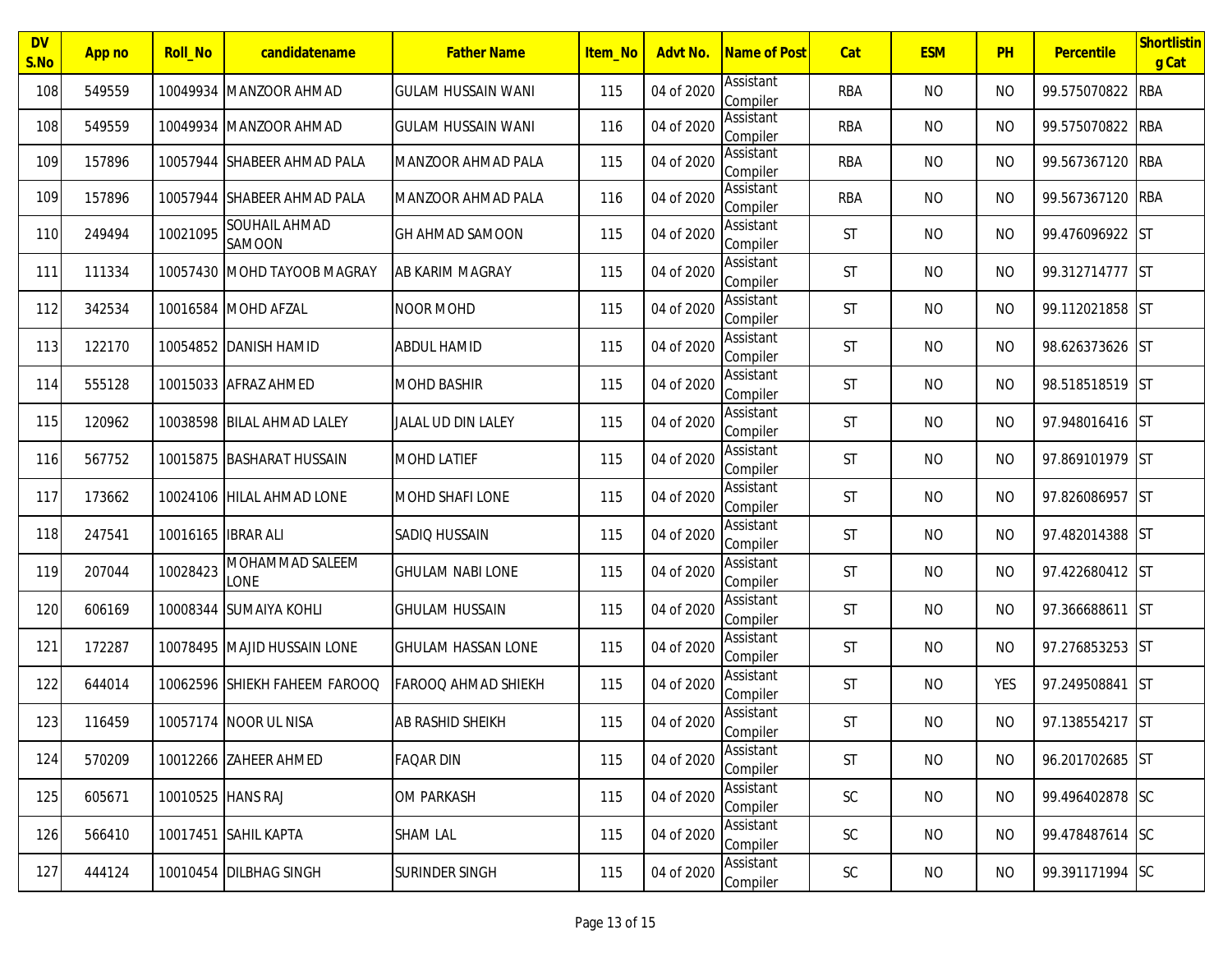| <b>DV</b><br>S.No | App no | <b>Roll_No</b> | candidatename                 | <b>Father Name</b>              | Item_No | Advt No.   | Name of Post          | Cat           | <b>ESM</b> | PH        | Percentile       | Shortlistin<br>g Cat |
|-------------------|--------|----------------|-------------------------------|---------------------------------|---------|------------|-----------------------|---------------|------------|-----------|------------------|----------------------|
| 128               | 453083 |                | 10017941 RAHUL BANGOTRA       | <b>SHAM LAL</b>                 | 115     | 04 of 2020 | Assistant<br>Compiler | <b>SC</b>     | <b>NO</b>  | <b>NO</b> | 99.381953028 SC  |                      |
| 129               | 465426 |                | 10016411 JASHVIR KUMAR BHAGAT | <b>SAT PAL</b>                  | 115     | 04 of 2020 | Assistant<br>Compiler | <b>SC</b>     | <b>NO</b>  | <b>NO</b> | 99.208633094 SC  |                      |
| 130               | 642881 |                | 10011983 SUNIL BASSAN         | <b>BANSILAL</b>                 | 115     | 04 of 2020 | Assistant<br>Compiler | <b>SC</b>     | <b>NO</b>  | <b>NO</b> | 99.144173799 SC  |                      |
| 131               | 601440 |                | 10015624 ASHWANI KUMAR        | <b>SURAJ PARKASH</b>            | 115     | 04 of 2020 | Assistant<br>Compiler | <b>SC</b>     | <b>NO</b>  | <b>NO</b> | 99.010654490 SC  |                      |
| 132               | 347207 |                | 10003990 YOGESH TOHTRA        | <b>GHARU RAM TOHTRA</b>         | 115     | 04 of 2020 | Assistant<br>Compiler | <b>SC</b>     | <b>NO</b>  | <b>NO</b> | 98.755730190 SC  |                      |
| 133               | 470434 |                | 10010422 DHEERAJ SINGH        | <b>KULWANT SINGH</b>            | 115     | 04 of 2020 | Assistant<br>Compiler | <b>SC</b>     | <b>NO</b>  | <b>NO</b> | 98.630136986 SC  |                      |
| 134               | 528000 |                | 10002387 AMIT SINGH           | PURAN CHAND                     | 115     | 04 of 2020 | Assistant<br>Compiler | <b>SC</b>     | <b>NO</b>  | <b>NO</b> | 98.518518519 SC  |                      |
| 135               | 556529 | 10008101 SANJU |                               | PUNJABOO RAM                    | 115     | 04 of 2020 | Assistant<br>Compiler | $\mathsf{SC}$ | <b>NO</b>  | <b>NO</b> | 98.485845951 SC  |                      |
| 136               | 555911 |                | 10021603 UDIT KALSI           | <b>HARBANS LAL</b>              | 115     | 04 of 2020 | Assistant<br>Compiler | <b>SC</b>     | <b>NO</b>  | <b>NO</b> | 98.358413133 SC  |                      |
| 137               | 208380 |                | 10006892 MANJEET SINGH        | <b>CHANDER PARKASH</b>          | 115     | 04 of 2020 | Assistant<br>Compiler | <b>SC</b>     | <b>NO</b>  | <b>NO</b> | 98.292349727 SC  |                      |
| 138               | 252580 |                | 10015427 AMAN MEENIA          | <b>OM PARKASH</b>               | 115     | 04 of 2020 | Assistant<br>Compiler | <b>SC</b>     | <b>NO</b>  | <b>NO</b> | 98.222222222     | <b>SC</b>            |
| 139               | 480035 |                | 10007671 NIKHIL BADGAL        | <b>TILAK RAJ</b>                | 115     | 04 of 2020 | Assistant<br>Compiler | SC            | <b>NO</b>  | <b>NO</b> | 98.145859085     | <b>SC</b>            |
| 140               | 194086 |                | 10068398 MOHAMMAD AKIF TELI   | <b>GHULAM MOHAMMAD TELI</b>     | 115     | 04 of 2020 | Assistant<br>Compiler | OSC           | <b>NO</b>  | <b>NO</b> | 99.630314233     | <b>OSC</b>           |
| 141               | 609643 |                | 10019969 RIYAZ AHMAD HAJAM    | MOHAMMAD SUBHAN<br><b>HAJAM</b> | 115     | 04 of 2020 | Assistant<br>Compiler | OSC           | <b>NO</b>  | <b>NO</b> | 99.619482496     | <b>OSC</b>           |
| 142               | 121436 |                | 10054919 FAROOQ AHMAD NAJAR   | MOHAMMAD AKBAR NAJAR            | 115     | 04 of 2020 | Assistant<br>Compiler | OSC           | <b>NO</b>  | <b>NO</b> | 99.115044248     | <b>OSC</b>           |
| 143               | 174636 |                | 10066961 IFHAM UL ISLAM       | <b>MOHD IMTIAZ</b>              | 115     | 04 of 2020 | Assistant<br>Compiler | OSC           | <b>NO</b>  | <b>NO</b> | 98.858075041     | <b>OSC</b>           |
| 144               | 140480 |                | 10016313 ISHTIAQ MOHD         | <b>KHURSHEED MOHD</b>           | 115     | 04 of 2020 | Assistant<br>Compiler | OSC           | <b>NO</b>  | <b>NO</b> | 98.848920863     | <b>OSC</b>           |
| 145               | 250217 |                | 10001030 BAZALA KOUSAR        | KOUSAR MUSHTAQ HUSSAIN          | 115     | 04 of 2020 | Assistant<br>Compiler | <b>PSP</b>    | <b>NO</b>  | <b>NO</b> | 99.315068493 PSP |                      |
| 146               | 171082 |                | 10059704 NAVEED AHMAD PATHAN  | MAHMOOD AHMAD PATHAN            | 115     | 04 of 2020 | Assistant<br>Compiler | <b>PSP</b>    | <b>NO</b>  | <b>NO</b> | 99.096385542 PSP |                      |
| 147               | 508830 |                | 10015714 AURANG ZEB KHAN      | <b>MUNIR HUSSAIN</b>            | 115     | 04 of 2020 | Assistant<br>Compiler | <b>PSP</b>    | <b>NO</b>  | <b>NO</b> | 99.086757991 PSP |                      |
| 148               | 281468 |                | 10065831 ASSID MUNEER         | <b>MUNEER AHMAD</b>             | 115     | 04 of 2020 | Assistant<br>Compiler | <b>PSP</b>    | <b>NO</b>  | <b>NO</b> | 99.015471167     | <b>PSP</b>           |
| 149               | 224473 |                | 10040642 NADEEM JAVEED        | JAVEED AHMAD KHAN               | 115     | 04 of 2020 | Assistant<br>Compiler | <b>PSP</b>    | <b>NO</b>  | <b>NO</b> | 98.843930636 PSP |                      |